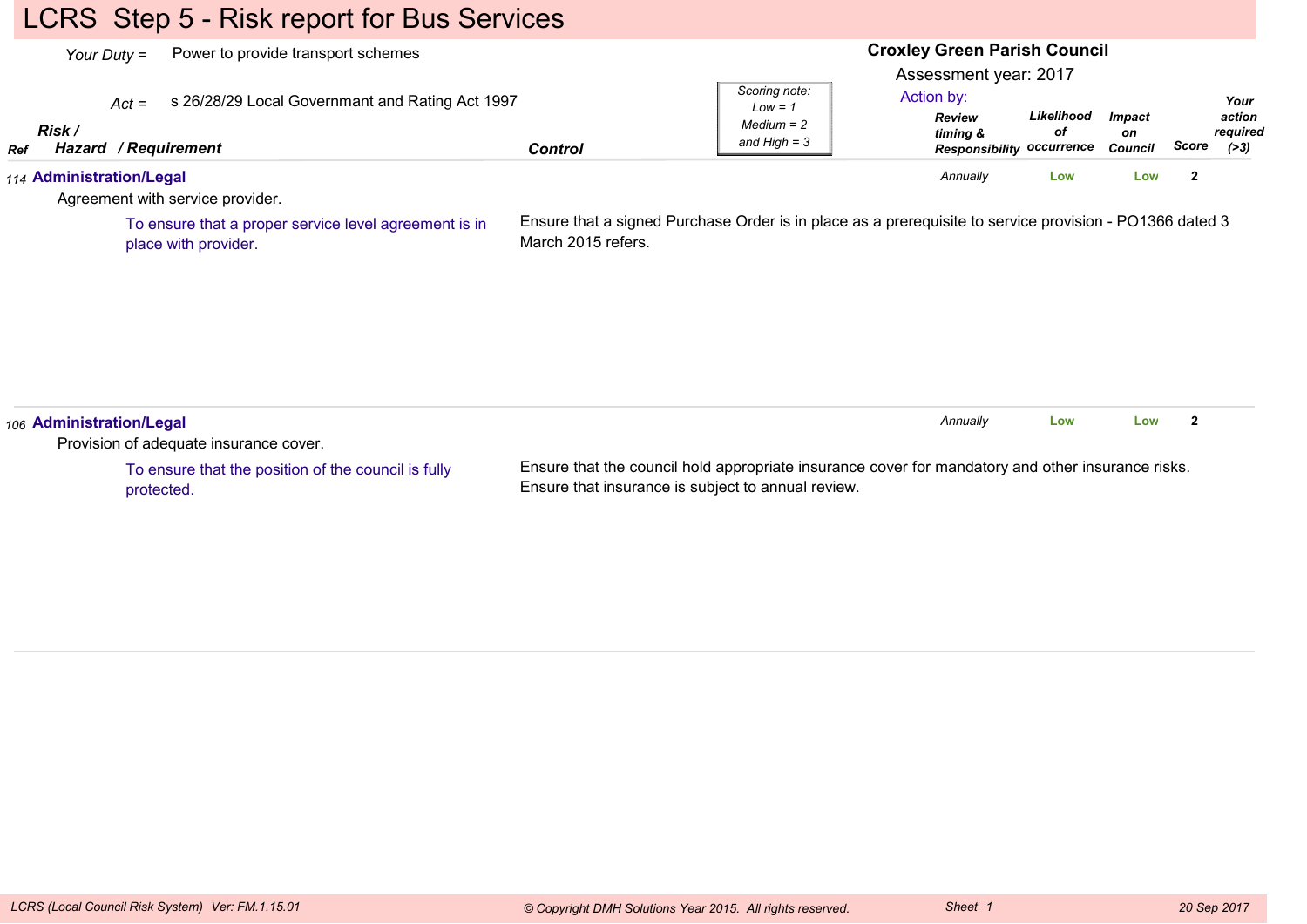| 113 Financial<br>Control of tokens. |                                                                                       |                                                                                                                                            | Annually | N/A | N/A | 0                       |
|-------------------------------------|---------------------------------------------------------------------------------------|--------------------------------------------------------------------------------------------------------------------------------------------|----------|-----|-----|-------------------------|
|                                     | Ensure proper security of tokens.                                                     | Not applicable.                                                                                                                            |          |     |     |                         |
| 111 Financial                       | Cost control - subsidy level.<br>To ensure that the Council receives value for money. | Ensure that agreement with service provides for review.<br>Ensure that review is properly carried out in accordance with agreed procedure. | Annually | Low | Low | $\overline{\mathbf{2}}$ |
| 112 Financial<br>Fare levels.       | To ensure that charges are appropriate for service.                                   | Not applicable.                                                                                                                            | Annually | N/A | N/A | $\mathbf 0$             |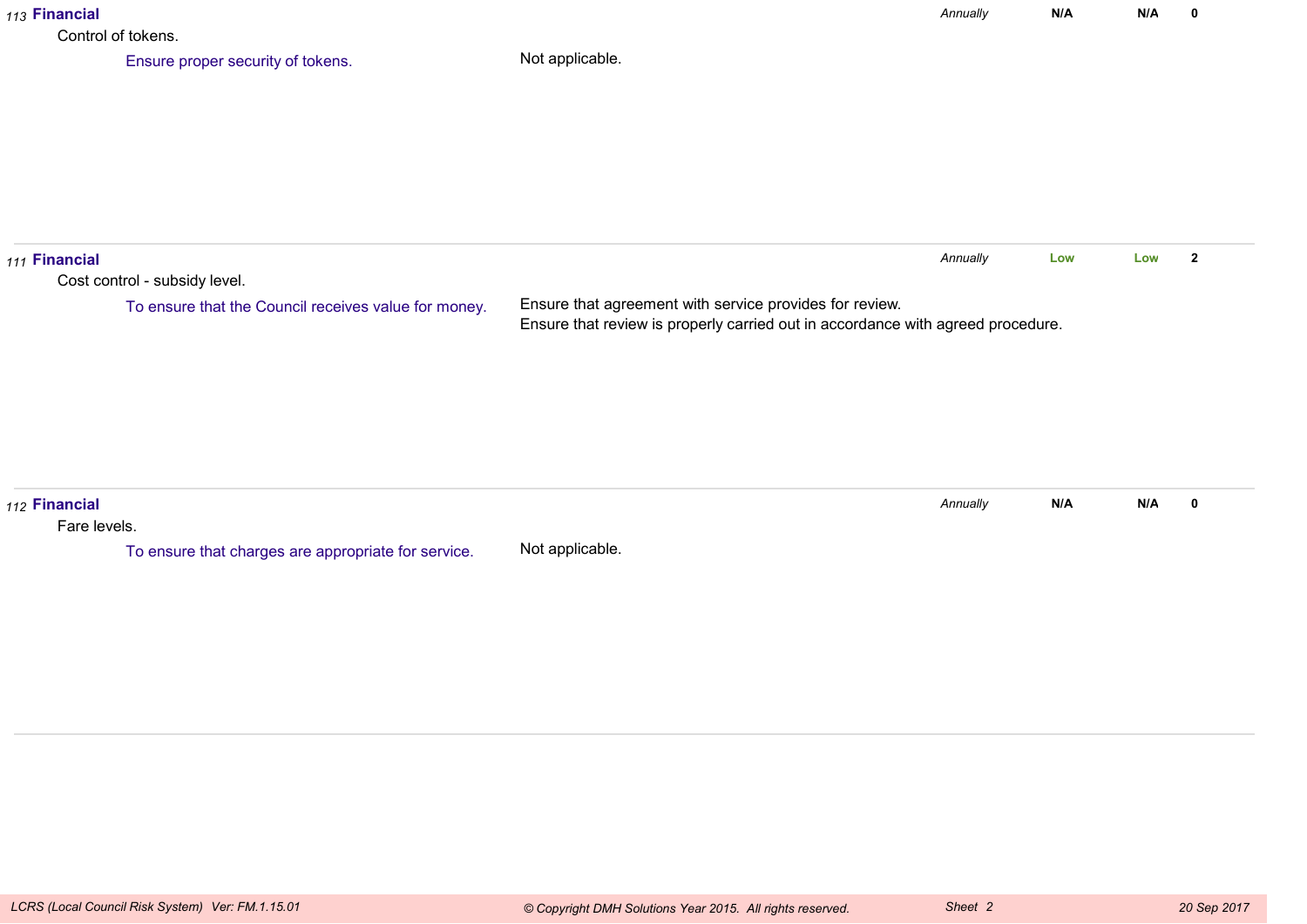| 110 Physical<br>Failure of service.        |                                                                                                                                | Annually | Low | Low |  |
|--------------------------------------------|--------------------------------------------------------------------------------------------------------------------------------|----------|-----|-----|--|
| To ensure continuity of service provision. | Maintain regular liaison with service provider.<br>Check monthly invoices to ensure that non operational days are not charged. |          |     |     |  |

| <b>Completed by:</b><br>Position.<br>Date: | No of Risks<br>- 6 | No of risks <b>۱</b><br>scored | No of Action<br>Plans: |  |
|--------------------------------------------|--------------------|--------------------------------|------------------------|--|
|--------------------------------------------|--------------------|--------------------------------|------------------------|--|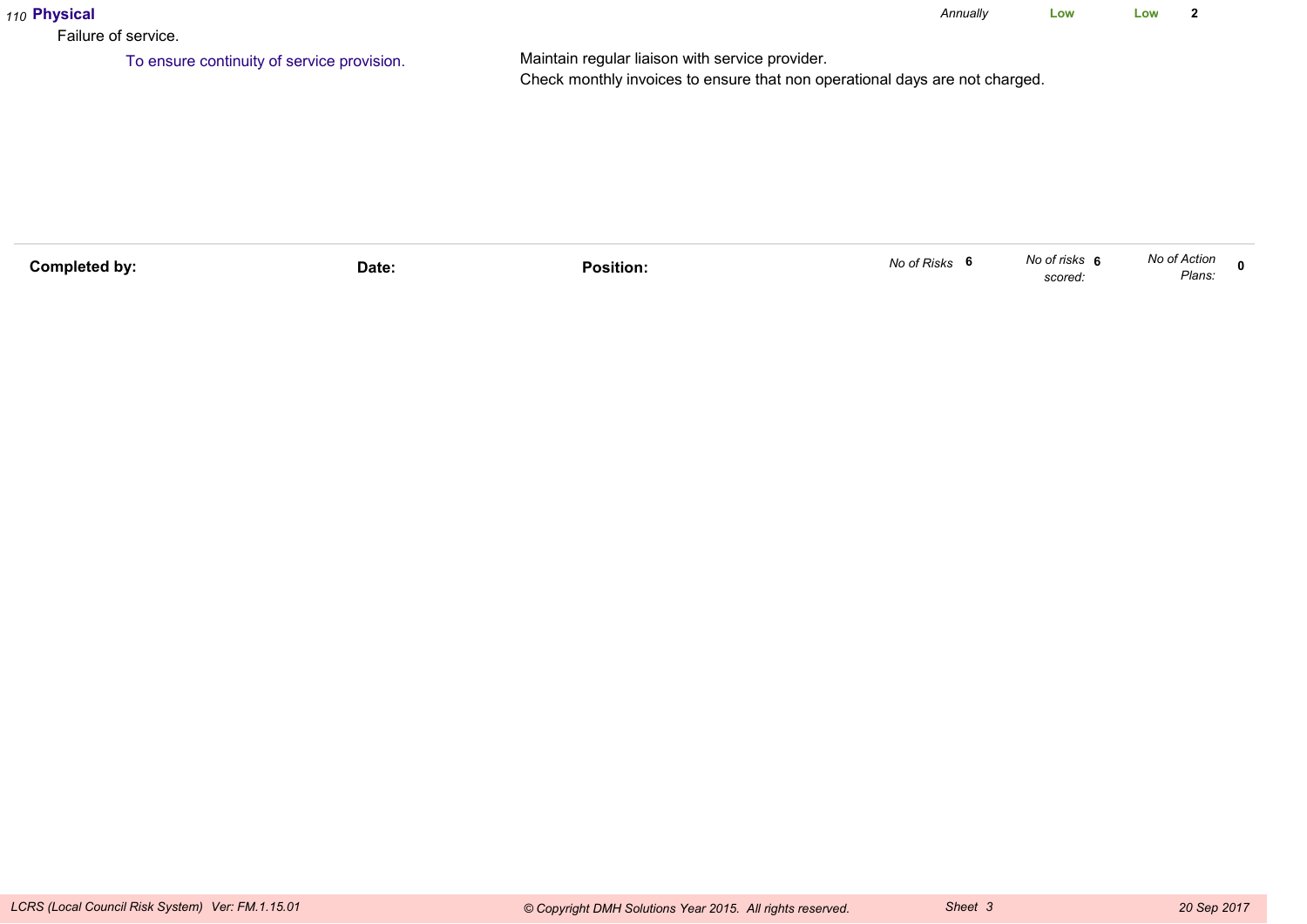# LCRS Step 5 - Risk report for Bus Shelters

| Power to provide and maintain shelters<br>Your Duty $=$<br>s 4 Local Government (Miscellaneous Provisions) Act 1953<br>$Act =$<br>Risk /<br>Hazard / Requirement<br>Ref | <b>Control</b> | Scoring note:<br>$Low = 1$<br>$Median = 2$<br>and $High = 3$ | <b>Croxley Green Parish Council</b><br>Assessment year: 2017<br>Action by:<br>Review<br>timing &<br><b>Responsibility occurrence</b> | Likelihood<br>оf | <b>Impact</b><br>on<br><b>Council</b> | Score          | Your<br>action<br>required<br>( > 3) |
|-------------------------------------------------------------------------------------------------------------------------------------------------------------------------|----------------|--------------------------------------------------------------|--------------------------------------------------------------------------------------------------------------------------------------|------------------|---------------------------------------|----------------|--------------------------------------|
| 89 Administration/Legal<br>Absence of Highway Authority Licence.<br>To ensure that the authority has all necessary<br>licences.                                         |                | Review requirements for licence annually.                    | Annually                                                                                                                             | Low              | Low                                   | $\overline{2}$ |                                      |
| 97 Administration/Legal<br>Provision of adequate insurance cover.                                                                                                       |                |                                                              | Annually                                                                                                                             | Low              | Low                                   | $\mathbf{2}$   |                                      |

To ensure that the Council has adequate insurancecover.

Bus shelters covered in overall Council Insurance Policy.Inspect shelters periodically for damage or safety risks prejudicial to public safety.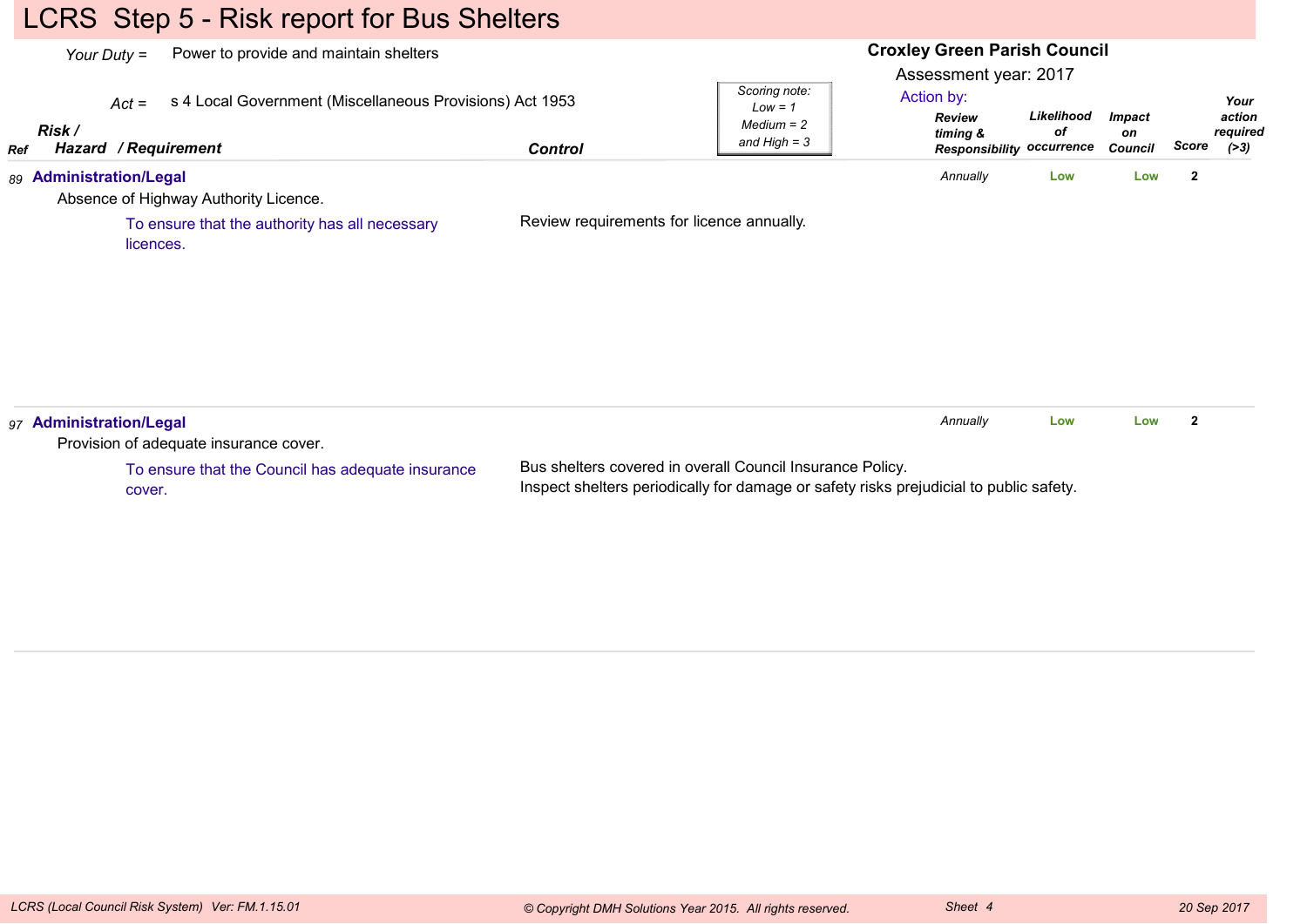| 87 Environmental               | Cleaning of Bus Shelters.                                             |                                                                                                                                                                                                                                                                               | Weekly      | Low | Low | $\overline{2}$ |
|--------------------------------|-----------------------------------------------------------------------|-------------------------------------------------------------------------------------------------------------------------------------------------------------------------------------------------------------------------------------------------------------------------------|-------------|-----|-----|----------------|
|                                | To maintain high standards of health, safety and<br>cleanliness.      | Define responsibility and standards for regular cleaning.<br>Carry out periodic physical inspection and take action where appropriate to ensure that set standards are<br>maintained.<br>Graffiti removed by professional cleaning company as and when required or repainted. |             |     |     |                |
| 115 Environmental              | Design & Position.                                                    |                                                                                                                                                                                                                                                                               | As and when | Low | Low | $\overline{2}$ |
|                                | To maintain high standards and reputation of the<br>Council.          | Ensure that design of all shelters is in keeping with architectural values of the council.<br>Ensure that shelters are properly sited.                                                                                                                                        |             |     |     |                |
| 88 Environmental<br>Vandalism. |                                                                       |                                                                                                                                                                                                                                                                               | Weekly      | Low | Low | $\overline{2}$ |
|                                | To minimise the risk of loss/damage/injury arising from<br>vandalism. | Arrange regular monitoring of sites.<br>Liaise with local enforcement agencies/PCSOs.<br>Instigate appropriate action against offenders - Police function.                                                                                                                    |             |     |     |                |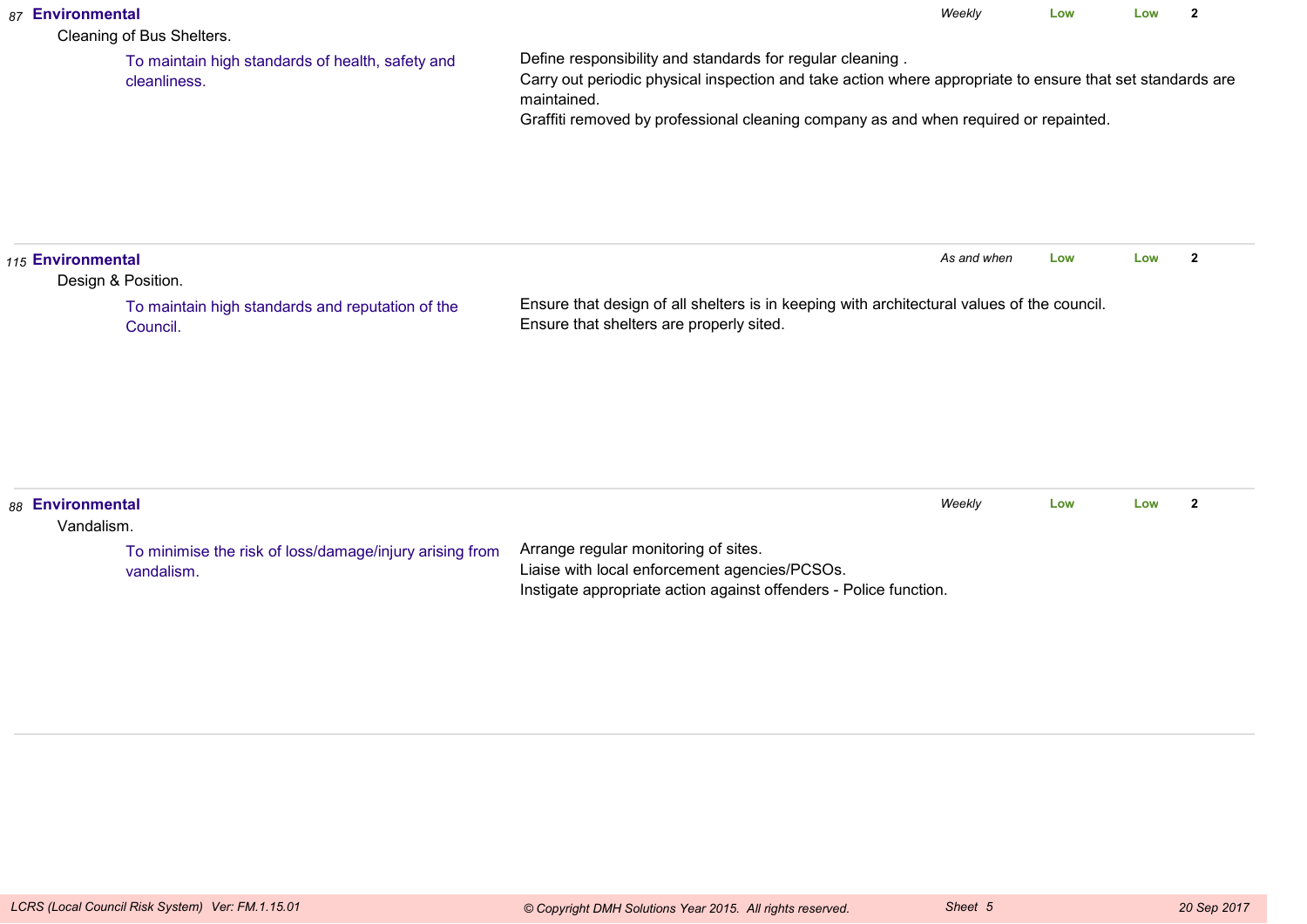### *95* **Financial**

Failure to collect all Advertising Income.

To maximise income to the council.

| 102 Physical |                                                                             |                                                                                   | Quarterly | Low | Low | $\overline{2}$ |
|--------------|-----------------------------------------------------------------------------|-----------------------------------------------------------------------------------|-----------|-----|-----|----------------|
|              | Maintenance of Bus Shelters.                                                |                                                                                   |           |     |     |                |
|              | To ensure that Bus Shelters are maintained to the<br>appropriate standards. | Maintain record of work carried out.<br>Carry out periodical physical inspection. |           |     |     |                |
|              |                                                                             |                                                                                   |           |     |     |                |
|              |                                                                             |                                                                                   |           |     |     |                |

| No of Action | Plans.                 |
|--------------|------------------------|
|              | No of risks<br>scored. |

*Annually*

**N/A**

**N/A <sup>0</sup>**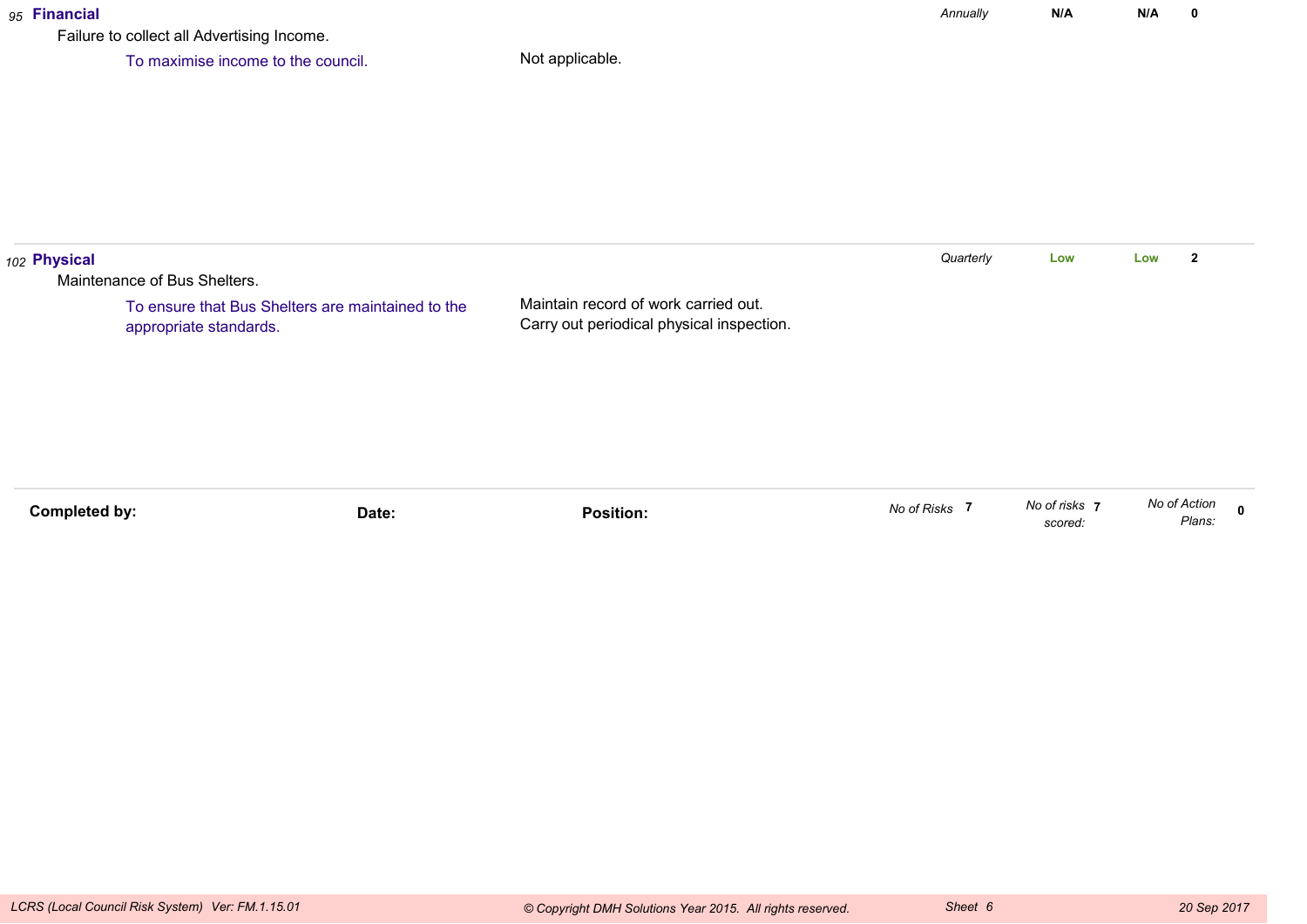# LCRS Step 5 - Risk report for Code of Conduct

|            | Duty to adopt a code of conduct<br>Your Duty $=$                                     |       |                                 |                                                                                                                                                                                                                                                                                                                                                                                                                            | <b>Croxley Green Parish Council</b>                                                                  |                          |                                |                        |                                      |
|------------|--------------------------------------------------------------------------------------|-------|---------------------------------|----------------------------------------------------------------------------------------------------------------------------------------------------------------------------------------------------------------------------------------------------------------------------------------------------------------------------------------------------------------------------------------------------------------------------|------------------------------------------------------------------------------------------------------|--------------------------|--------------------------------|------------------------|--------------------------------------|
| <b>Ref</b> | p 3 Local Government Act 2000<br>$Act =$<br>Risk /<br>Hazard / Requirement           |       | <b>Control</b>                  | Scoring note:<br>$Low = 1$<br>$Median = 2$<br>and High $=$ 3                                                                                                                                                                                                                                                                                                                                                               | Assessment year: 2017<br>Action by:<br><b>Review</b><br>timing &<br><b>Responsibility occurrence</b> | Likelihood<br>οf         | <b>Impact</b><br>on<br>Council | Score                  | Your<br>action<br>required<br>( > 3) |
|            | 356 Administration/Legal<br>Failure to maintain / update Register of Interests/Gifts |       |                                 |                                                                                                                                                                                                                                                                                                                                                                                                                            | Quarterly                                                                                            | Low                      | Low                            | $\overline{2}$         |                                      |
|            | To maintain records of members Declarations of<br>Interest                           |       | Maintain appropriate registers. | Ensure all members are aware of their statutory responsibilities.<br>Under the Localism Act 2011 all members have signed a Grant of Dispensation form.<br>Pecuniary interests need to be declared and minuted; ensure that members are asked to leave the<br>meeting. Non disclosable interests (of no financial benefit to the members) should be minuted if they have<br>been declared by a member prior to the meeting. |                                                                                                      |                          |                                |                        |                                      |
|            | Completed by:                                                                        | Date: | <b>Position:</b>                |                                                                                                                                                                                                                                                                                                                                                                                                                            | No of Risks 1                                                                                        | No of risks 1<br>scored: |                                | No of Action<br>Plans: |                                      |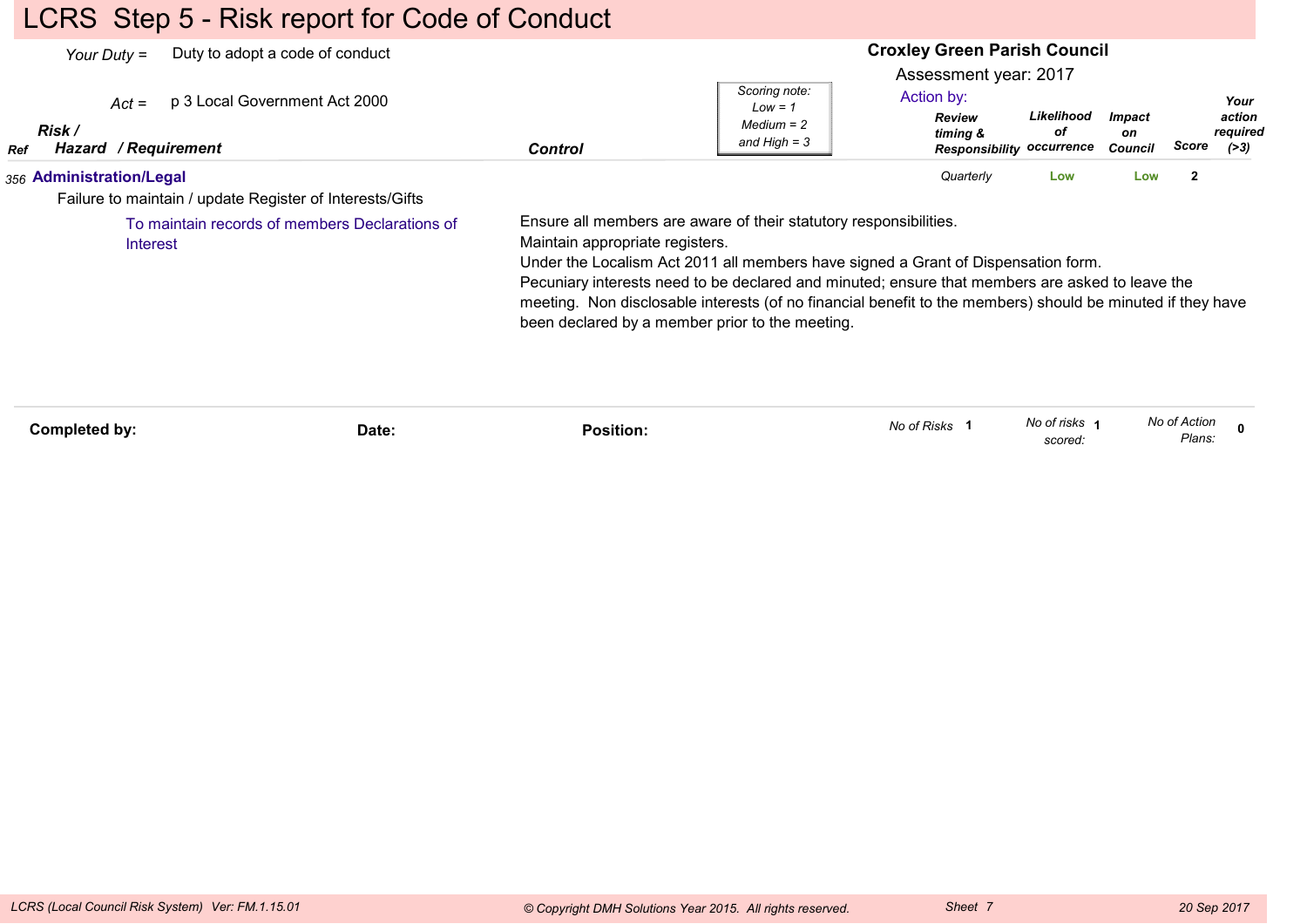# LCRS Step 5 - Risk report for Commons and Common Pastures

|            | Your Duty $=$            | Powers in relation to enclosure, as to regulation and management, and as to<br>providing common pasture |                                                                                                                                                                                         |                                                              | <b>Croxley Green Parish Council</b><br>Assessment year: 2017 |                  |                     |                |                            |
|------------|--------------------------|---------------------------------------------------------------------------------------------------------|-----------------------------------------------------------------------------------------------------------------------------------------------------------------------------------------|--------------------------------------------------------------|--------------------------------------------------------------|------------------|---------------------|----------------|----------------------------|
|            | $Act =$<br>Risk /        | s 8 (4), s.34 Enclosure Act 1845; Local Government Act 1894, Smallholdings<br>and Allotments Act 1908   |                                                                                                                                                                                         | Scoring note:<br>$Low = 1$<br>$Median = 2$<br>and High $=$ 3 | Action by:<br><b>Review</b><br>timing &                      | Likelihood<br>оf | <b>Impact</b><br>on |                | Your<br>action<br>required |
| <b>Ref</b> | Hazard / Requirement     |                                                                                                         | <b>Control</b>                                                                                                                                                                          |                                                              | <b>Responsibility occurrence</b>                             |                  | Council             | Score          | ( > 3)                     |
|            | 100 Administration/Legal | Agreements with users not in place.                                                                     |                                                                                                                                                                                         |                                                              | Annually                                                     | N/A              | N/A                 | $\mathbf 0$    |                            |
|            |                          | To ensure that grazing etc rights are subject to a<br>binding agreement.                                | Not applicable.                                                                                                                                                                         |                                                              |                                                              |                  |                     |                |                            |
|            | 104 Administration/Legal | Provision of adequate insurance cover.                                                                  |                                                                                                                                                                                         |                                                              | Annually                                                     | Low              | Low                 | $\overline{2}$ |                            |
|            |                          | To ensure that the council has adequate insurance<br>protection.                                        | Carry out annual review.<br>Ensure all risks are identified.<br>Ensure that appropriate insurance cover is held to protect the Council - covered by Council's main<br>Insurance Policy. |                                                              |                                                              |                  |                     |                |                            |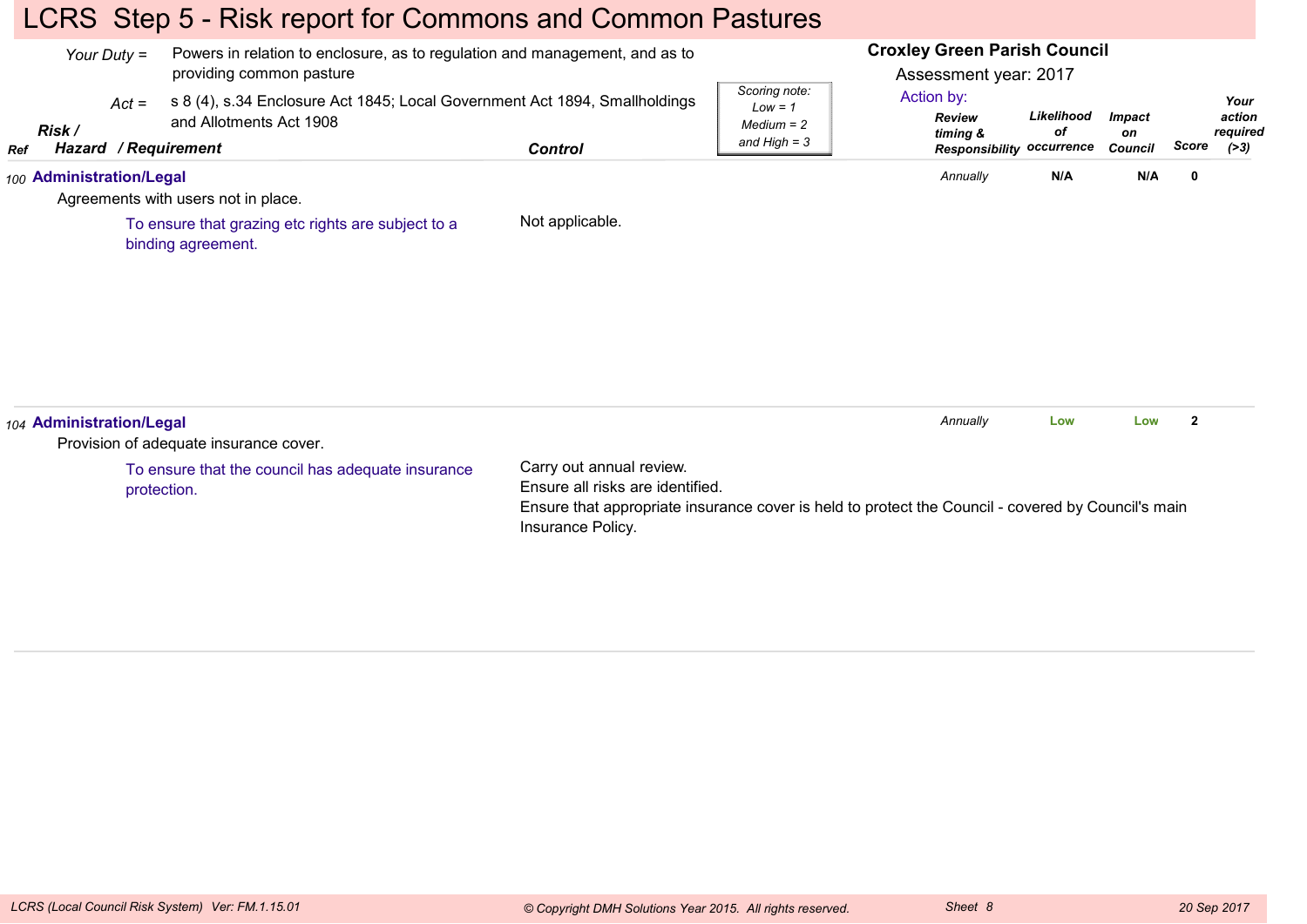| 8 Environmental<br>Dog fouling.   |                                                               |                                                                                                                                                                                                                                                           | Annually | Low | Low | $\overline{2}$ |
|-----------------------------------|---------------------------------------------------------------|-----------------------------------------------------------------------------------------------------------------------------------------------------------------------------------------------------------------------------------------------------------|----------|-----|-----|----------------|
|                                   | To minimize the health hazard associated with dog<br>fouling. | Ensure appropriate signage in place - TRDC function.<br>Provide bags/receptacles for dog waste.<br>Enforce dog fouling laws - TRDC & Rangers functions as authorised Officers.<br>Arrange for appropriate agency to deal with stray dogs - TRDC function. |          |     |     |                |
| 443 Environmental                 | Grass cutting/mowing/hay.                                     |                                                                                                                                                                                                                                                           | Annually | Low | Low | $\overline{2}$ |
|                                   | To ensure proper control of common land resources.            | Ensure that grass cutting/ sale of hay is subject to tender bids - meadow grass cutting currently undertaken<br>by TRDC.<br>Enforce conditions of contract.<br>Inspect contractor's insurance documentation.                                              |          |     |     |                |
| 435 Environmental<br>Overgrazing. |                                                               |                                                                                                                                                                                                                                                           | Annually | N/A | N/A | $\mathbf 0$    |
|                                   | To minimize the risk associated with overgrazing.             | Not applicable.                                                                                                                                                                                                                                           |          |     |     |                |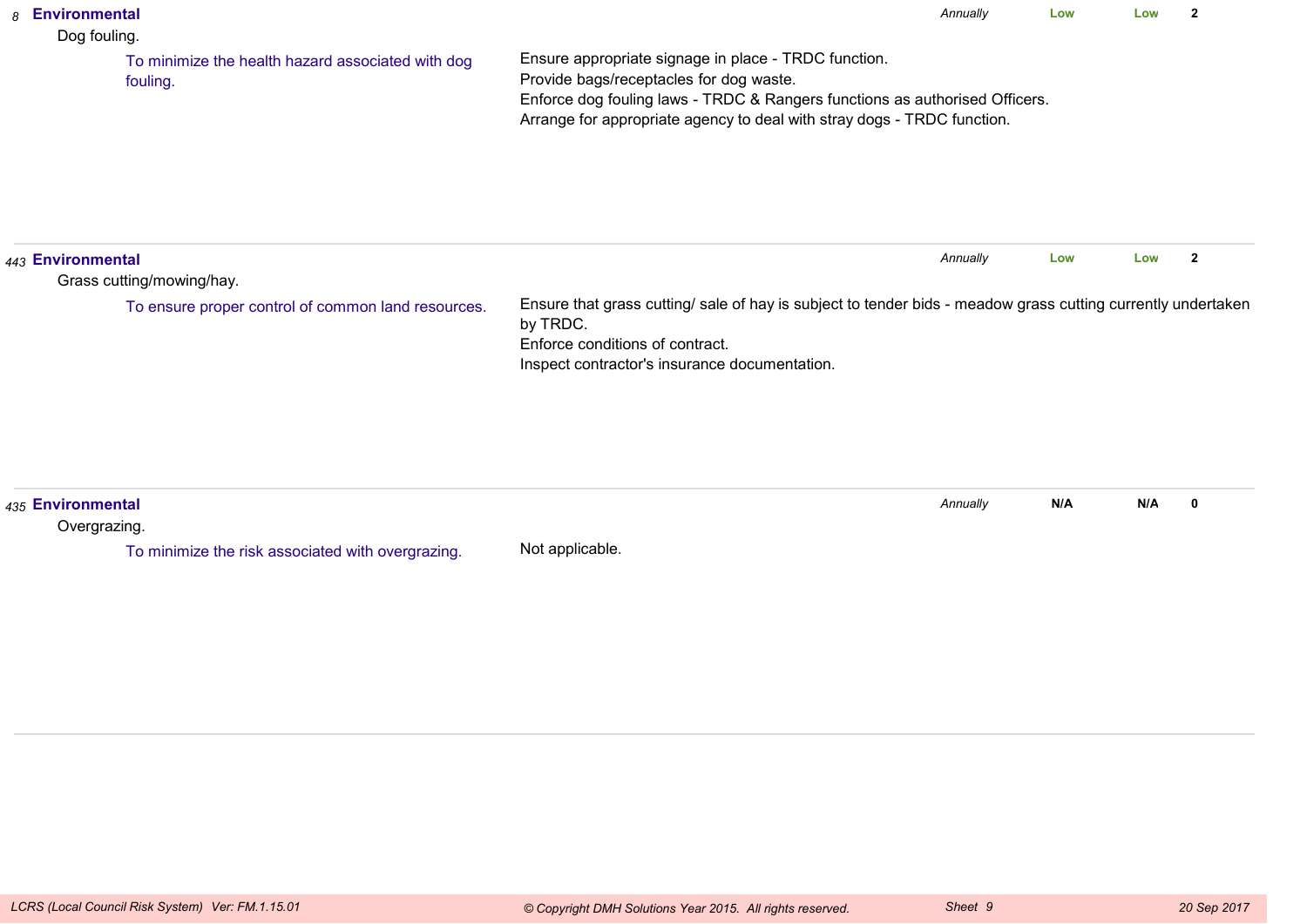| 10 Environmental<br>Vandalism.             |                                                                       |                                                                                                                                                                                                                                                                          | Monthly  | Low | Low | $\overline{2}$ |
|--------------------------------------------|-----------------------------------------------------------------------|--------------------------------------------------------------------------------------------------------------------------------------------------------------------------------------------------------------------------------------------------------------------------|----------|-----|-----|----------------|
|                                            | To minimise the risk of loss/damage/injury arising from<br>vandalism. | Arrange regular inspection.<br>Review security arrangements.<br>Maintain liaison with enforcement agency/PCSOs.<br>Instigate legal action against perpetrators where possible - TRDC/Police function.                                                                    |          |     |     |                |
| <b>Environmental</b><br>9<br>Weed control. |                                                                       |                                                                                                                                                                                                                                                                          | Annually | Low | Low | $\overline{2}$ |
|                                            | To limit weed growth.                                                 | Ensure that weed control is carried out annually as planned.<br>Arrange physical inspection of area(s) and report on effectiveness.<br>Ensure proper control of hazardous substances.<br>Monitor ragwort to ensure that it does not come within 100m of grazing animals. |          |     |     |                |
| 12 Financial                               | Failure to collect charges.                                           |                                                                                                                                                                                                                                                                          | Annually | N/A | N/A | $\mathbf 0$    |
|                                            | To ensure that all income due to the council is<br>collected.         | Not applicable.                                                                                                                                                                                                                                                          |          |     |     |                |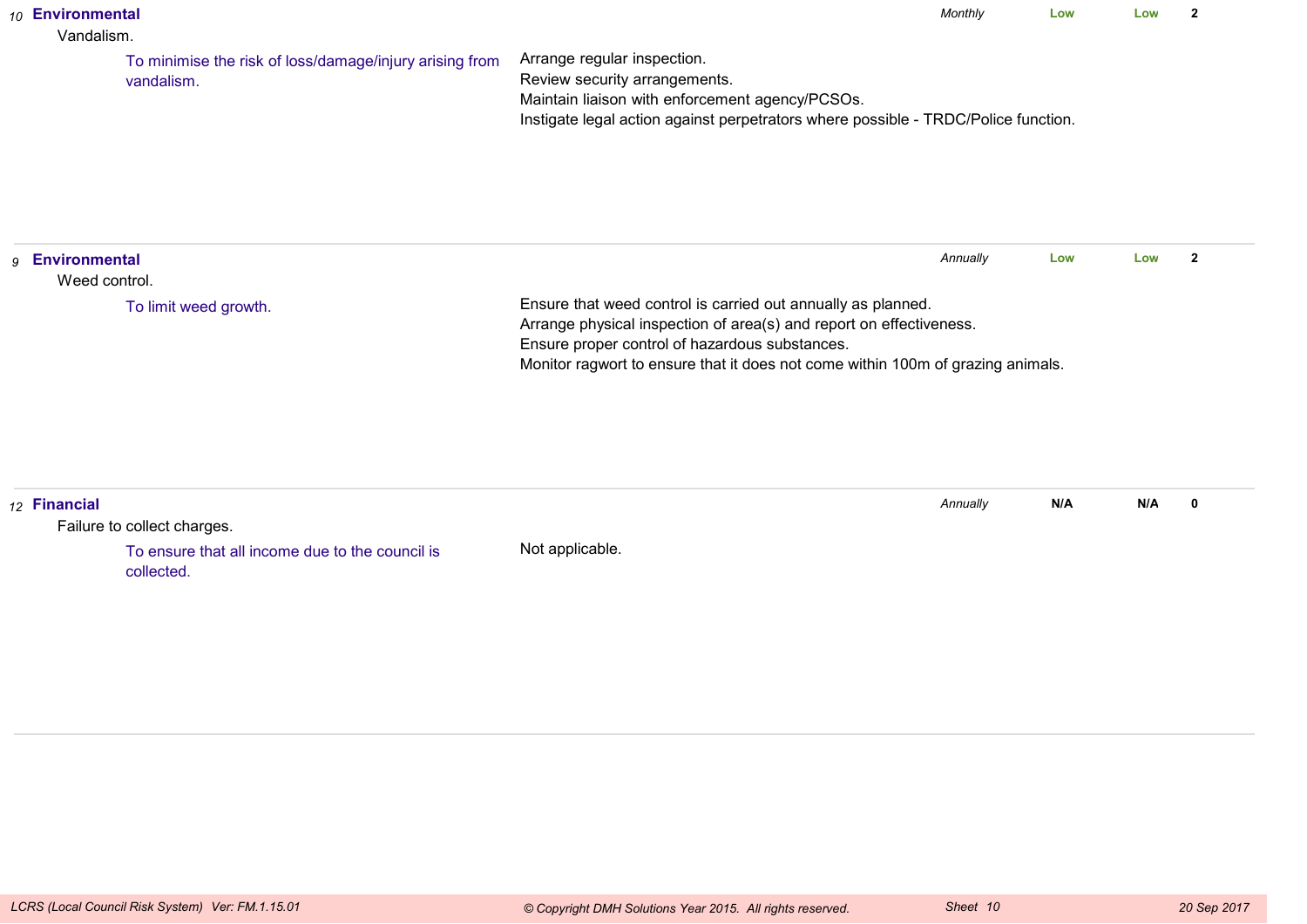| 436 Financial |                                                                                            |                                                                                                                                                                                                                                                                   | Annually | N/A | N/A                   | $\mathbf{0}$ |
|---------------|--------------------------------------------------------------------------------------------|-------------------------------------------------------------------------------------------------------------------------------------------------------------------------------------------------------------------------------------------------------------------|----------|-----|-----------------------|--------------|
|               | Failure to review charges.                                                                 |                                                                                                                                                                                                                                                                   |          |     |                       |              |
|               | To ensure that all charges are reviewed on a regular<br>basis.                             | Not applicable.                                                                                                                                                                                                                                                   |          |     |                       |              |
|               |                                                                                            |                                                                                                                                                                                                                                                                   |          |     |                       |              |
| 409 Physical  | Dumping of Rubbish/Hazardous waste.                                                        |                                                                                                                                                                                                                                                                   | Annually | Low | $\overline{2}$<br>Low |              |
|               | To maintain standards of cleanliness and avoid risk<br>associated with dumping of rubbish. | Define responsibility for security/control of hazardous waste - TRDC function.<br>Consider policing role and maintain liaison with local enforcement agencies.<br>Arrange periodic inspection of land and report.<br>Ensure that appropriate signage is in place. |          |     |                       |              |
|               |                                                                                            | Arrange prompt removal of rubbish ensuring that appropriate steps are taken to deal with any hazardous<br>waste.<br>Enforce regulations/bye-law re unauthorised dumping - TRDC function.                                                                          |          |     |                       |              |
| 132 Physical  | Inadequate maintenance of fences and boundaries.                                           |                                                                                                                                                                                                                                                                   | Annually | Low | Low                   | $\mathbf{2}$ |
|               |                                                                                            | Define responsibility and ensure that maintenance is carried out in accordance with a planned programme.                                                                                                                                                          |          |     |                       |              |
|               |                                                                                            | Ensure that any contracts for maintenance work are complete.                                                                                                                                                                                                      |          |     |                       |              |
|               |                                                                                            | Ensure that adequate provision is made for urgent repairs.                                                                                                                                                                                                        |          |     |                       |              |
|               |                                                                                            | Ensure that appropriate staff training is complete.                                                                                                                                                                                                               |          |     |                       |              |
|               |                                                                                            | Arrange for periodical inspection and report.                                                                                                                                                                                                                     |          |     |                       |              |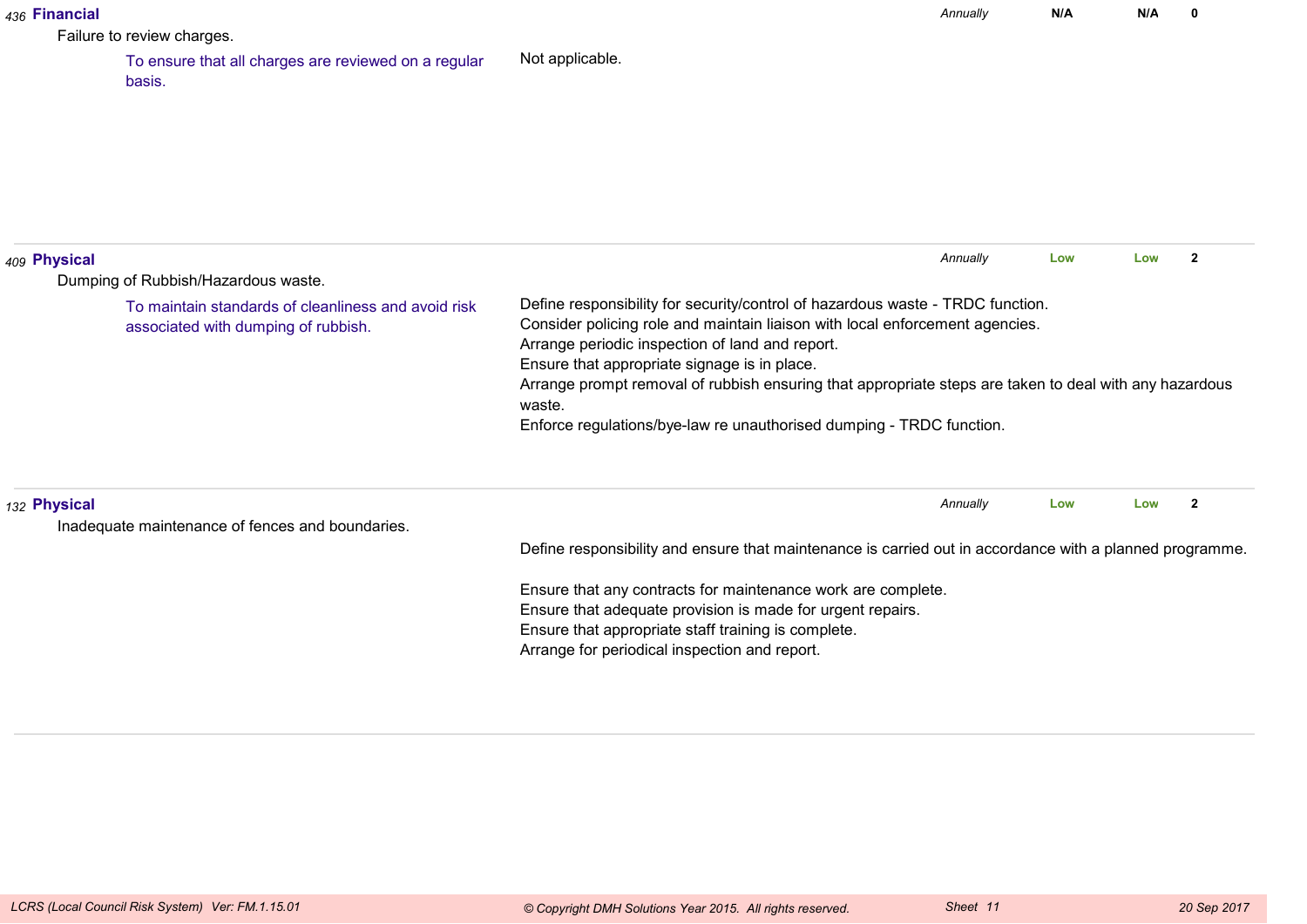| 43 Physical<br>Inadequate maintenance of footpaths & bridle paths.                                    |                                                                                                                                                                                                                                                                                                                                                                                                             | Annually | Low | Low | $\overline{2}$ |  |  |
|-------------------------------------------------------------------------------------------------------|-------------------------------------------------------------------------------------------------------------------------------------------------------------------------------------------------------------------------------------------------------------------------------------------------------------------------------------------------------------------------------------------------------------|----------|-----|-----|----------------|--|--|
| To ensure proper maintenance and minimise risk.                                                       | Define responsibility for and ensure maintenance is carried out in accordance with planned programme<br>(see Rangers Work Schedule) and P3 Agreement with Herts County Council.<br>Arrange provision for urgent/emergency work.<br>Ensure that any contracts are complete.<br>Ensure that all necessary approvals re Preservation Orders etc. are obtained.<br>Ensure appropriate insurance cover in place. |          |     |     |                |  |  |
| 434 Physical<br>Inadequate maintenance of signs.<br>To ensure that all signs are properly maintained. |                                                                                                                                                                                                                                                                                                                                                                                                             | Annually | Low | Low | $\mathbf{2}$   |  |  |
|                                                                                                       | TRDC function.                                                                                                                                                                                                                                                                                                                                                                                              |          |     |     |                |  |  |
| 134 Physical<br>Inadequate maintenance of trees & hedges.                                             |                                                                                                                                                                                                                                                                                                                                                                                                             | Annually | Low | Low | $\overline{2}$ |  |  |
| To ensure proper maintenance.                                                                         | Define responsibility and ensure that maintenance is carried out in accordance with a planned programme.                                                                                                                                                                                                                                                                                                    |          |     |     |                |  |  |
|                                                                                                       | Ensure that any contracts for maintenance work are complete.<br>Ensure that adequate provision is made for urgent repairs.<br>Ensure that appropriate standards are maintained.<br>Ensure that appropriate staff training is complete.                                                                                                                                                                      |          |     |     |                |  |  |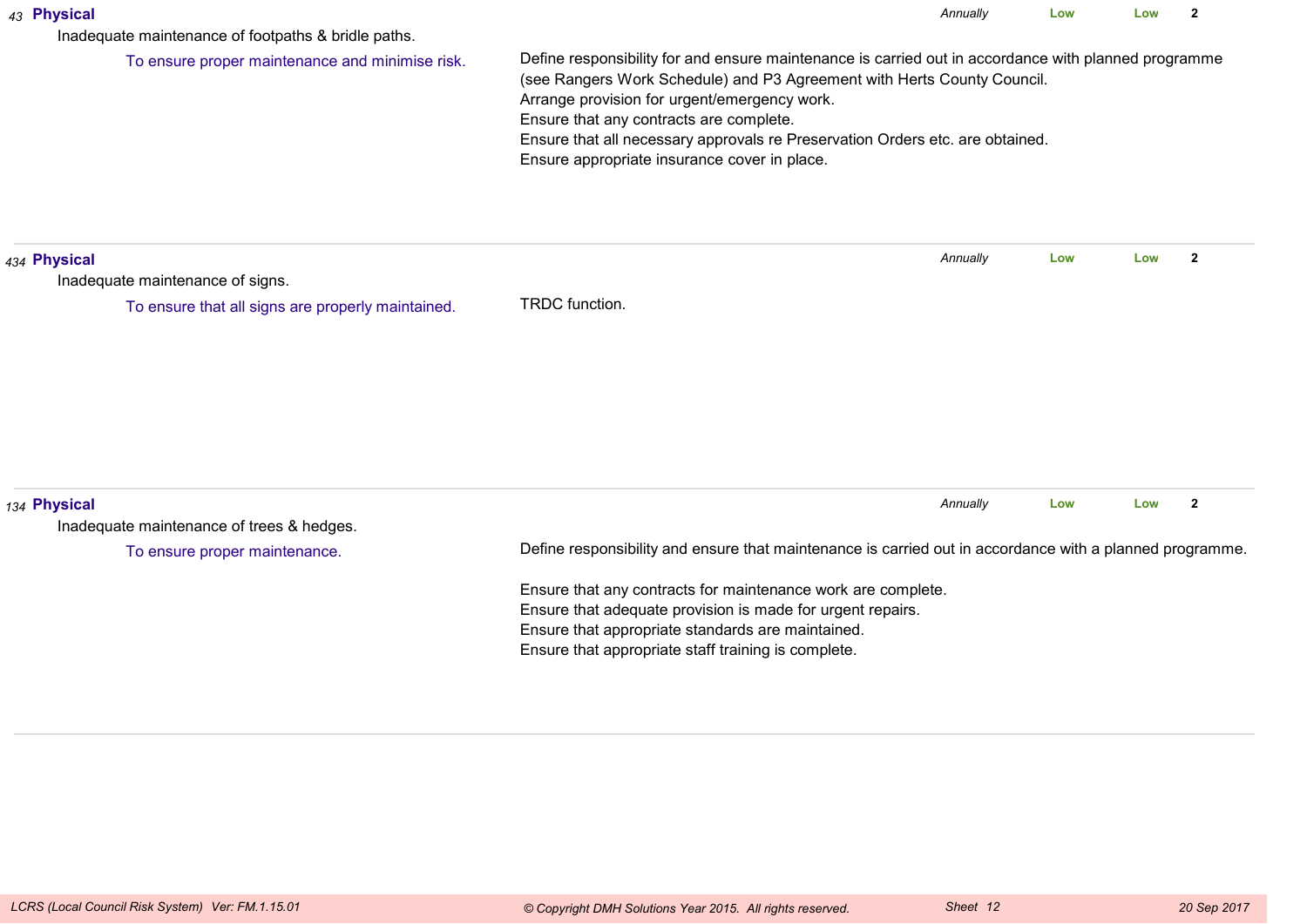| 129 Physical                                     |                                                 |                                                                                                                                                                                                                                                                                                                                                                                                                                                                                                                                                         | Annually       | Low                       | Low | $\overline{2}$                        |  |  |
|--------------------------------------------------|-------------------------------------------------|---------------------------------------------------------------------------------------------------------------------------------------------------------------------------------------------------------------------------------------------------------------------------------------------------------------------------------------------------------------------------------------------------------------------------------------------------------------------------------------------------------------------------------------------------------|----------------|---------------------------|-----|---------------------------------------|--|--|
| Personal Injury.<br>To minimise risk.            |                                                 | Ensure that gates, fences, hedges etc are properly maintained.<br>Ensure that recognised paths & walkways are properly maintained.<br>Ensure that periodic inspection is carried out.<br>Ensure that the correct, properly maintained tools/equipment are available as appropriate.<br>Ensure that all staff have appropriate training and adhere to approved working practices.<br>Ensure that any risks to the public are minimised and eliminated wherever possible.<br>Ensure that appropriate disclaimer notices, warning signs etc. are in place. |                |                           |     |                                       |  |  |
| 407 Physical<br>Poor Drainage.<br>maintained.    | To ensure adequate standards of drainage are    | TRDC function.                                                                                                                                                                                                                                                                                                                                                                                                                                                                                                                                          | Annually       | N/A                       | N/A | 0                                     |  |  |
| 408 Physical<br>Uncontrolled/unauthorised usage. | To minimise risk arising from uncontrolled use. | TRDC/Police function.                                                                                                                                                                                                                                                                                                                                                                                                                                                                                                                                   | Annually       | N/A                       | N/A | $\mathbf 0$                           |  |  |
| <b>Completed by:</b>                             | Date:                                           | <b>Position:</b>                                                                                                                                                                                                                                                                                                                                                                                                                                                                                                                                        | No of Risks 17 | No of risks 17<br>scored: |     | No of Action<br>$\mathbf 0$<br>Plans: |  |  |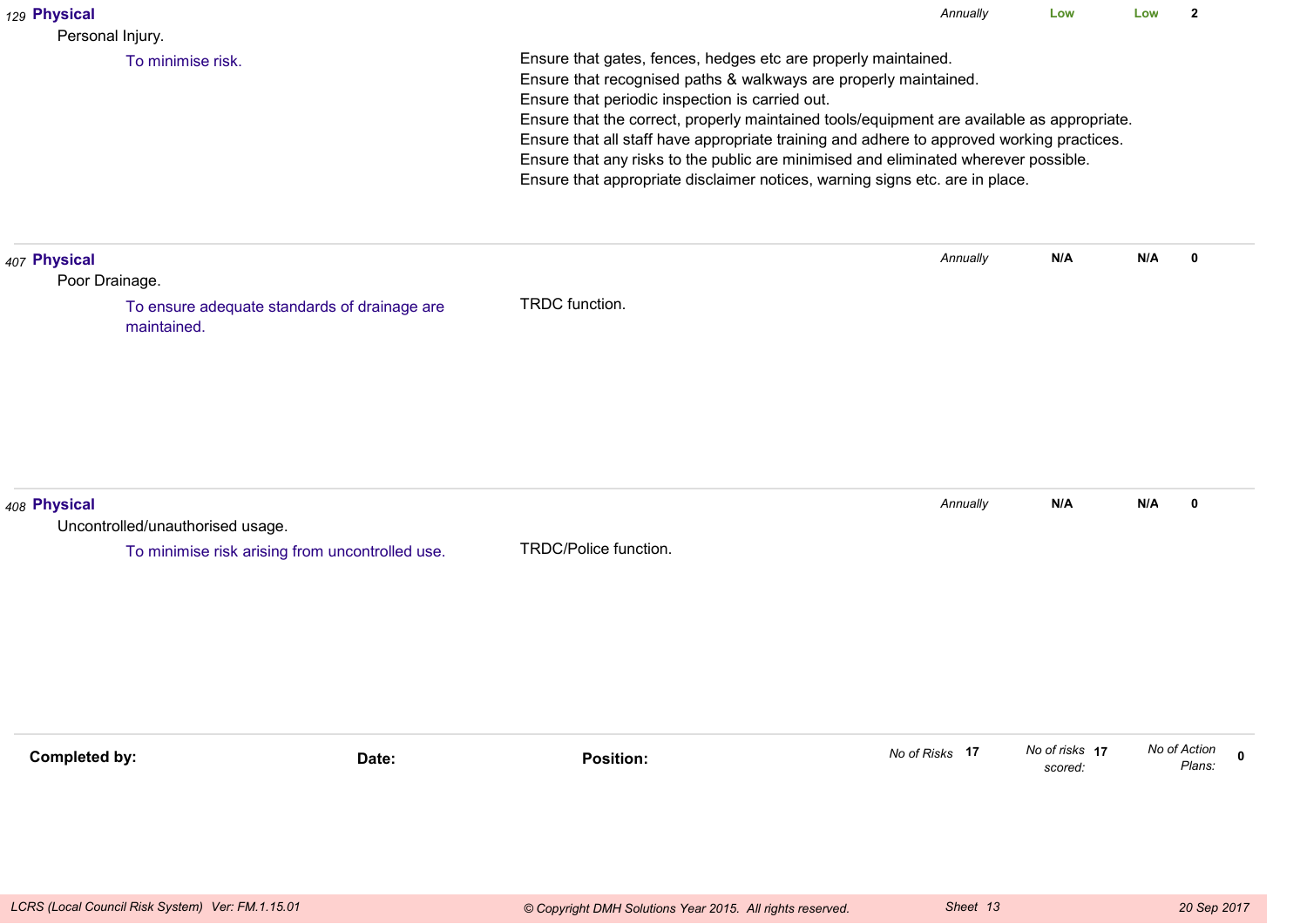# LCRS Step 5 - Risk report for Computing

| Power to facilitate discharge of any function<br>Your Duty $=$<br>s 111 Local Government Act 1972<br>$Act =$<br>Risk / |                                     | Scoring note:<br>$Low = 1$<br>$Median = 2$                                                                                                                                                                                                            | <b>Croxley Green Parish Council</b><br>Assessment year: 2017<br>Action by:<br><b>Review</b><br>timing & | Likelihood<br>οf | <b>Impact</b><br>on | Your<br>action<br>required |
|------------------------------------------------------------------------------------------------------------------------|-------------------------------------|-------------------------------------------------------------------------------------------------------------------------------------------------------------------------------------------------------------------------------------------------------|---------------------------------------------------------------------------------------------------------|------------------|---------------------|----------------------------|
| Hazard / Requirement<br>Ref                                                                                            | <b>Control</b>                      | and $High = 3$                                                                                                                                                                                                                                        | <b>Responsibility occurrence</b>                                                                        |                  | Council             | Score<br>( > 3)            |
| 0 Physical                                                                                                             |                                     |                                                                                                                                                                                                                                                       | Annually                                                                                                | Low              | Low                 | $\mathbf{2}$               |
| Loss arising from theft/misappropriation.                                                                              |                                     |                                                                                                                                                                                                                                                       |                                                                                                         |                  |                     |                            |
| Maintain adequate security of site and equipment.                                                                      |                                     | Allocate responsibility for security of equipment.<br>Maintain high security of site and equipment.<br>Take particular care in respect of laptops/peripherals.<br>Ensure that where appropriate internal and external security devices are installed. |                                                                                                         |                  |                     |                            |
| <sub>0</sub> Physical                                                                                                  |                                     |                                                                                                                                                                                                                                                       | Annually                                                                                                | Low              | Low                 | $\overline{2}$             |
| Loss/damage arising from unauthorised use.                                                                             |                                     |                                                                                                                                                                                                                                                       |                                                                                                         |                  |                     |                            |
| Maintain security of computer.                                                                                         | Programme periodic password change. | Restrict access through use of controlled passwords.<br>Maintain physical security of computer and site.                                                                                                                                              |                                                                                                         |                  |                     |                            |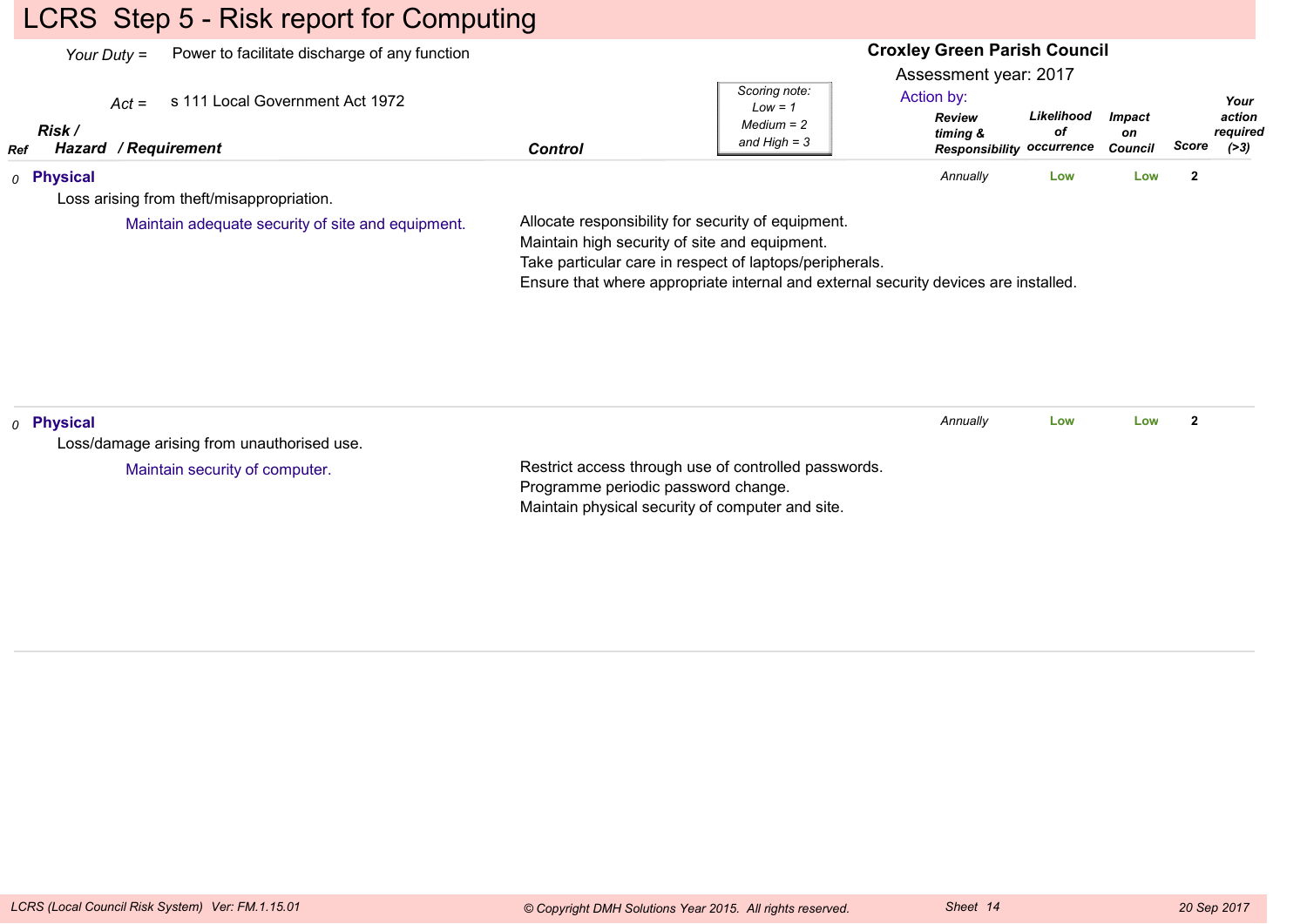| <sub>365</sub> Technical<br>Crash of IT System. |                                            |                                                                                                                                                                                                                                                                        | Monthly | Low | Low |  |
|-------------------------------------------------|--------------------------------------------|------------------------------------------------------------------------------------------------------------------------------------------------------------------------------------------------------------------------------------------------------------------------|---------|-----|-----|--|
| equipment.                                      | To minimise risk arising from breakdown of | Ensure regular backup of data onto appropriate medium - undertaken on weekly basis.<br>Ensure that equipment is properly maintained.<br>Restrict access to authorised users.<br>Ensure that only approved software is used.<br>Maintain effective anti virus software. |         |     |     |  |

| Completed by: | Date: | .<br>Position: | No of Risks | No of risks<br>scored: | No of Action<br>Plans: |  |
|---------------|-------|----------------|-------------|------------------------|------------------------|--|
|               |       |                |             |                        |                        |  |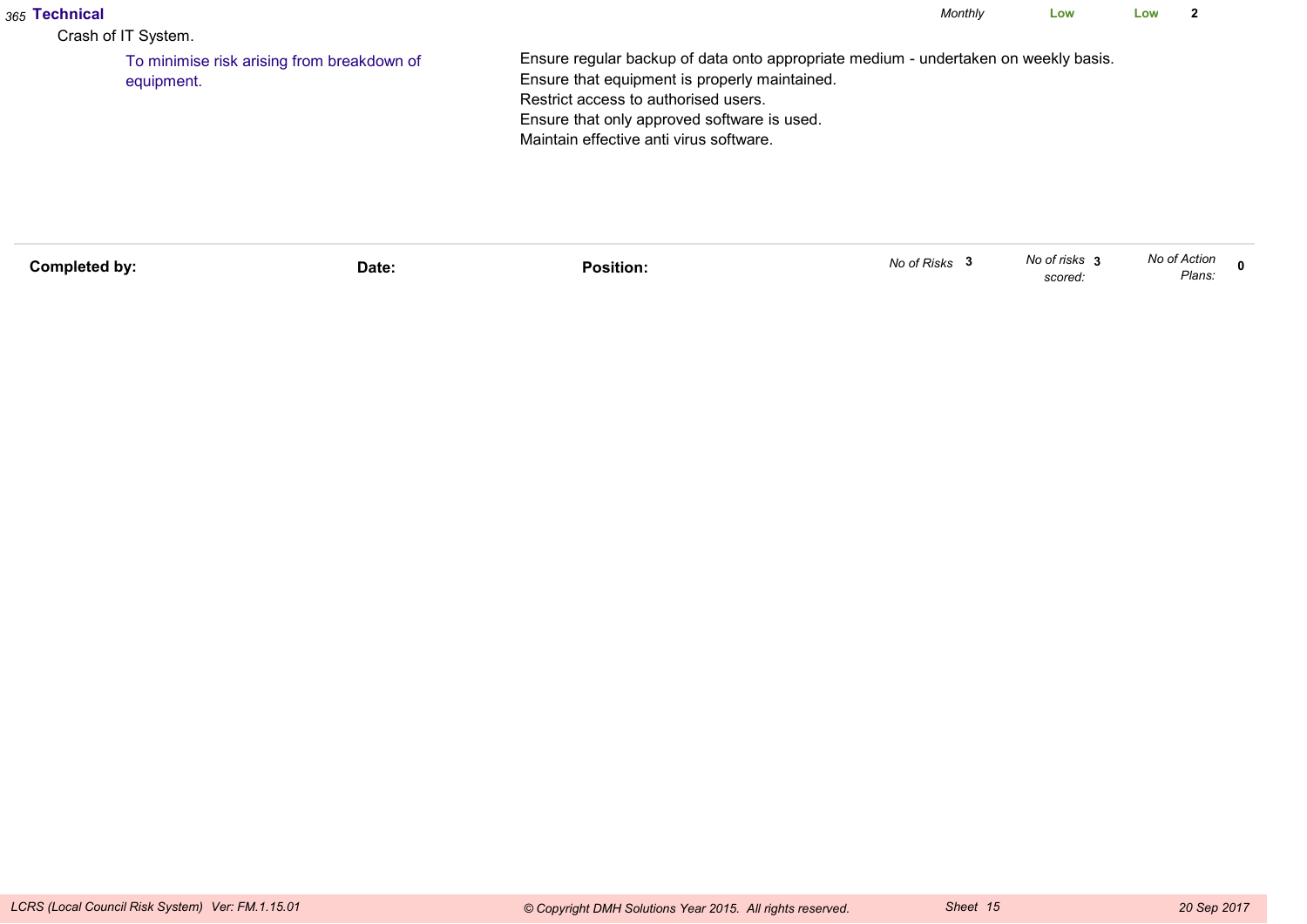# LCRS Step 5 - Risk report for Council Meetings

| Your Duty $=$                       |                                                                              |                                                                                                                                                                                                                                                                                                                                                                                                        | <b>Croxley Green Parish Council</b>                          |                                                                                                      |                  |                                       |                |                                      |  |
|-------------------------------------|------------------------------------------------------------------------------|--------------------------------------------------------------------------------------------------------------------------------------------------------------------------------------------------------------------------------------------------------------------------------------------------------------------------------------------------------------------------------------------------------|--------------------------------------------------------------|------------------------------------------------------------------------------------------------------|------------------|---------------------------------------|----------------|--------------------------------------|--|
| Risk /<br>Ref                       | Local Government Act 1972<br>$Act =$<br>Hazard / Requirement                 | <b>Control</b>                                                                                                                                                                                                                                                                                                                                                                                         | Scoring note:<br>$Low = 1$<br>$Median = 2$<br>and High $=$ 3 | Assessment year: 2017<br>Action by:<br><b>Review</b><br>timing &<br><b>Responsibility occurrence</b> | Likelihood<br>οf | <b>Impact</b><br>on<br><b>Council</b> | <b>Score</b>   | Your<br>action<br>required<br>( > 3) |  |
| 453 Administration/Legal<br>Access. |                                                                              |                                                                                                                                                                                                                                                                                                                                                                                                        |                                                              | Annually                                                                                             | Low              | Low                                   | $\overline{2}$ |                                      |  |
|                                     | To meet all statutory requirements and maintain<br>effective administration. | Ensure public access is available to all meetings of the council, except when Confidential business (Part 2<br>matters) are to be discussed.<br>Members of the press and public may also be asked to leave a meeting during the discussion of quotations<br>or tenders submitted by local contractors.<br>Disability access must be provided.<br>Specific area should be set aside for Press & Public. |                                                              |                                                                                                      |                  |                                       |                |                                      |  |
| 452 Administration/Legal            | Failure to meet statutory duty.                                              |                                                                                                                                                                                                                                                                                                                                                                                                        |                                                              |                                                                                                      | Low              | Low                                   | $\overline{2}$ |                                      |  |
|                                     | To meet all statutory requirements and maintain<br>effective administration. | Ensure that all members are notified of meeting by way of summons and agenda - undertaken by email<br>with hard copy to Members who have requested hard copy.<br>Ensure that all public notices are posted as prescribed.                                                                                                                                                                              |                                                              |                                                                                                      |                  |                                       |                |                                      |  |
|                                     |                                                                              | Ensure meeting quorate and maintain attendance records.<br>Draft minutes should be prepared of the proceedings following every meeting. Minutes approved and<br>signed by the chairman at the following meeting and the signed copies kept on file and published on the<br>web site.                                                                                                                   |                                                              |                                                                                                      |                  |                                       |                |                                      |  |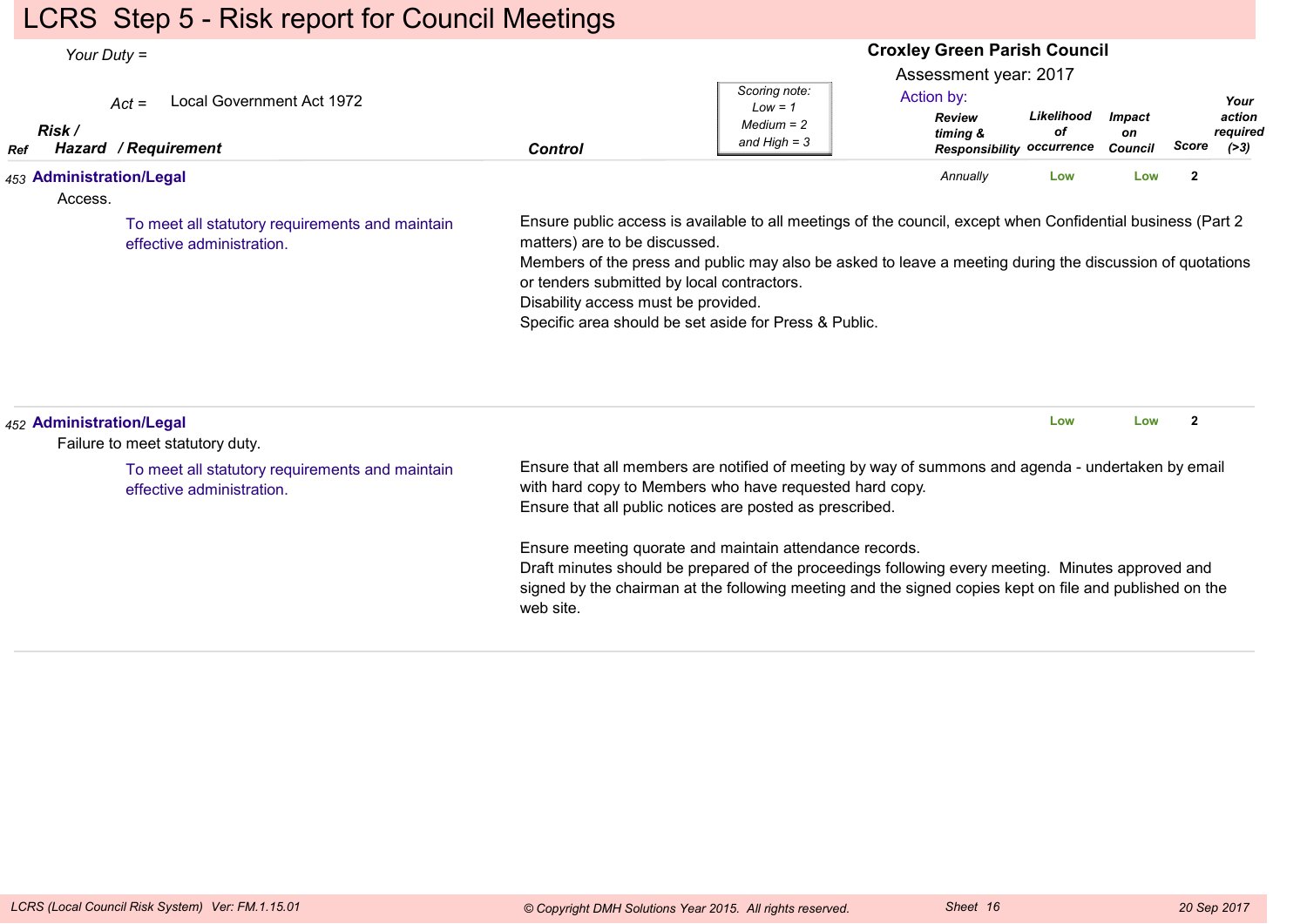| 455 Physical<br>Personal Injury.                                |                                                                      | Annually                                                                                                                                                                                                                                                                                                                                                                      | Low                      | Low          | 2                       |
|-----------------------------------------------------------------|----------------------------------------------------------------------|-------------------------------------------------------------------------------------------------------------------------------------------------------------------------------------------------------------------------------------------------------------------------------------------------------------------------------------------------------------------------------|--------------------------|--------------|-------------------------|
|                                                                 | Ensure that effective arrangements are in place to<br>minimise risk. | Ensure that appropriate regulations/controls are in place to minimise the risk of injury to officers, members<br>& public.<br>Ensure that defined standards are being maintained.<br>Ensure that, where necessary, appropriate notices are in place.<br>That the council has appropriate insurance cover.<br>That the relevant access and public areas are all risk assessed. |                          |              |                         |
| 454 Physical<br>Security.                                       |                                                                      | Annually                                                                                                                                                                                                                                                                                                                                                                      | Low                      | Low          | $\overline{\mathbf{2}}$ |
| To ensure that effective security arrangements are in<br>place. |                                                                      | Define policy for security of staff, members, premises and equipment.<br>Allocate responsibility for security/control and implementation.<br>Maintain liaison with local enforcement agencies.                                                                                                                                                                                |                          |              |                         |
|                                                                 |                                                                      | Annual service for office alarm system to be undertaken.                                                                                                                                                                                                                                                                                                                      |                          |              |                         |
| Completed by:                                                   | Date:                                                                | No of Risks 4<br><b>Position:</b>                                                                                                                                                                                                                                                                                                                                             | No of risks 4<br>scored: | No of Action | $\Omega$<br>Plans:      |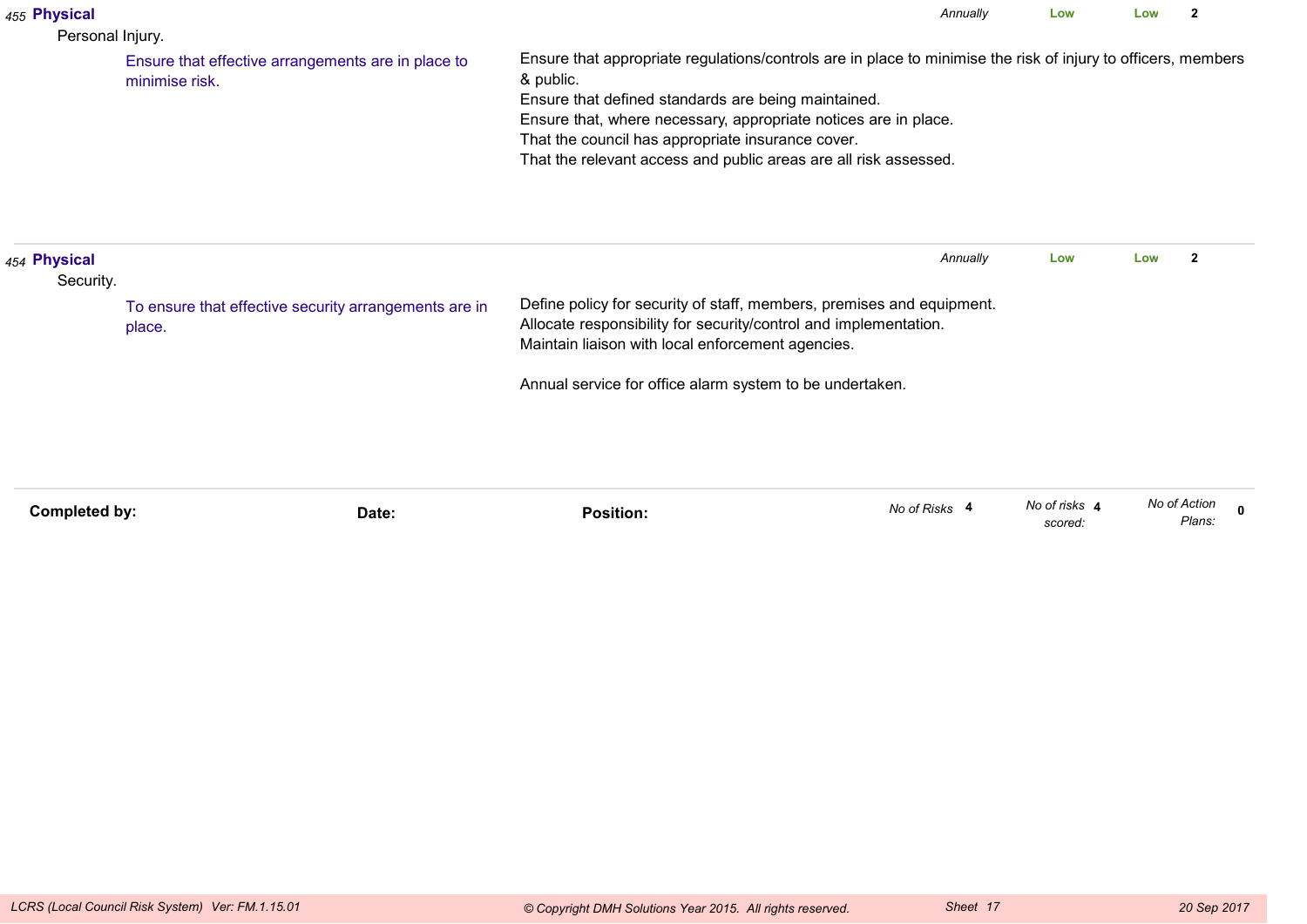# LCRS Step 5 - Risk report for Council Property and Documents

|     | Your Duty $=$                                    | Duty to disclose documents and to adopt publication scheme |         |                                                              | <b>Croxley Green Parish Council</b>                                                                  |                  |                         |       |                                      |  |
|-----|--------------------------------------------------|------------------------------------------------------------|---------|--------------------------------------------------------------|------------------------------------------------------------------------------------------------------|------------------|-------------------------|-------|--------------------------------------|--|
| Ref | $Act =$<br>Risk /<br><b>Hazard / Requirement</b> | Freedom of Information Act 2000                            | Control | Scoring note:<br>Low = 1<br>$Median = 2$<br>and High $=$ 3   | Assessment year: 2017<br>Action by:<br><b>Review</b><br>timing &<br><b>Responsibility occurrence</b> | Likelihood<br>οf | Impact<br>on<br>Council | Score | Your<br>action<br>required<br>( > 3) |  |
|     | 314 Financial                                    |                                                            |         |                                                              | Annually                                                                                             | Low              | Low                     | 2     |                                      |  |
|     |                                                  | Legal Liability as a result of Asset Ownership.            |         |                                                              |                                                                                                      |                  |                         |       |                                      |  |
|     |                                                  | Provision of adequate public liability insurance           |         | Ensure that adequate Public Liability Insurance is in place. |                                                                                                      |                  |                         |       |                                      |  |

Ensure that the Asset Register is maintained and reviewed annually.

| 312 Physical                                                                                 | Monthly | Low | Low |  |
|----------------------------------------------------------------------------------------------|---------|-----|-----|--|
| Loss / Damage to Civic Regalia.                                                              |         |     |     |  |
| Maintain and update a Register of Assets on a regular basis.<br>To safeguard council assets. |         |     |     |  |
| Ensure that the council has adequate insurance against damage and theft.                     |         |     |     |  |
| Ensure that proper security/storage is in place.                                             |         |     |     |  |
| Ensure that users are aware of their responsibility when regalia is in their care.           |         |     |     |  |
|                                                                                              |         |     |     |  |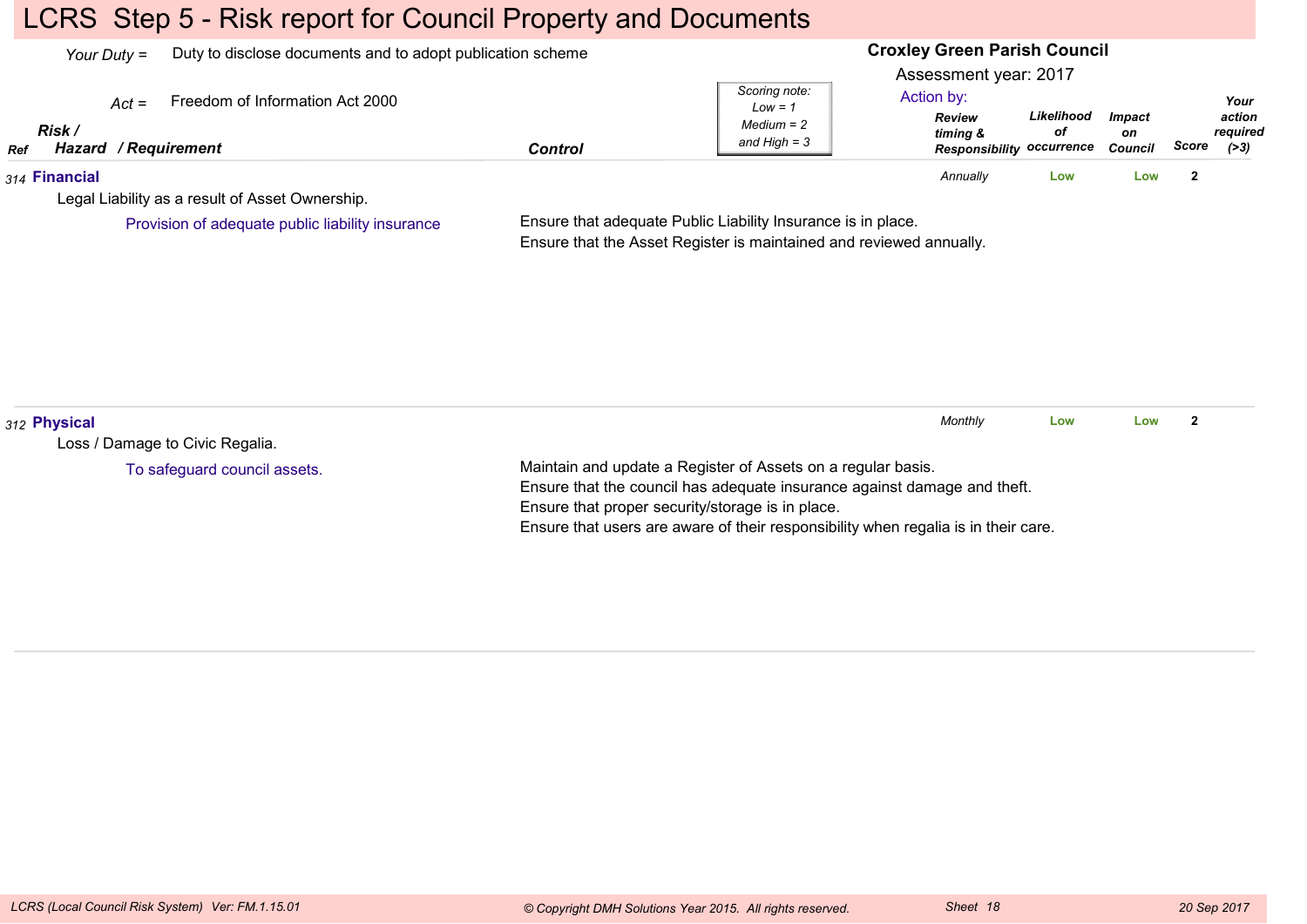| 307 Physical                                                                                                                                        |                                                                           | Annually<br>Low<br>Low                                                                                                                                                                                                        |               |                          |              |              |              |  |
|-----------------------------------------------------------------------------------------------------------------------------------------------------|---------------------------------------------------------------------------|-------------------------------------------------------------------------------------------------------------------------------------------------------------------------------------------------------------------------------|---------------|--------------------------|--------------|--------------|--------------|--|
| Loss of assets.                                                                                                                                     | To minimise the risk of loss through<br>theft/misappropriation of assets. | Allocate responsibility for and maintain effective security of all assets.<br>Maintain an Asset Register and ensure that this is updated on a regular basis.<br>Ensure that adequate and appropriate insurance cover is held. |               |                          |              |              |              |  |
| 313 Professional                                                                                                                                    |                                                                           |                                                                                                                                                                                                                               | Daily         | Low                      | Low          | $\mathbf{2}$ |              |  |
| Failure to effectively process documents.<br>To ensure effective processing and safe keeping of all<br>documentation received by the Parish Council |                                                                           | Allocate responsibility for maintenance of effective control of documentation.<br>Define procedure for recording document's receipt, circulation, response, handling & filing.                                                |               |                          |              |              |              |  |
| <b>Completed by:</b>                                                                                                                                | Date:                                                                     | <b>Position:</b>                                                                                                                                                                                                              | No of Risks 4 | No of risks 4<br>scored: | No of Action | Plans:       | $\mathbf{0}$ |  |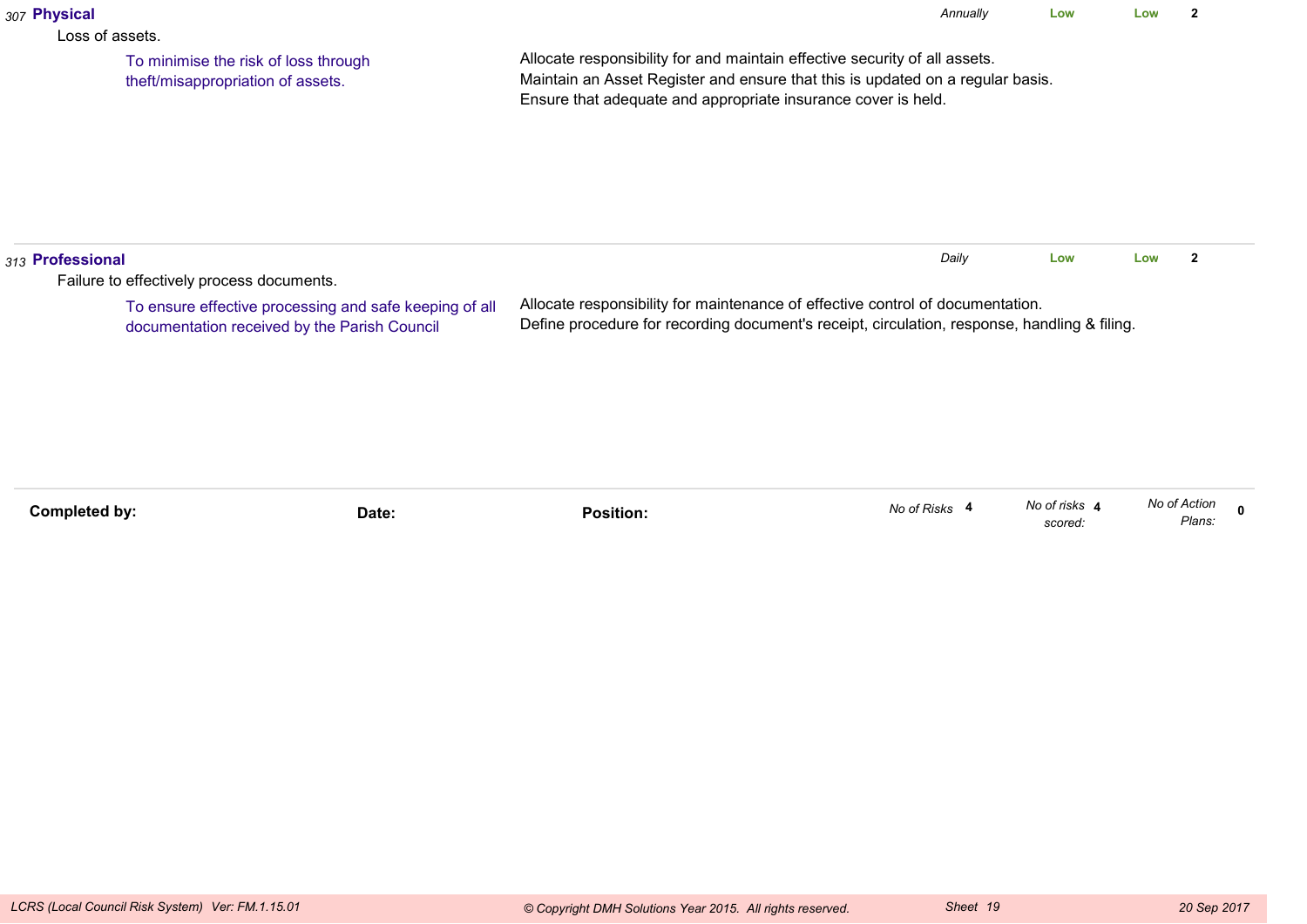# LCRS Step 5 - Risk report for Data Protection

| Your Duty $=$                                         |                          | Duty of Notification and Duty to Disclose (subject access) |                                                              | <b>Croxley Green Parish Council</b>                              |                                                      |                                |       |                                      |
|-------------------------------------------------------|--------------------------|------------------------------------------------------------|--------------------------------------------------------------|------------------------------------------------------------------|------------------------------------------------------|--------------------------------|-------|--------------------------------------|
| $Act =$<br>Risk<br>Hazard / Requirement<br>Ref        | Data Protection Act 1998 | <b>Control</b>                                             | Scoring note:<br>$Low = 1$<br>$Median = 2$<br>and High $=$ 3 | Assessment year: 2017<br>Action by:<br><b>Review</b><br>timing & | Likelihood<br>οf<br><b>Responsibility occurrence</b> | <b>Impact</b><br>on<br>Council | Score | Your<br>action<br>reauired<br>( > 3) |
| 37 Administration/Legal<br>Breach of confidentiality. |                          |                                                            |                                                              | Daily                                                            | Low                                                  | Low                            |       |                                      |

To ensure that statutory requirements are met.

Arrange Registration under the Data Protection Act.Formalise Procedure for dealing with Confidential Data.

| Completed by: | Date: | Position: | No of Risks | No of risks<br>scored: | No of Action<br>Plans: |  |
|---------------|-------|-----------|-------------|------------------------|------------------------|--|
|---------------|-------|-----------|-------------|------------------------|------------------------|--|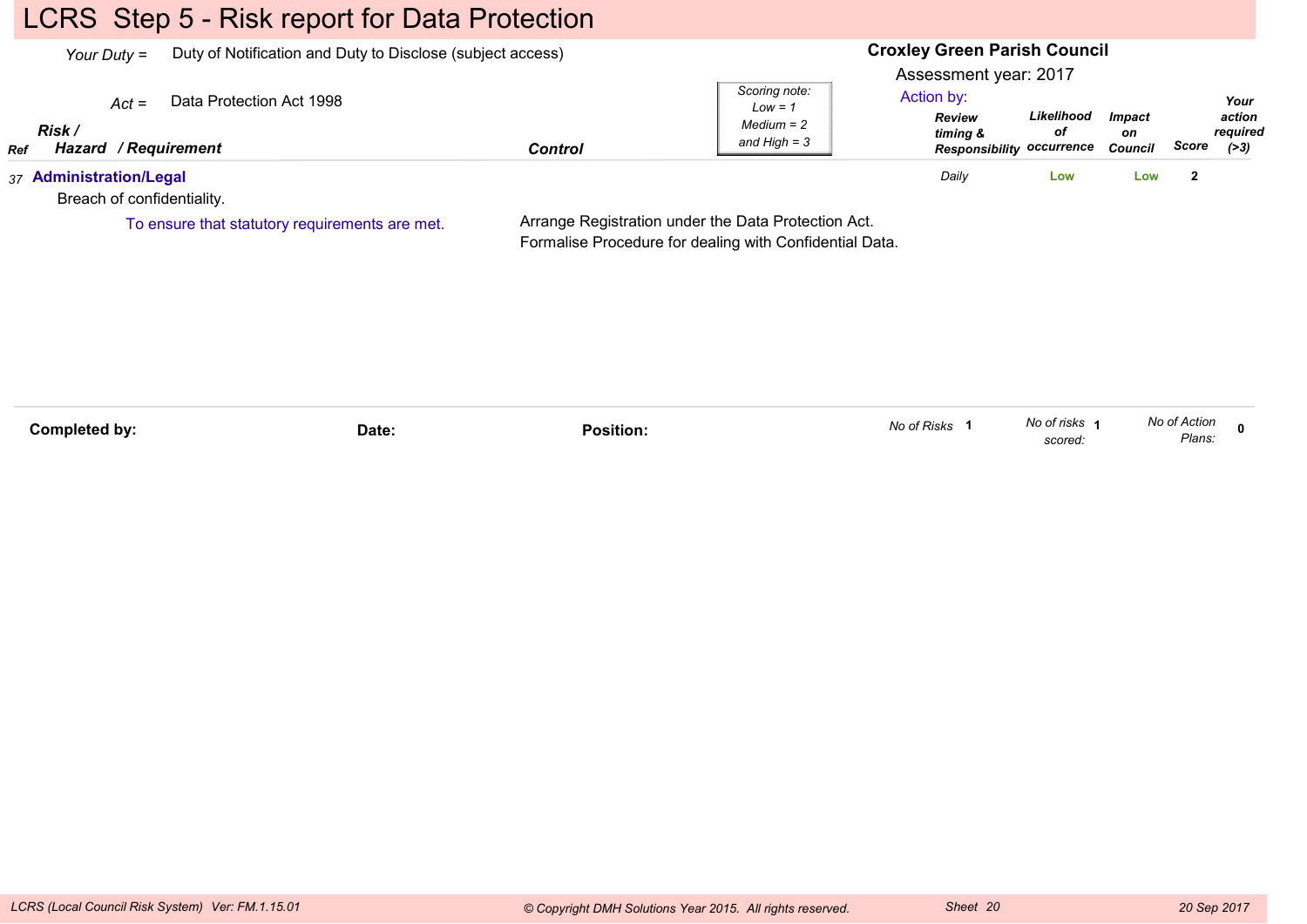## LCRS Step 5 - Risk report for Employment of Staff

#### **Croxley Green Parish Council**Assessment year: 2017*Your Duty =* Duty to Appoint *Act =* s 112 Local Government Act 1972 *RefRisk / Hazard Control / RequirementReview timing & ResponsibilityoccurrenceLikelihoodofImpacton Council ScoreScoring note:Low = 1 Medium = 2 and High = 3Your action required(>3)*Action by:*364* **Administration/Legal** Failure to comply with Employment Law.Issue contracts of employment to all employees Arrange annual review of Staff Contracts of Employment Awareness of new legislation. Arrange the necessary training to fulfil requirements. *Annually* **Low Low <sup>2</sup>** To ensure that the council fulfils its responsibilities.**Financial**Overpayment or underpayment of salaries and expenses.Monthly payroll schedule to be verified by staff.Monthly employers payments to be verified by staff and recorded on spreadsheet.Cheques and electronic payments to be signed/verified by the relevant third party/ies as laid out in policy.Staff affected by over or under payment to be advised of situation.*Monthly* **Low Low <sup>2</sup>** Ensure that all payments to staff are in accordancewith employment contracts approved by the council.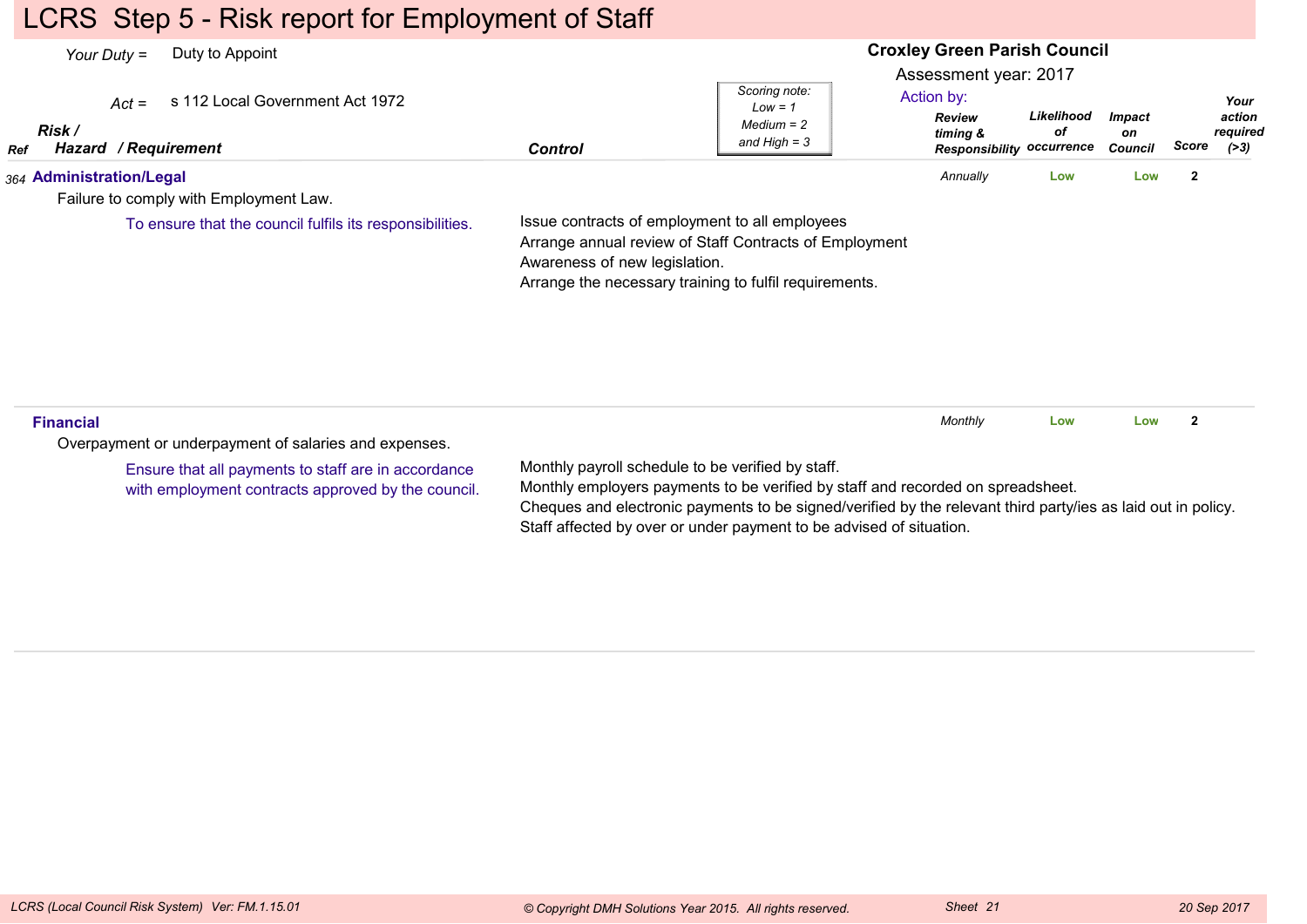| 352 Professional<br>Attacks on Personnel.                                                              |                                                                                                                                                                                                                                                                                                                                                                   | Monthly     | Low | Low | $\mathbf{2}$   |
|--------------------------------------------------------------------------------------------------------|-------------------------------------------------------------------------------------------------------------------------------------------------------------------------------------------------------------------------------------------------------------------------------------------------------------------------------------------------------------------|-------------|-----|-----|----------------|
| To protect staff.                                                                                      | Ensure that an effective security system is in operation - panic alarm installed at both work stations.<br>Ensure appropriate insurance cover held.<br>Ensure other workers in building are aware of staff working alone.<br>Ensure staff have telephone access at all times during their work.<br>Advise staff to take all relevant safe guides and precautions. |             |     |     |                |
| 361 Professional<br>Inability to recruit.                                                              |                                                                                                                                                                                                                                                                                                                                                                   | As and when | Low | Low | $\overline{2}$ |
| To improve recruitment.                                                                                | Review recruitment policy.<br>Advertise as widely as possible, on web site and social media.                                                                                                                                                                                                                                                                      |             |     |     |                |
| 38 Professional<br>Inability to retain staff.<br>To minimise risk arising from high turnover of staff. | Regular staff appraisals.<br>Complete exit questionnaire.                                                                                                                                                                                                                                                                                                         | Annually    | Low | Low | $\mathbf{2}$   |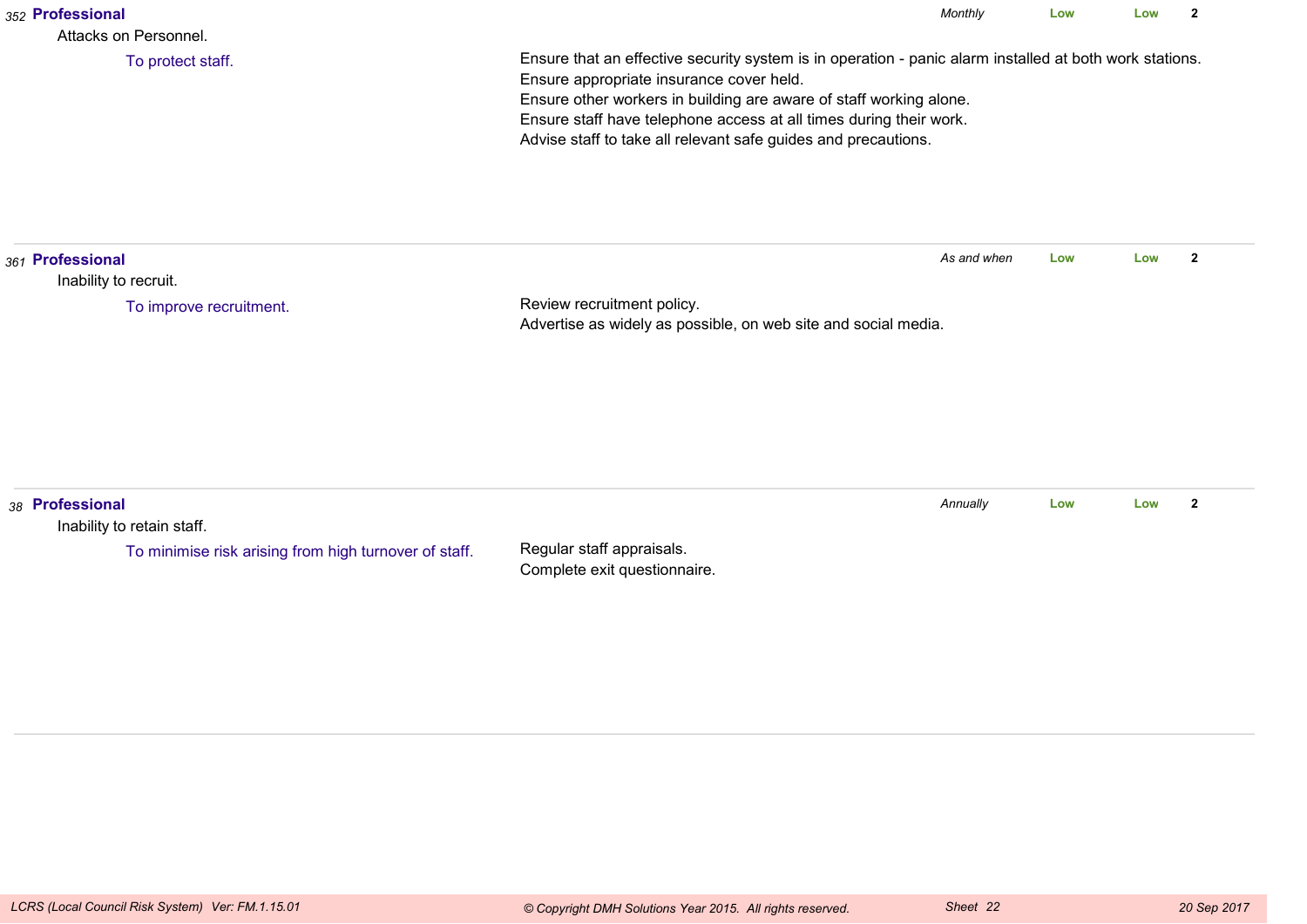| 363 Professional | Lack of Employee motivation/efficiency.               |                                                                                                                                                                                                                                                                                                                                 | Annually      | Low                      | Low | $\overline{2}$                        |
|------------------|-------------------------------------------------------|---------------------------------------------------------------------------------------------------------------------------------------------------------------------------------------------------------------------------------------------------------------------------------------------------------------------------------|---------------|--------------------------|-----|---------------------------------------|
|                  | To meet commitment of council employment policy.      | Ensure that each employee has job description.<br>Arrange regular staff appraisals.<br>Maintain appropriate staff records.<br>Defined training policy in operation.                                                                                                                                                             |               |                          |     |                                       |
| 362 Professional | Lack of Training.                                     |                                                                                                                                                                                                                                                                                                                                 | Annually      | Low                      | Low | $\mathbf{2}$                          |
|                  | To meet Council commitment to staff training.         | Determine a policy for training.<br>Arrange annual review.<br>Regular Staff Appraisals to highlight any training needs.<br>Take advantage of any localised training through local associations, SLCC etc<br>Encourage staff to network with other Clerks in the relevant association.<br>Maintain appropriate training records. |               |                          |     |                                       |
| 358 Professional | Loss of key staff.                                    |                                                                                                                                                                                                                                                                                                                                 | Quarterly     | Low                      | Low | $\overline{2}$                        |
|                  | To avoid problems arising from loss of key personnel. | Ensure procedures for key functions documented. Procedural manuals and necessary training are<br>provided to ensure that all key tasks can be carried out in the event of a sudden loss of a key member of<br>staff.<br>Contingency Plan prepared.                                                                              |               |                          |     |                                       |
| Completed by:    | Date:                                                 | <b>Position:</b>                                                                                                                                                                                                                                                                                                                | No of Risks 8 | No of risks 8<br>scored: |     | No of Action<br>$\mathbf 0$<br>Plans: |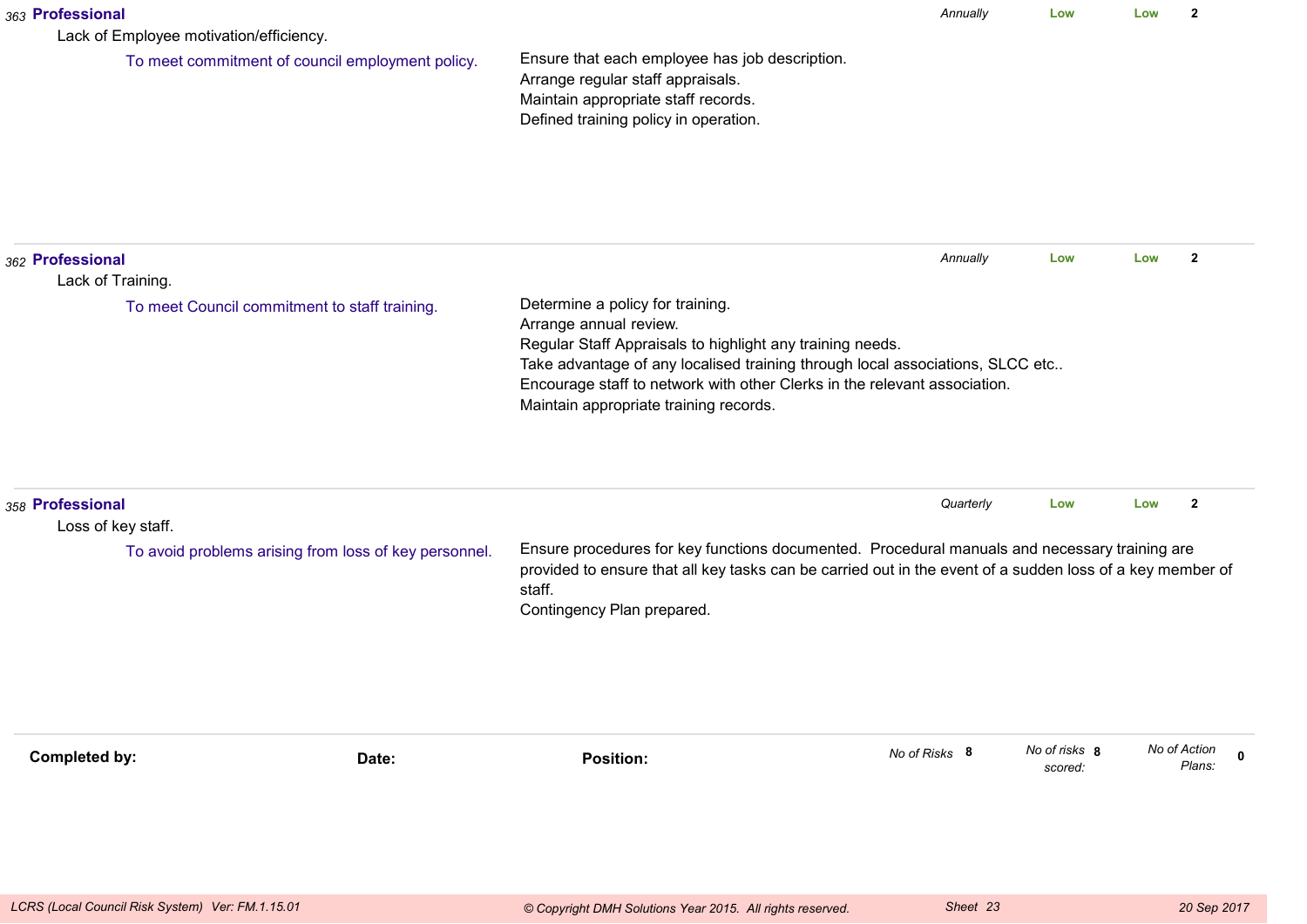## LCRS Step 5 - Risk report for Financial Management

| Your Duty =                                             | Duty to ensure responsibility for financial affairs  |                |                                                              |                                                                                                      | <b>Croxley Green Parish Council</b> |                                       |       |                                      |
|---------------------------------------------------------|------------------------------------------------------|----------------|--------------------------------------------------------------|------------------------------------------------------------------------------------------------------|-------------------------------------|---------------------------------------|-------|--------------------------------------|
| $Act =$<br>Risk /<br><b>Hazard / Requirement</b><br>Ref | s 151 LGA 1972                                       | <b>Control</b> | Scoring note:<br>$Low = 1$<br>$Median = 2$<br>and High $=$ 3 | Assessment year: 2017<br>Action by:<br><b>Review</b><br>timing &<br><b>Responsibility occurrence</b> | Likelihood<br>οf                    | <i><b>Impact</b></i><br>on<br>Council | Score | Your<br>action<br>required<br>( > 3) |
| 303 Administration/Legal                                | Failure to comply with Customs & Excise regulations. |                |                                                              | Quarterly                                                                                            | Low                                 | Low                                   | -2    |                                      |

Efficient financial administration.

Ensure that value added tax is properly administered.

Refer to guidance in HMCE Notice 749. Seek further guidance from HMCE where necessary.Ensure that all input tax and output tax is properly recorded.

 Complete and submit VAT claims promptly and on time. VAT claims made twice yearly - April to Septemberand October to March.

| 302 Administration/Legal                           |                                                                                                          | Quarterly | Low | Low |  |
|----------------------------------------------------|----------------------------------------------------------------------------------------------------------|-----------|-----|-----|--|
| Failure to comply with Inland Revenue regulations. |                                                                                                          |           |     |     |  |
| Efficient financial administration.                | Maintenance of comprehensive records of all BACS payment instructions to payroll administrators to       |           |     |     |  |
|                                                    | include details of income tax, national insurance and pension payments kept on spreadsheet and hard copy |           |     |     |  |

in annual salary folder.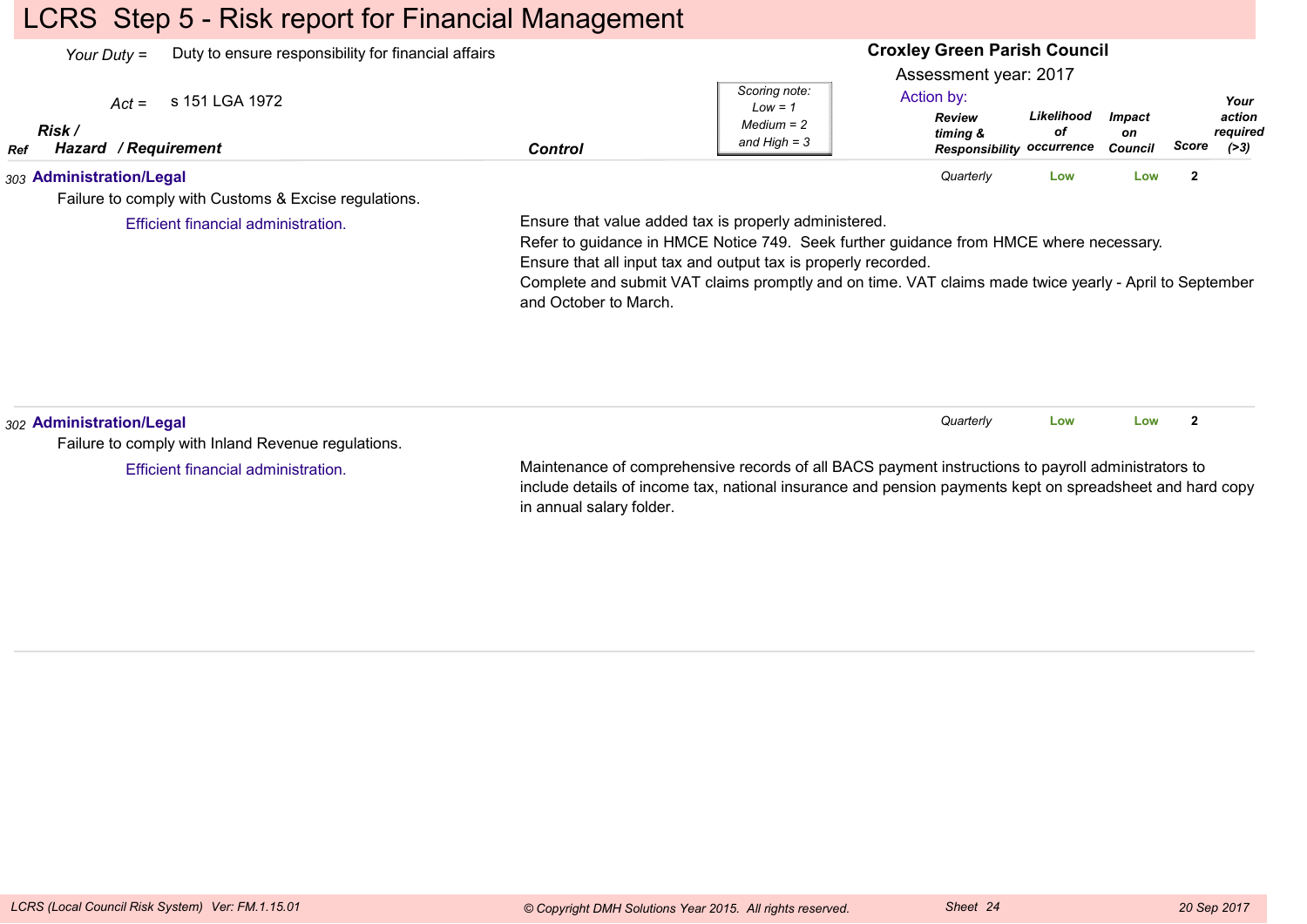| 0 Administration/Legal            | Failure to maintain record of council assets.                                                                                               | Annually                                                                                                                                                                                                                                                                                                                                                                                                                                                                                                                                                                                                                                    | Low | Low | $\overline{2}$ |
|-----------------------------------|---------------------------------------------------------------------------------------------------------------------------------------------|---------------------------------------------------------------------------------------------------------------------------------------------------------------------------------------------------------------------------------------------------------------------------------------------------------------------------------------------------------------------------------------------------------------------------------------------------------------------------------------------------------------------------------------------------------------------------------------------------------------------------------------------|-----|-----|----------------|
|                                   | To minimize the risk of loss associated with failure to<br>maintain adequate records.                                                       | Define responsibility for maintenance of asset register.<br>Ensure that all acquisitions/disposals are accurately and promptly recorded.<br>Carry our periodical inventory checks.                                                                                                                                                                                                                                                                                                                                                                                                                                                          |     |     |                |
| <sub>0</sub> Administration/Legal | Incurring expenditure without proper legal authority.                                                                                       | Annually                                                                                                                                                                                                                                                                                                                                                                                                                                                                                                                                                                                                                                    | Low | Low | $\overline{2}$ |
|                                   | To ensure all expenditure is intra vires, ie. "within the<br>powers".                                                                       | Record in minutes powers under which expenditure is being approved.                                                                                                                                                                                                                                                                                                                                                                                                                                                                                                                                                                         |     |     |                |
| 304 Financial                     |                                                                                                                                             | Quarterly                                                                                                                                                                                                                                                                                                                                                                                                                                                                                                                                                                                                                                   | Low | Low | $\overline{2}$ |
|                                   | Failure to ensure proper use of funds under specific powers / S137.<br>To ensure that expenditure is properly authorised and<br>controlled. | Ensure that all expenditure under section 137 is separately recorded in the cash book.<br>Ensure that total expenditure granted under section 137 does not exceed the statutory limitation for the<br>council.<br>Ensure that all grant applications are complete and fully supported by the applicants annual accounts prior<br>to submission to the council or relevant committee for consideration.<br>Ensure that all grant applications are complete and fully supported prior to submission.<br>Ensure that all approvals are properly recorded in the minutes.<br>Ensure that no other alternative statutory authority is available. |     |     |                |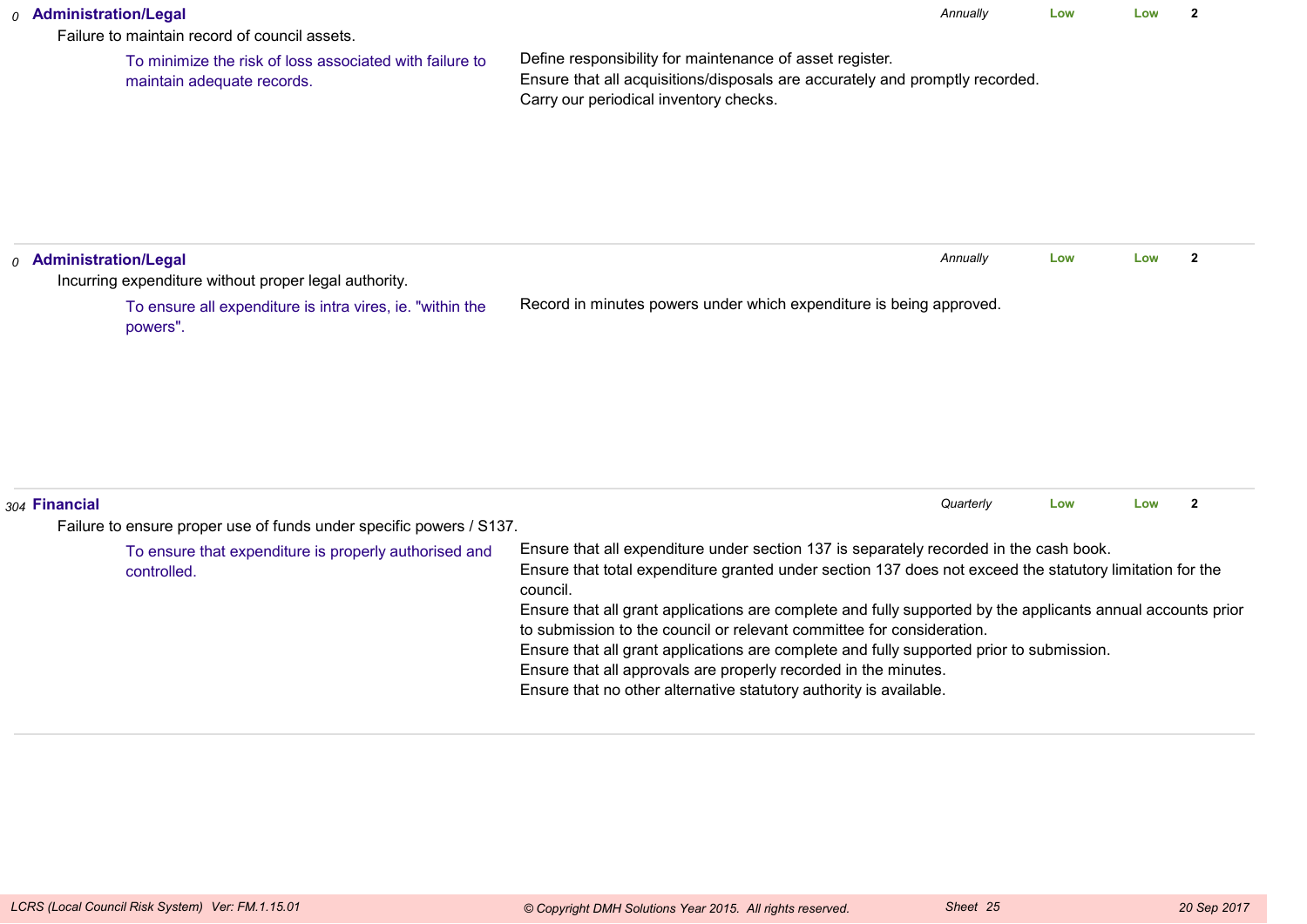|  | 41 Financial<br>Failure to keep proper financial records.               | Monthly                                                                                                                                                                                                                                                                                                                                                            | Low | Low | $\mathbf{2}$   |  |  |  |
|--|-------------------------------------------------------------------------|--------------------------------------------------------------------------------------------------------------------------------------------------------------------------------------------------------------------------------------------------------------------------------------------------------------------------------------------------------------------|-----|-----|----------------|--|--|--|
|  |                                                                         | Define responsibility through appointment of Proper Financial Officer, ie. Responsible Financial Officer.<br>Current Clerk is RFO.                                                                                                                                                                                                                                 |     |     |                |  |  |  |
|  |                                                                         | Ensure that the appropriate standing orders and financial regulations in place and subjected to periodic<br>review.                                                                                                                                                                                                                                                |     |     |                |  |  |  |
|  |                                                                         | Annual Accounts prepared for presentation to the of the Full Council for approval.<br>Annual Return completed for submission to the External Auditor.                                                                                                                                                                                                              |     |     |                |  |  |  |
|  |                                                                         | Monthly Management Accounts submitted to Finance & Administration Committee, published with F&A<br>Minutes and on web site. F&A Minutes adopted at full Council meetings.                                                                                                                                                                                          |     |     |                |  |  |  |
|  | $o$ Financial                                                           | Monthly                                                                                                                                                                                                                                                                                                                                                            | Low | Low | $\overline{2}$ |  |  |  |
|  | Failure to maintain an effective payments system.                       |                                                                                                                                                                                                                                                                                                                                                                    |     |     |                |  |  |  |
|  | To minimize the risk of loss.                                           | Determine responsibility for control of expenditure.<br>All payments to be supported by an invoice/voucher - Manual written on treatment of Invoices upon receipt.                                                                                                                                                                                                 |     |     |                |  |  |  |
|  |                                                                         | All detail to be checked and payment entered into a cash book or equivalent - Omega Financial Accounts<br>system used.                                                                                                                                                                                                                                             |     |     |                |  |  |  |
|  |                                                                         | All cheques to be signed by at least two authorised Members. Clerk authorised to co-sign cheques in<br>exceptional circumstances.                                                                                                                                                                                                                                  |     |     |                |  |  |  |
|  |                                                                         | Signatories to endorse cheques counterfoils and check payment against invoices/payment vouchers as                                                                                                                                                                                                                                                                 |     |     |                |  |  |  |
|  | 360 Financial                                                           | Monthly                                                                                                                                                                                                                                                                                                                                                            | Low | Low | $\overline{2}$ |  |  |  |
|  | Failure to set a precept within sound budgeting arrangements.           |                                                                                                                                                                                                                                                                                                                                                                    |     |     |                |  |  |  |
|  | To ensure that the budget procedure is both efficient<br>and effective. | Determine responsibility of clerk/committee/council.<br>Ensure that presentation to committee/council follows an agreed timetable.<br>Ensure that the precept is set as a result following members consideration of all relevant estimated<br>expenditure requirements for the forthcoming financial year for all heads of expenditure, and anticipated<br>income. |     |     |                |  |  |  |
|  |                                                                         | Ensure all charges made by the council are reviewed annually. The adequacy of all balances and reserves<br>are also reviewed annually. Ensure effective budget monitoring is in place throughout the year and<br>quarterly financial statements presented to the council or relevant committee.                                                                    |     |     |                |  |  |  |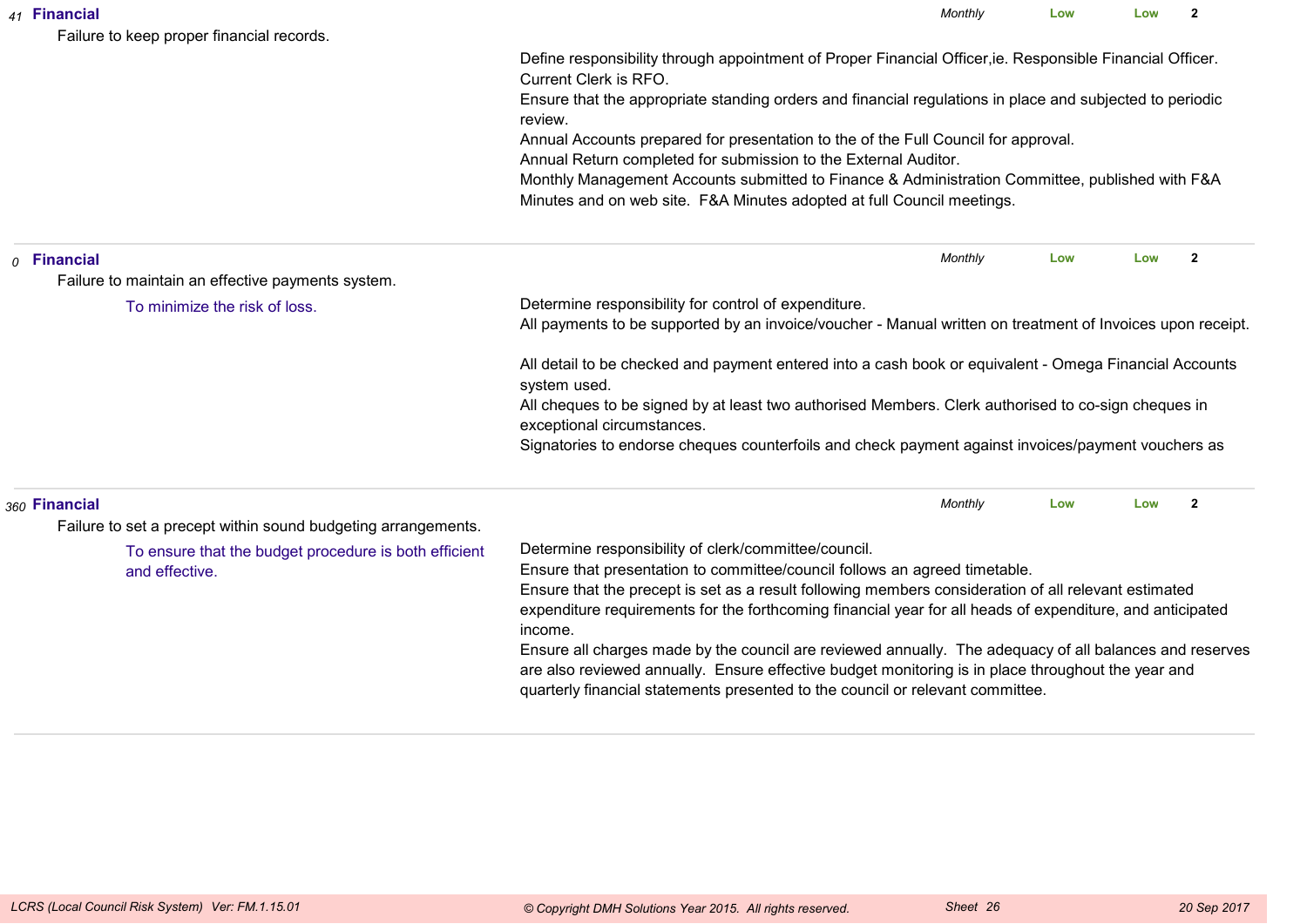| 306 Financial                                                                |       |                                                                                                                                                                                                                                                                                                                                                                                                                                    | Quarterly      | Low                       | Low | $\overline{2}$         |
|------------------------------------------------------------------------------|-------|------------------------------------------------------------------------------------------------------------------------------------------------------------------------------------------------------------------------------------------------------------------------------------------------------------------------------------------------------------------------------------------------------------------------------------|----------------|---------------------------|-----|------------------------|
| Loss of money through theft/misappropriation.                                |       |                                                                                                                                                                                                                                                                                                                                                                                                                                    |                |                           |     |                        |
| To ensure that effective financial controls are in place.                    |       | Determine responsibility for cash at all sources.<br>Ensure that receipts are issued for all income.<br>Ensure that secure arrangements are in place for all monies held pending banking.<br>Ensure proper arrangements are in place for prompt for recording and banking of all cash received.<br>Ensure that regular bank reconciliation is carried out.<br>Ensure that the council holds adequate fidelity guarantee insurance. |                |                           |     |                        |
| 347 Financial<br>Poor Financial Management                                   |       |                                                                                                                                                                                                                                                                                                                                                                                                                                    | Annually       | Low                       | Low | $\mathbf{2}$           |
| To ensure effective management of financial affairs of<br>council.           |       | Determine responsibility for the management of the financial affairs of the council.<br>Maintain and review Standing Orders/Financial regulations on a regular basis.<br>Ensure that an effective budgetary control and financial reporting system are in place.<br>Maintain an effective internal audit by an independent auditor                                                                                                 |                |                           |     |                        |
| 305 Financial<br>Risk to third party as a consequence of providing a service |       |                                                                                                                                                                                                                                                                                                                                                                                                                                    | Annually       | Low                       | Low | $\mathbf{2}$           |
| To protect interest of council.                                              |       | Ensure that appropriate insurance cover/policy is in force.                                                                                                                                                                                                                                                                                                                                                                        |                |                           |     |                        |
| <b>Completed by:</b>                                                         | Date: | <b>Position:</b>                                                                                                                                                                                                                                                                                                                                                                                                                   | No of Risks 11 | No of risks 11<br>scored: |     | No of Action<br>Plans: |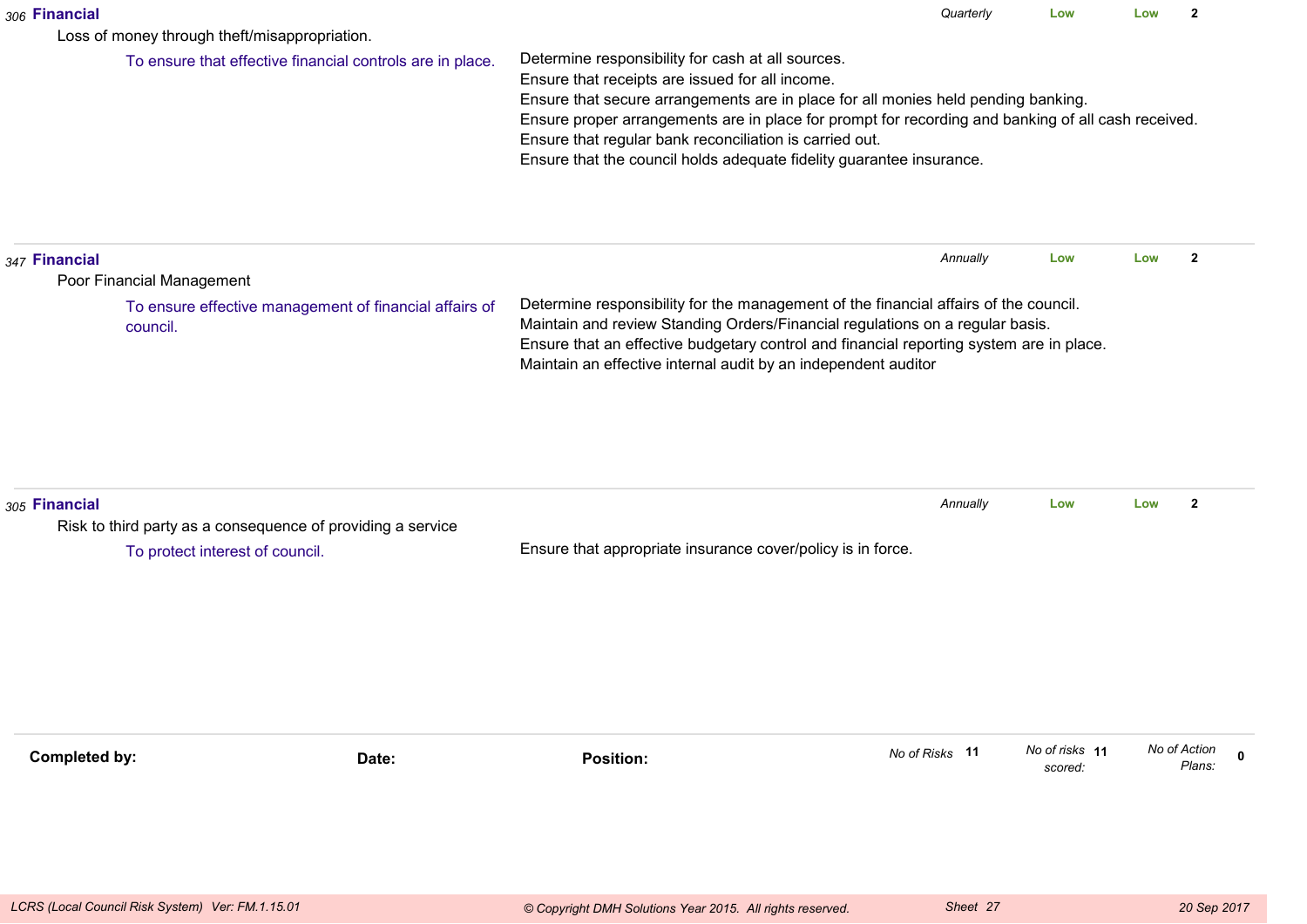# LCRS Step 5 - Risk report for Gifts

| Your Duty $=$                                                  | Power to accept                             |                         |                                                              | <b>Croxley Green Parish Council</b>                                                                  |                  |                                |              |                                      |
|----------------------------------------------------------------|---------------------------------------------|-------------------------|--------------------------------------------------------------|------------------------------------------------------------------------------------------------------|------------------|--------------------------------|--------------|--------------------------------------|
| $Act =$<br>Risk /<br><b>Hazard / Requirement</b><br><b>Ref</b> | s 139 Local Government Act 1972             | <b>Control</b>          | Scoring note:<br>$Low = 1$<br>$Median = 2$<br>and High $=$ 3 | Assessment year: 2017<br>Action by:<br><b>Review</b><br>timing &<br><b>Responsibility occurrence</b> | Likelihood<br>οf | <b>Impact</b><br>on<br>Council | Score        | Your<br>action<br>required<br>( > 3) |
| 453 Administration/Legal<br>Failure to notify/record gifts.    |                                             |                         |                                                              | Annually                                                                                             | Low              | Low                            | $\mathbf{2}$ |                                      |
|                                                                | To protect interest of council and members. | Maintain gift register. | Ensure that all staff/members are aware of responsibilities. |                                                                                                      |                  |                                |              |                                      |

| Completed by: | Date: | Position. | No of Risks | No of risks<br>scored. | No of Action<br>Plans: |  |
|---------------|-------|-----------|-------------|------------------------|------------------------|--|
|               |       |           |             |                        |                        |  |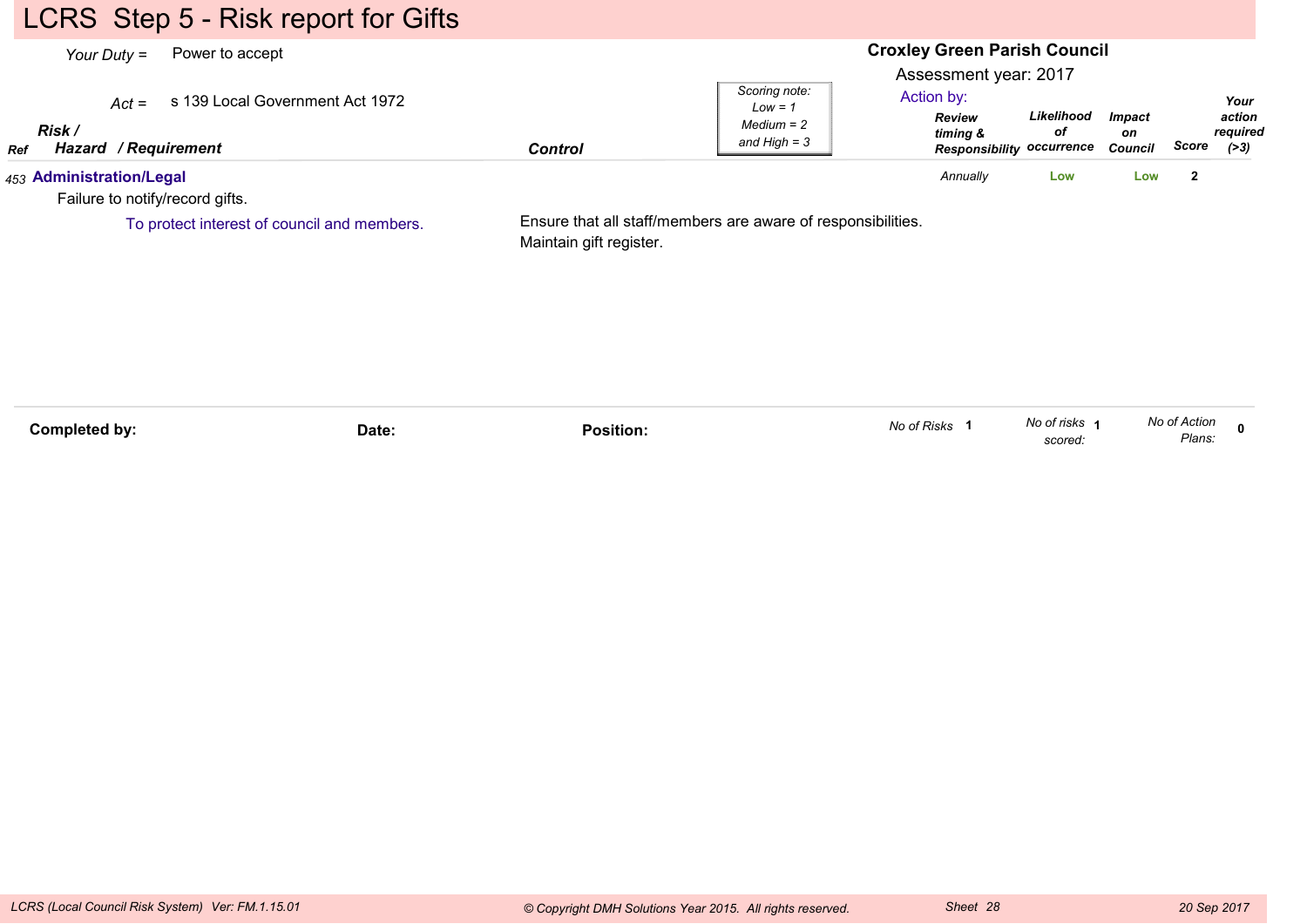# LCRS Step 5 - Risk report for Land

|     | Your Duty $=$               |                       | Power to acquire by agreement, to appropriate, to dispose of land<br>Power to accept gifts of land |         |                                                              | <b>Croxley Green Parish Council</b><br>Assessment year: 2017                |                  |                         |       |                                      |
|-----|-----------------------------|-----------------------|----------------------------------------------------------------------------------------------------|---------|--------------------------------------------------------------|-----------------------------------------------------------------------------|------------------|-------------------------|-------|--------------------------------------|
| Ref | $Act =$<br>Risk /<br>Hazard | 1972<br>/ Requirement | s 124, 126, 127 and 139 - Local Government Act 1972, Local Government Act                          | Control | Scoring note:<br>$Low = 1$<br>$Median = 2$<br>and High $=$ 3 | Action by:<br><b>Review</b><br>timing &<br><b>Responsibility occurrence</b> | Likelihood<br>οf | Impact<br>on<br>Council | Score | Your<br>action<br>required<br>( > 3) |
|     | 27 Administration/Legal     |                       | Maintenance and Security of Deeds of ownership etc.                                                |         |                                                              | Annually                                                                    | Low              | Low                     |       |                                      |

To ensure security of records.

Determine responsibility for security.

 Ensure that all deeds and relevant documentation held in fire proof cabinet/safe or otherwise deposited withappropriate third party for safe keeping.

Maintain a copy of each deed for administrative purposes.

| 25 Administration/Legal<br>Maintenance of Asset Register           | Annually<br>Low<br>Low                                                                                                                                                                                                                                                                                                                          |
|--------------------------------------------------------------------|-------------------------------------------------------------------------------------------------------------------------------------------------------------------------------------------------------------------------------------------------------------------------------------------------------------------------------------------------|
| To ensure that all assets of the council are properly<br>recorded. | Define responsibility for maintenance of an asset register.<br>Ensure that all purchases/ disposals are accurately and promptly recorded.<br>All assets of the council are listed on an Assets Register which is updated on an annual basis and cross<br>referenced with the insurance schedule.<br>All items valued at over £100 are included. |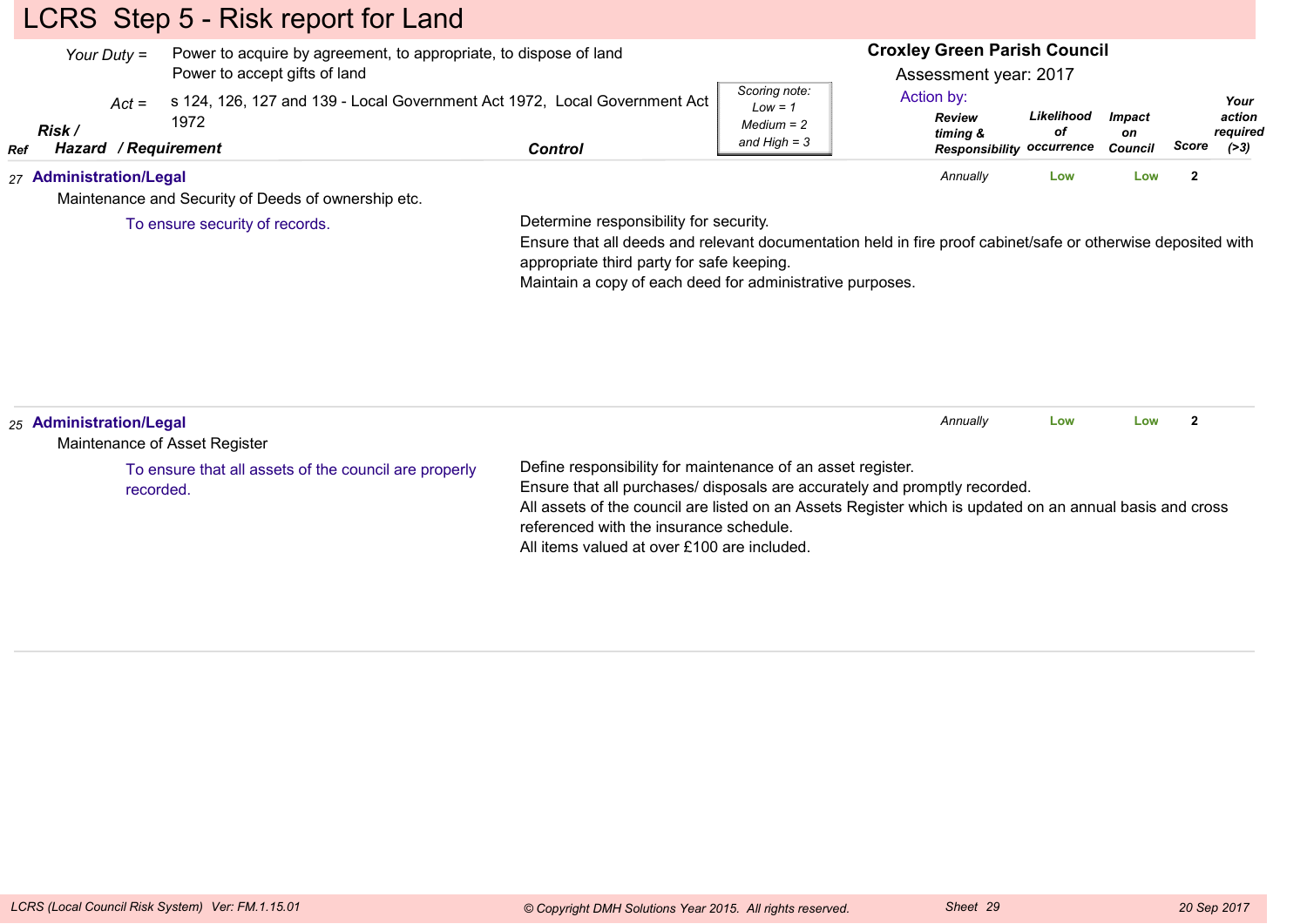#### **Environmental**

*Annually* **LowLow <sup>2</sup>**

Failure to comply within consultation deadline.

To meet consultation timetable.

Ensure adequate number of Planning and Environment committee meetings are arranged.Where necessary liaise with the Planning Authority for possible extension.

| 20 Environmental<br>Fly tipping                                 |                                                                                                                                                                                                                                                                                                          | Annually | Low | Low |  |
|-----------------------------------------------------------------|----------------------------------------------------------------------------------------------------------------------------------------------------------------------------------------------------------------------------------------------------------------------------------------------------------|----------|-----|-----|--|
| To minimize risks associated with fly tipping.                  | Define policy/responsibility for site control/security.<br>Enforce conditions of tenancy agreement.<br>Carry out periodical site inspection.<br>Provide proper facilities for control and removal of waste.<br>Liaise with police/other authority where necessary.<br>Provide adequate budget provision. |          |     |     |  |
| 21 Environmental<br>Maintenance of land including grass cutting |                                                                                                                                                                                                                                                                                                          | Annually | Low | Low |  |

To ensure that council assets are properlymaintained.

Define responsibility for maintenance and ensure that a planned programme is in place.

Ensure that any service contracts are properly signed and sealed.

 Maintain adequate records of inspection to ensure that maintenance has been properly carried out andrecorded.

Included in Rangers monthly Works List.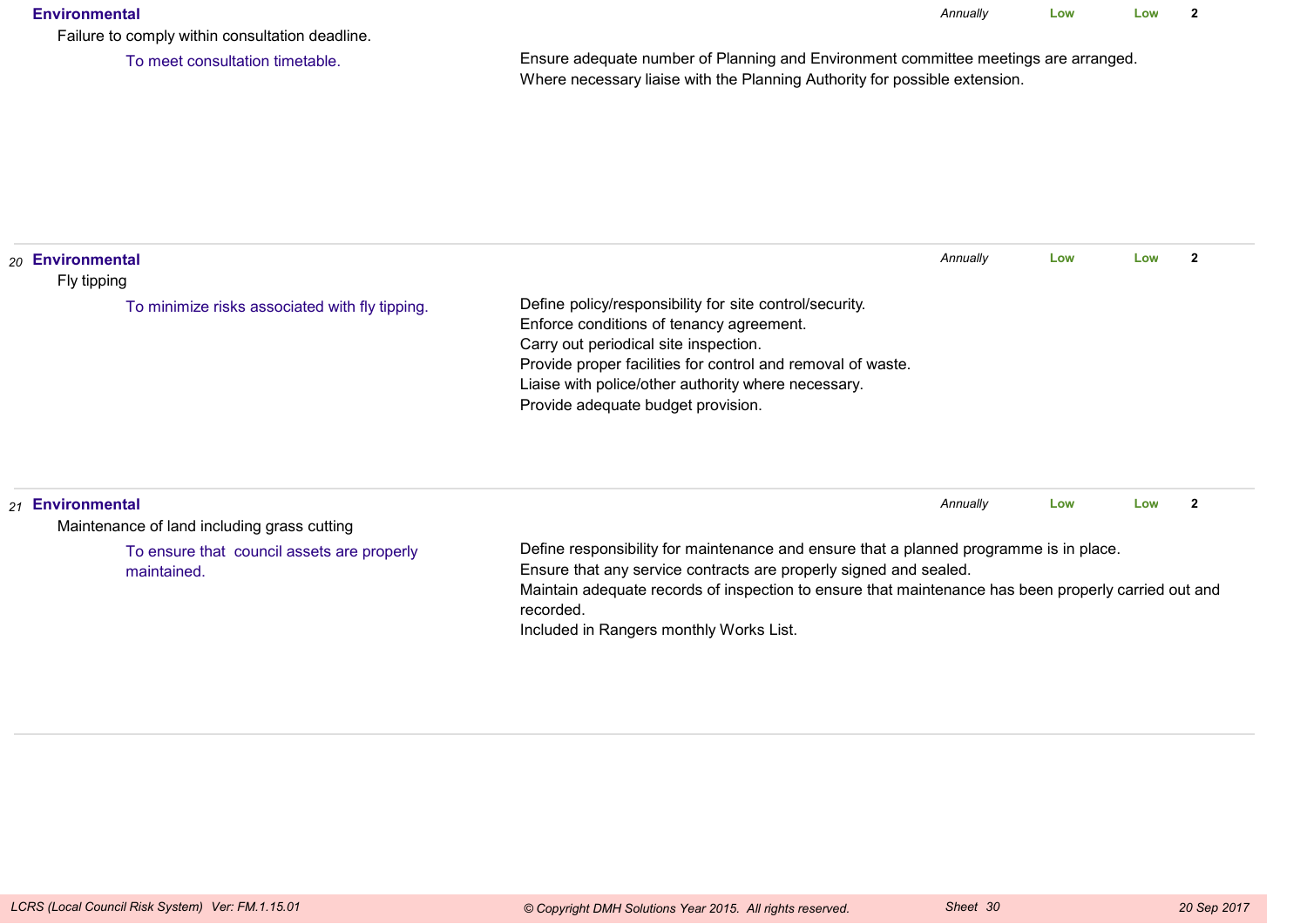|                                                                                                                                                                                                                                                                          | 413 Environmental<br>Vandalism |                                                         |                                                                                                                                                                                                                                                                                                                                                                                                                                                                                                                                                                                              | Annually | Low | Low | $\mathbf{z}$   |
|--------------------------------------------------------------------------------------------------------------------------------------------------------------------------------------------------------------------------------------------------------------------------|--------------------------------|---------------------------------------------------------|----------------------------------------------------------------------------------------------------------------------------------------------------------------------------------------------------------------------------------------------------------------------------------------------------------------------------------------------------------------------------------------------------------------------------------------------------------------------------------------------------------------------------------------------------------------------------------------------|----------|-----|-----|----------------|
| vandalism.                                                                                                                                                                                                                                                               |                                | To minimise the risk of loss/damage/injury arising from | Review security and monitor all areas on a regular basis<br>Maintain liaison with law enforcement agencies.<br>Define a policy for dealing with antisocial behaviour - provision of PCSOs.<br>Instigate legal action against perpetrators where appropriate - TRDC/Police function.                                                                                                                                                                                                                                                                                                          |          |     |     |                |
|                                                                                                                                                                                                                                                                          | 26 Financial                   | Failure to collect income                               |                                                                                                                                                                                                                                                                                                                                                                                                                                                                                                                                                                                              | Annually | Low | Low | $\overline{2}$ |
|                                                                                                                                                                                                                                                                          |                                | To minimize risk of loss.                               | Maintain records of all rents, tithes etc. due from land holdings.<br>Ensure that conditions of contracts are adhered to.<br>Define responsibility for collection of income<br>Ensure that all income due to the council and received is properly recorded.<br>Ensure receipts are issued for all income received. Arrange for prompt banking of all income.<br>Ensure procedures are in place for issue of reminders for unpaid income. Follow defined procedure for<br>reminders.<br>Ensure Council approval for write-off on any bad debts. Ensure audit testing procedures are in place. |          |     |     |                |
|                                                                                                                                                                                                                                                                          | 24 Financial                   | Failure to review rents and other charges               |                                                                                                                                                                                                                                                                                                                                                                                                                                                                                                                                                                                              | Annually | Low | Low | $\overline{2}$ |
| Ensure that all rents and charges are subject to review as part of the budgetary process.<br>To ensure that all rents and charges are subject to<br>Ensure that contractual conditions for review of land rents, grazing rights etc. are strictly adhered to.<br>review. |                                |                                                         |                                                                                                                                                                                                                                                                                                                                                                                                                                                                                                                                                                                              |          |     |     |                |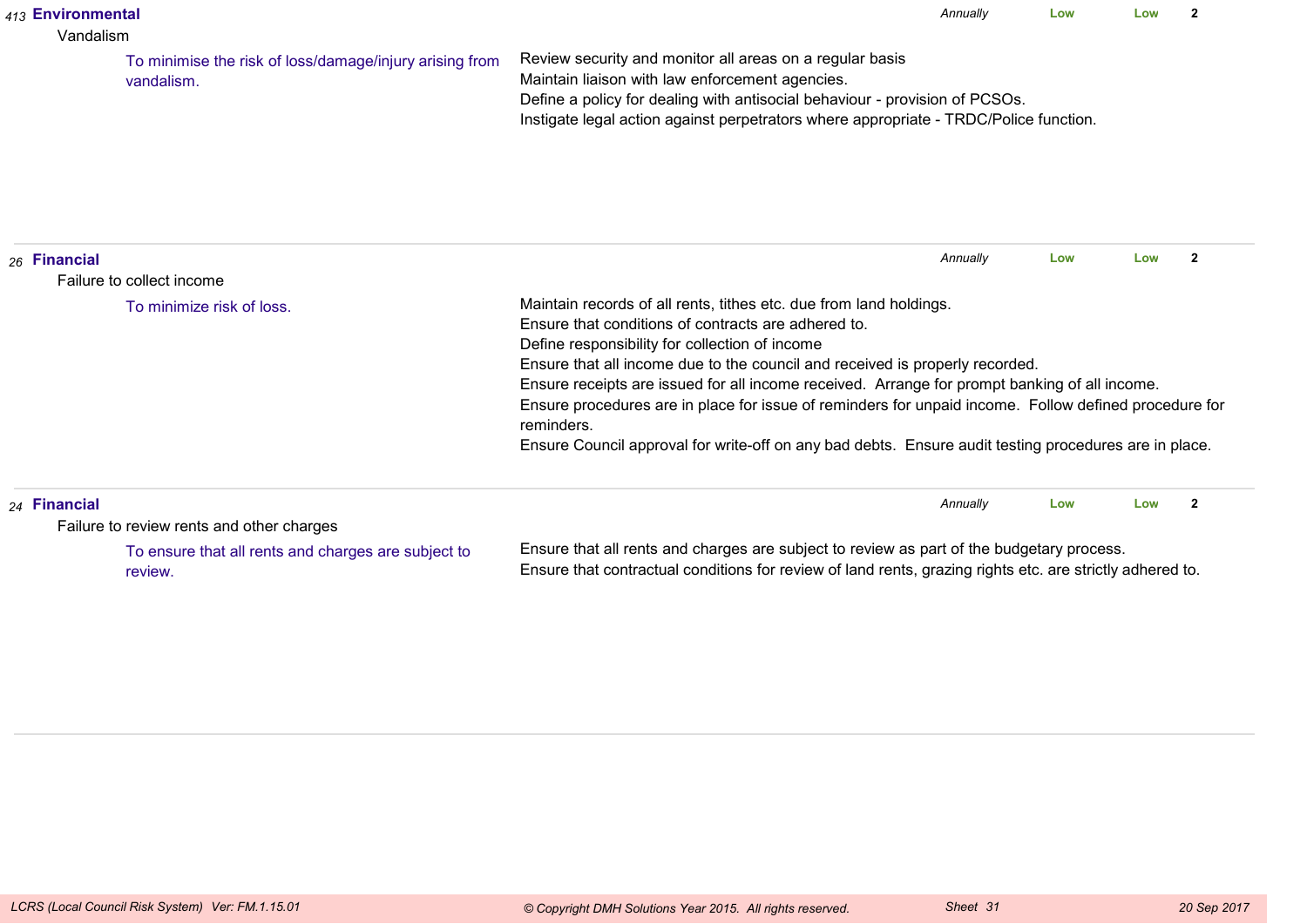| 23 Financial | Inadequate budget provision                              |                                                                                                                                                                                                                                                                                                                                                                                            | Annually | Low | Low | $\overline{2}$ |
|--------------|----------------------------------------------------------|--------------------------------------------------------------------------------------------------------------------------------------------------------------------------------------------------------------------------------------------------------------------------------------------------------------------------------------------------------------------------------------------|----------|-----|-----|----------------|
|              | To ensure proper budget provision.                       | Ensure that all anticipated income/costs are provided for in Budgetary process.                                                                                                                                                                                                                                                                                                            |          |     |     |                |
| 235 Physical | Maintenance of fences, hedges, gates, footpaths etc.     |                                                                                                                                                                                                                                                                                                                                                                                            | Annually | Low | Low | $\overline{2}$ |
|              | To ensure proper maintenance of council owned<br>assets. | Define responsibility for maintenance and ensure that a planned programme is in place - Rangers monthly<br>Works List.<br>Ensure that any service contracts are properly signed and sealed.<br>Maintain adequate records of inspection to ensure that maintenance has been properly carried out and<br>recorded.                                                                           |          |     |     |                |
| 428 Physical | Maintenance of furniture                                 |                                                                                                                                                                                                                                                                                                                                                                                            | Monthly  | Low | Low | $\overline{2}$ |
|              | To ensure proper maintenance of council assets.          | Determine responsibility for maintenance and ensure that a planned programme is in place - Rangers<br>monthly Works List.<br>Arrange regular inspection of seats etc and maintain adequate records of inspection. Arrange for prompt<br>repairs to damage.<br>Ensure that any service contracts are place.<br>All public furniture owned by the council are listed on the Assets Register. |          |     |     |                |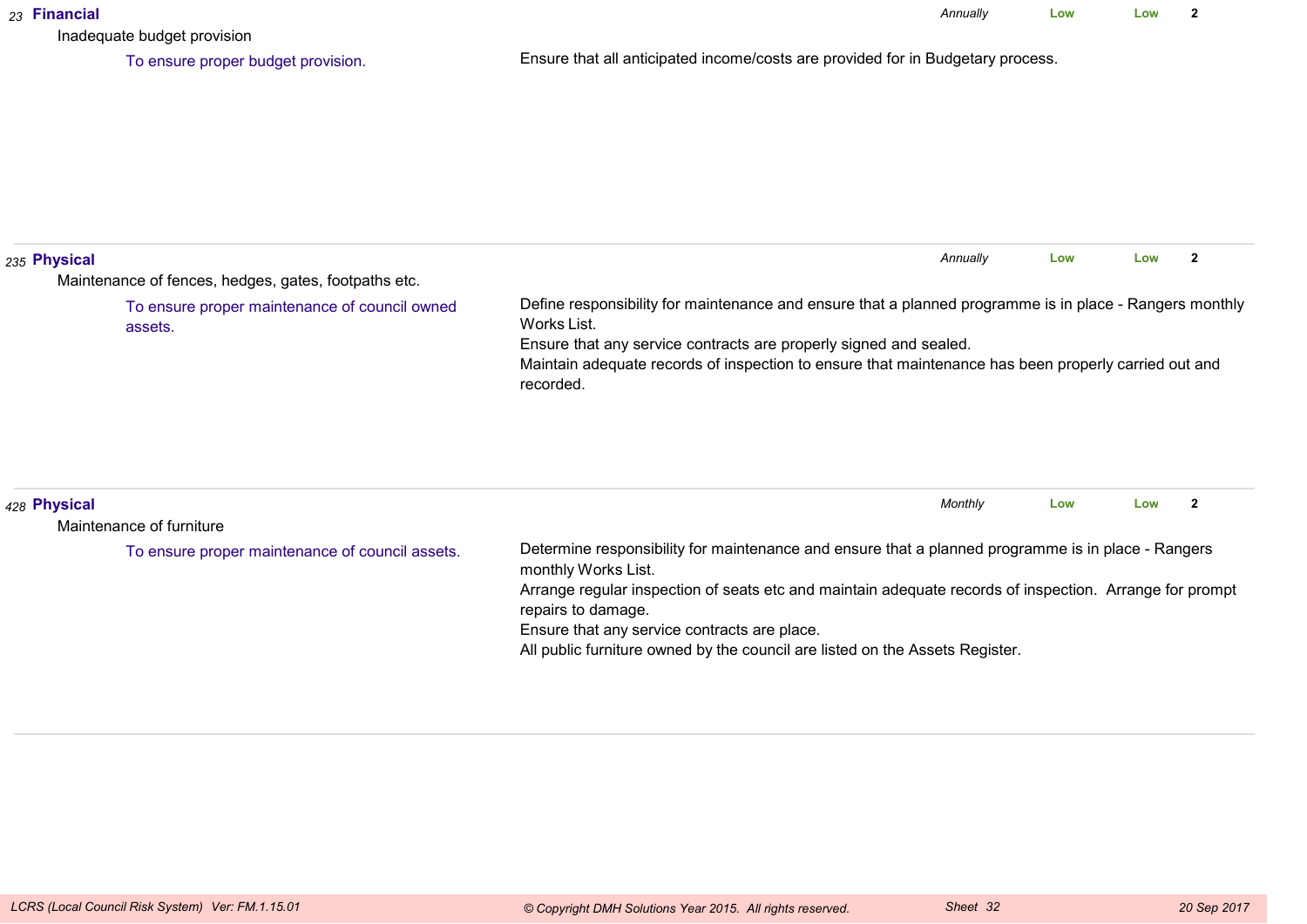| 239 Physical<br>Public/Personal Injury                                                                |                                                                                                                                                                                                                                                                                                                                                                                                                                                                                                                                  | Annually       | Low                       | Low | $\mathbf{2}$           |             |  |  |
|-------------------------------------------------------------------------------------------------------|----------------------------------------------------------------------------------------------------------------------------------------------------------------------------------------------------------------------------------------------------------------------------------------------------------------------------------------------------------------------------------------------------------------------------------------------------------------------------------------------------------------------------------|----------------|---------------------------|-----|------------------------|-------------|--|--|
| To minimize risk of injury.                                                                           | Ensure that all staff have appropriate training and adhere to approved working practices.<br>Ensure that the correct, properly maintained tools/equipment are available as appropriate.<br>Ensure that all appropriate disclaimer notices, warning signs etc. are minimised and eliminated wherever<br>possible.<br>All training records are held on personnel files. An Accident Book is held to record any injuries. Individual<br>responsibilities are identified in job description. Council holds adequate insurance cover. |                |                           |     |                        |             |  |  |
| 230 Physical<br>Security of equipment<br>To ensure that proper security arrangements are in<br>place. | Define policy for security of premises and equipment.<br>Determine responsibility for security/control of equipment.<br>Ensure effective security arrangements in place.<br>Maintain asset register.                                                                                                                                                                                                                                                                                                                             | Annually       | Low                       | Low | $\overline{2}$         |             |  |  |
| 414 Physical<br>Unauthorised access/trespass<br>To maintain security of council assets.               | Determine council policy for access.<br>Ensure that appropriate signage is in place.<br>Maintain liaison with enforcement agencies.<br>Instigate appropriate action against offenders PCSOs/Police function.<br>Arrangements set up jointly with other local Parish Councils for use of Watford based solicitors (Penman<br>Sedgwick) to initiate legal proceedings.                                                                                                                                                             | Annually       | Low                       | Low | $\mathbf{2}$           |             |  |  |
| <b>Completed by:</b><br>Date:                                                                         | <b>Position:</b>                                                                                                                                                                                                                                                                                                                                                                                                                                                                                                                 | No of Risks 14 | No of risks 14<br>scored: |     | No of Action<br>Plans: | $\mathbf 0$ |  |  |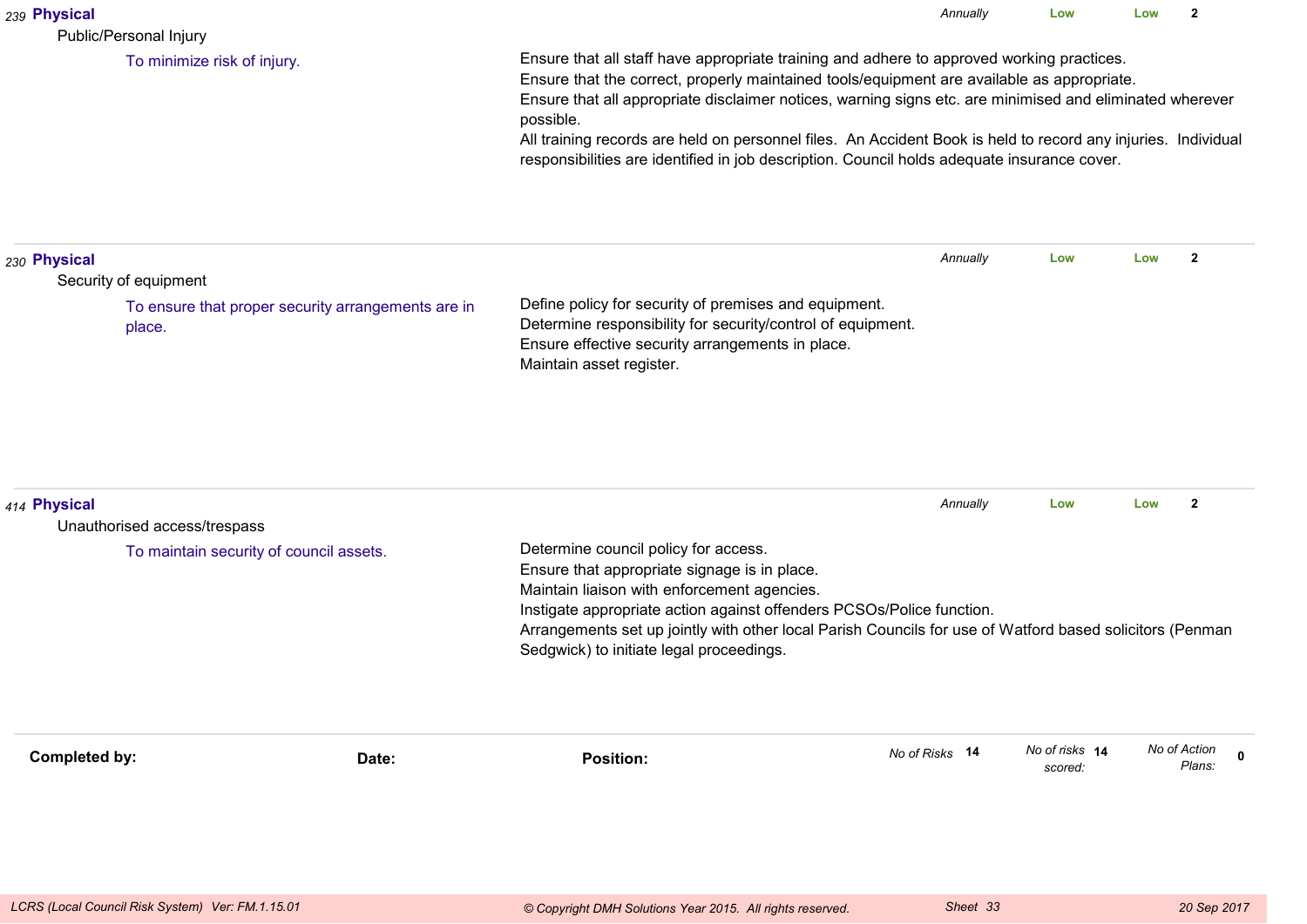## LCRS Step 5 - Risk report for Litter

*Your Duty =*Power to provide receptacles; Duty to empty & cleanse those provided

#### **Croxley Green Parish Council**

Assessment year: 2017

| Ref<br>225 Administration/Legal        | Control |                                                     | Monthly                                                       | LOW              | Low                            |       |                              |  |
|----------------------------------------|---------|-----------------------------------------------------|---------------------------------------------------------------|------------------|--------------------------------|-------|------------------------------|--|
| <b>Risk</b><br>/ Reauirement<br>Hazard |         | Low = $\tilde{a}$<br>$Median = 2$<br>and High $=$ 3 | <b>Review</b><br>timing &<br><b>Responsibility occurrence</b> | Likelihood<br>οf | <b>Impact</b><br>on<br>Council | Score | action<br>reauired<br>( > 3) |  |
| $Act =$ s 5 and 6 - Litter Act 1983    |         | Scoring note:                                       | Action by:                                                    |                  |                                |       | Your                         |  |

Inefficient service provision

To employ trained/experienced personnel.

Ensure that staff have appropriate training.

Ensure that staff are aware of all health & safety issues

All staff have a written contract of employment.

Protective clothing and personal safety equipment issued to all operational staff.

| Environmental<br>Inappropriate location of litter bins |                                                                                      | Annually | Low | Low |  |
|--------------------------------------------------------|--------------------------------------------------------------------------------------|----------|-----|-----|--|
| To determine location for best use.                    | Define council policy and plan for location of bins.<br>Carry out periodical review. |          |     |     |  |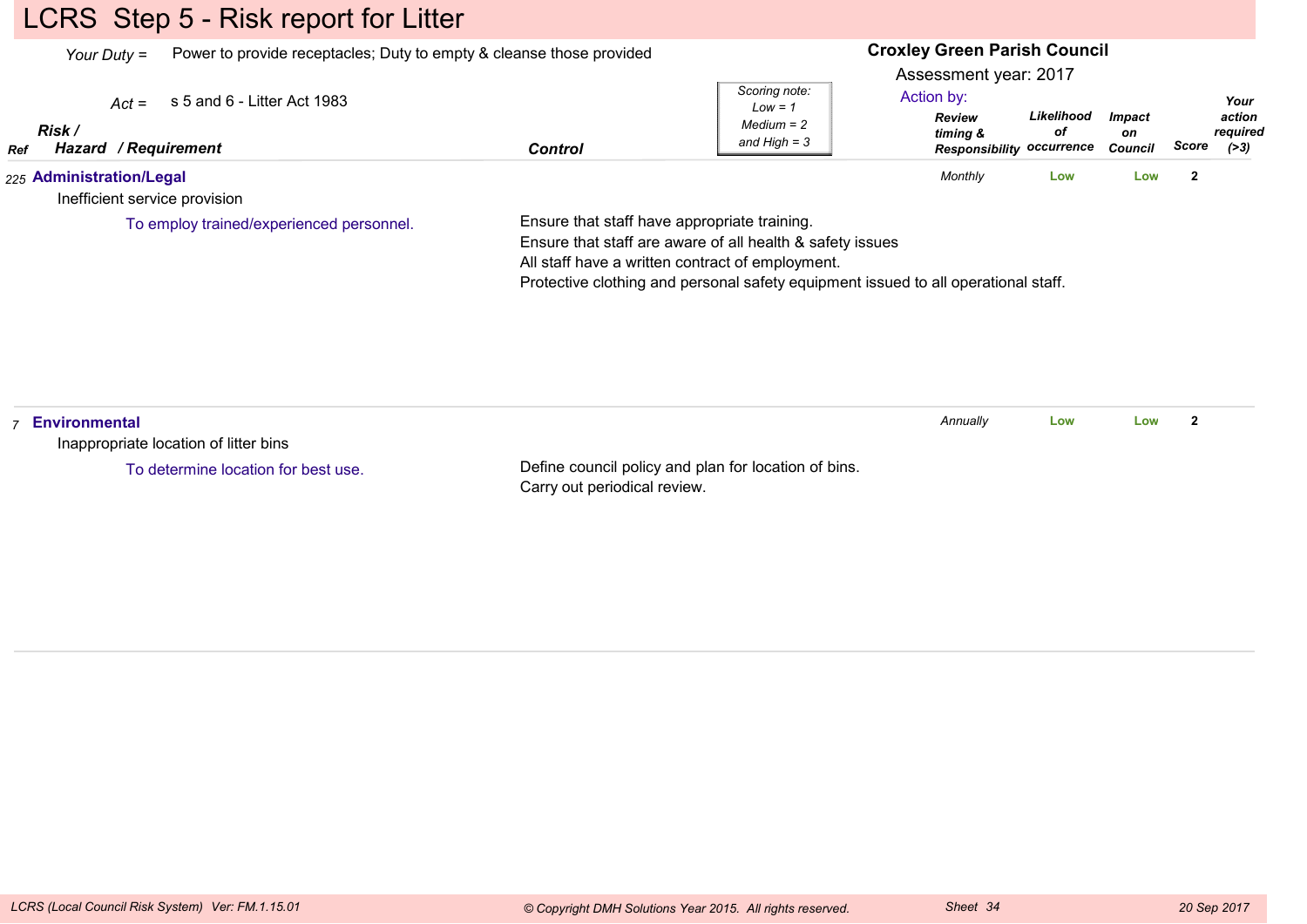*Annually* **LowLow <sup>2</sup>**

Define policy on fly posting - Herts Highways function.Maintain liaison with enforcement agencies.Take action as appropriate against offenders - Herts Highways function.

| <b>Environmental</b><br>Vandalism/theft/damage                        |                                                                                                                                                                                                                                                                             | Annually | Low | Low |  |
|-----------------------------------------------------------------------|-----------------------------------------------------------------------------------------------------------------------------------------------------------------------------------------------------------------------------------------------------------------------------|----------|-----|-----|--|
| To minimise the risk of loss/damage/injury arising from<br>vandalism. | Review security and monitor all areas on a regular basis.<br>Maintain liaison with local enforcement agencies/PCSOs.<br>Define a policy for dealing with anti-social behaviour - PCSOs.<br>Instigate legal action against perpetrators where appropriate - Police function. |          |     |     |  |

| $\rho$ Financial            | Annuallv                                                            |  | Low | Low |  |
|-----------------------------|---------------------------------------------------------------------|--|-----|-----|--|
| Inadequate budget provision |                                                                     |  |     |     |  |
| To ensure adequate funding. | Ensure that service requirements are included in budgetary process. |  |     |     |  |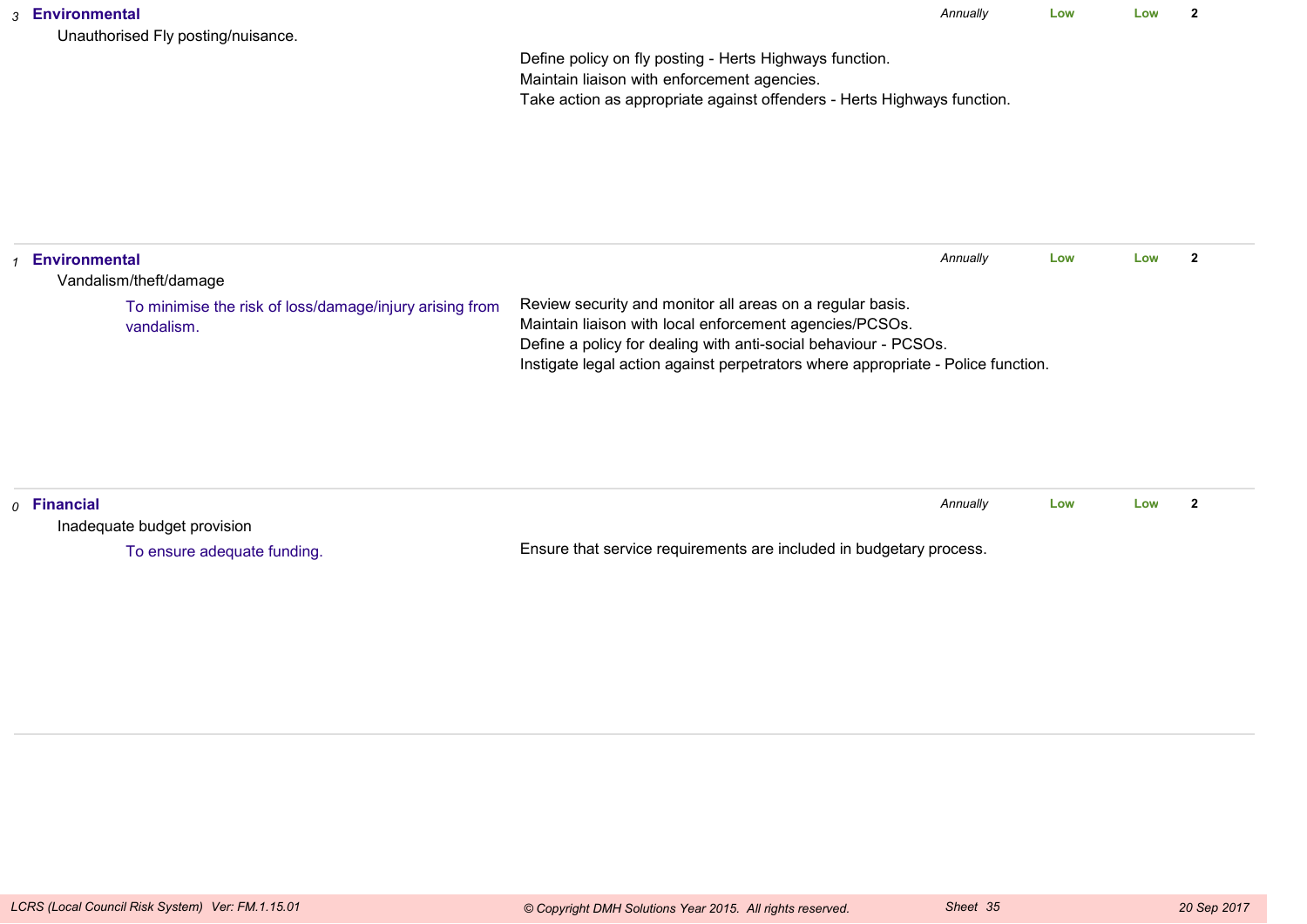|                                | Inadequate insurance cover                                     |                                                                                                                                                  |               |                          |              | $\overline{\mathbf{2}}$ |              |
|--------------------------------|----------------------------------------------------------------|--------------------------------------------------------------------------------------------------------------------------------------------------|---------------|--------------------------|--------------|-------------------------|--------------|
|                                | To ensure that the council has proper insurance<br>protection. | Ensure that council has determined policy for insurance cover and that appropriate cover is in place.<br>Arrange periodical review.              |               |                          |              |                         |              |
| 2 Physical<br>Failure to empty | To maintain high standard of service provision.                | Define responsibility for clearing bins<br>Implement effective programme,<br>Ensure appropriate plans in place for emergency/overflow situation. | Monthly       | Low                      | Low          | $\mathbf{2}$            |              |
| <b>Completed by:</b>           | Date:                                                          | <b>Position:</b>                                                                                                                                 | No of Risks 7 | No of risks 7<br>scored: | No of Action | Plans:                  | $\mathbf{0}$ |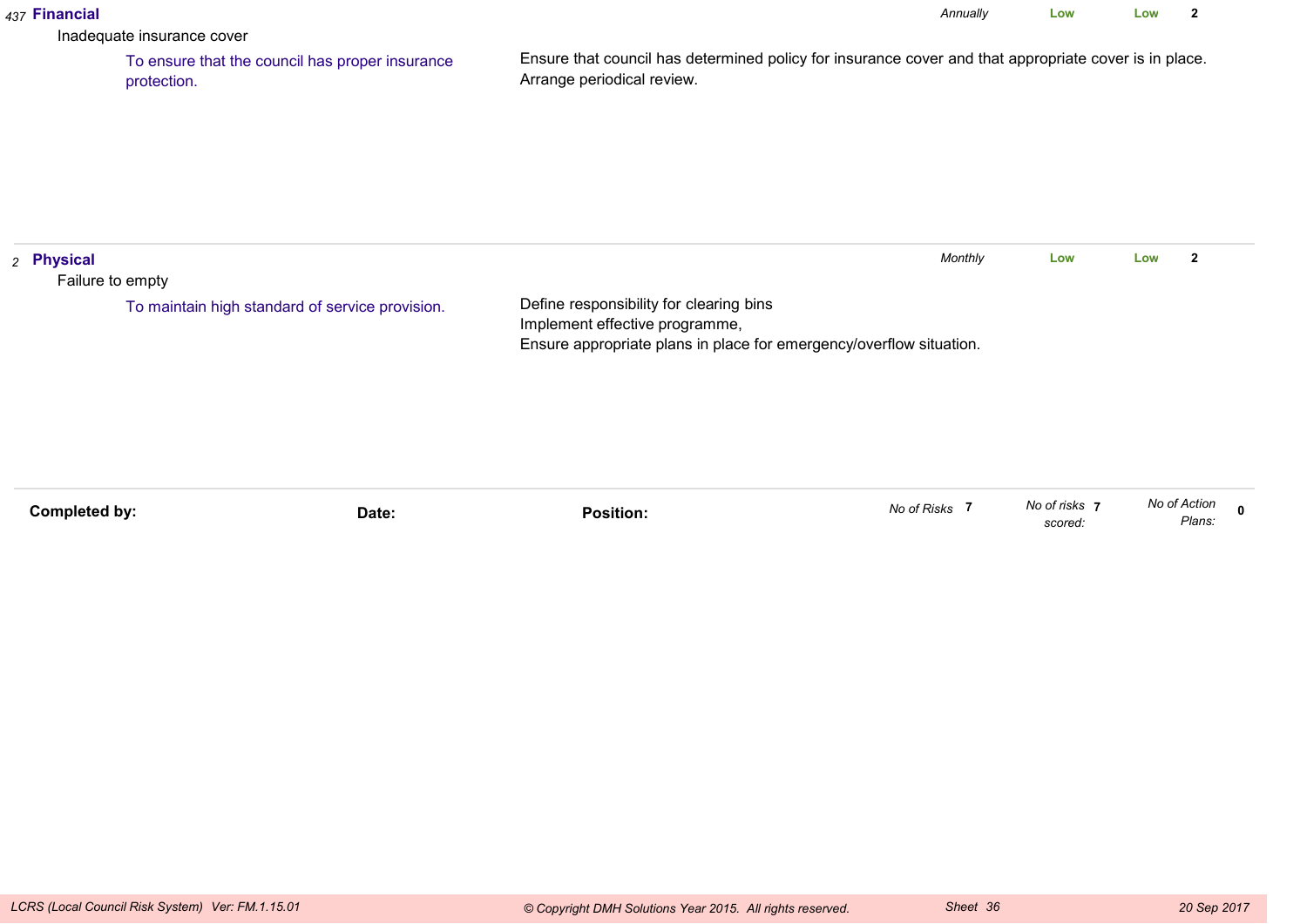# LCRS Step 5 - Risk report for Local functions

|                                                                                       | N/a - Local group to cover any risks not listed in other groups<br>Your Duty $=$ |                                                   |                                    | <b>Croxley Green Parish Council</b><br>Assessment year: 2017 |                                                                                          |                                |       |                                      |
|---------------------------------------------------------------------------------------|----------------------------------------------------------------------------------|---------------------------------------------------|------------------------------------|--------------------------------------------------------------|------------------------------------------------------------------------------------------|--------------------------------|-------|--------------------------------------|
| Ref                                                                                   | Risk /                                                                           | Not applicable<br>$Act =$<br>Hazard / Requirement | <b>Control</b>                     | Scoring note:<br>$Low = 1$<br>$Median = 2$<br>and $High = 3$ | Action by:<br>Likelihood<br>Review<br>оf<br>timing &<br><b>Responsibility occurrence</b> | <b>Impact</b><br>on<br>Council | Score | Your<br>action<br>required<br>( > 3) |
|                                                                                       |                                                                                  | 464 Administration/Legal                          |                                    |                                                              | N/A                                                                                      | N/A                            | 0     |                                      |
| This record is created to allow any non listed Function<br>to be added to the system. |                                                                                  |                                                   | Amend to your local requirement.   |                                                              |                                                                                          |                                |       |                                      |
|                                                                                       |                                                                                  |                                                   | For information / set-up purposes. |                                                              |                                                                                          |                                |       |                                      |
|                                                                                       |                                                                                  |                                                   |                                    |                                                              |                                                                                          |                                |       |                                      |
|                                                                                       |                                                                                  |                                                   |                                    |                                                              |                                                                                          |                                |       |                                      |
|                                                                                       |                                                                                  |                                                   |                                    |                                                              |                                                                                          |                                |       |                                      |
|                                                                                       |                                                                                  |                                                   |                                    |                                                              |                                                                                          |                                |       |                                      |

| Completed by: | Date: | Position. | $\sim$ $\sim$ $\sim$<br>No of Risks | No of risks | No of Action |  |
|---------------|-------|-----------|-------------------------------------|-------------|--------------|--|
|               |       |           |                                     | scored.     | Plans:       |  |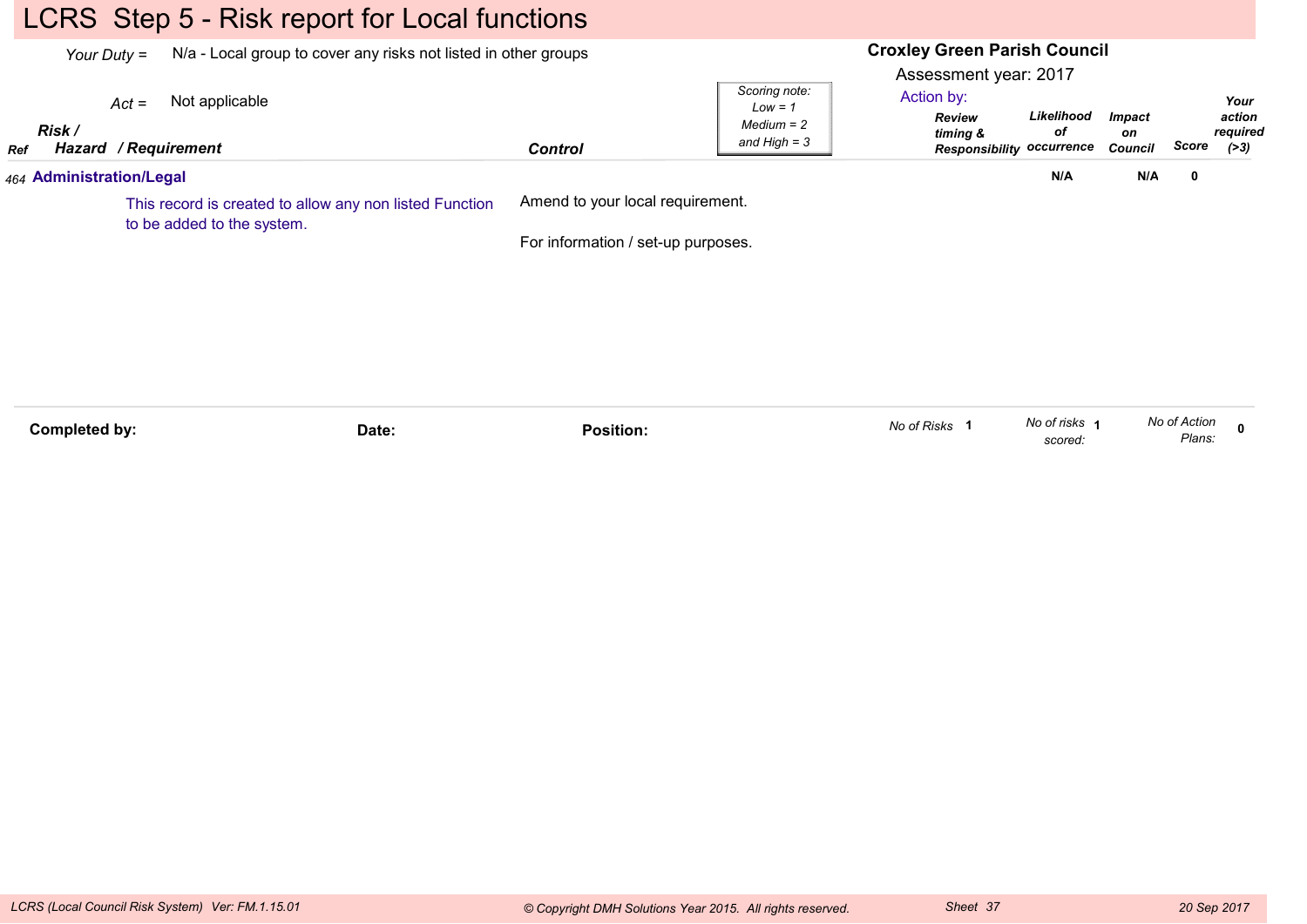## LCRS Step 5 - Risk report for Meeting of the Council

#### **Croxley Green Parish Council**Assessment year: 2017*Your Duty =* Duty to meet *Act =* s 12 Local Government Act 1972 *RefRisk / Hazard Control / RequirementReview timing & Responsibility occurrenceLikelihoodofImpacton Council ScoreScoring note:Low = 1 Medium = 2 and High = 3Your action required(>3)*Action by:*0* **Administration/Legal** Disability & Discrimination ActEnsure that all conditions of the Act as they affect service provision are met.Allocate responsibility to ensure that standards/ongoing requirements are met.Carry out periodical review of service.*Annually* **Low Low <sup>2</sup>** Ensure that provisions of the act are met.*36* **Administration/Legal** Failure to comply with new Regulations /LegislationEnsure that proper training policy is in place.Continue in membership of appropriate local/national associations.The members also subscribe to appropriate publications which provide information on new regulations andlegislation. Encourage staff networking.*Monthly* **Low Low <sup>2</sup>** All Meetings open to everyone.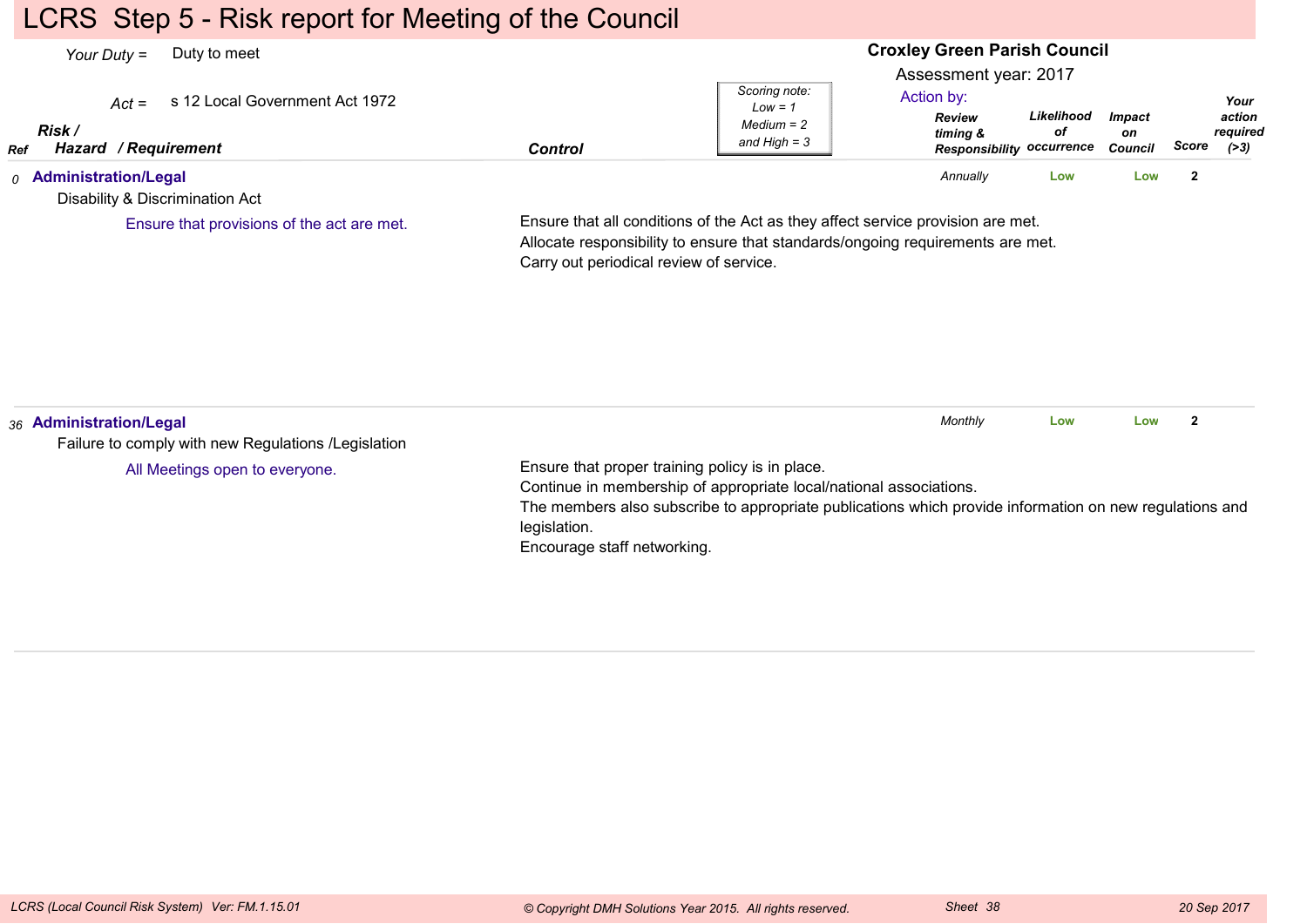| 355 Administration/Legal<br>Failure to meet statutory duty on meetings                                                       |                                                                                                                                                                                                                                                                                                                                                                                                                                                                       | Monthly       | Low                      | Low          | $\mathbf{2}$          |
|------------------------------------------------------------------------------------------------------------------------------|-----------------------------------------------------------------------------------------------------------------------------------------------------------------------------------------------------------------------------------------------------------------------------------------------------------------------------------------------------------------------------------------------------------------------------------------------------------------------|---------------|--------------------------|--------------|-----------------------|
| All Meetings open to everyone.                                                                                               | All notices are posted in the prescribed places 3 clear days prior to any meeting. Conspicuous place is the<br>Notice Board in Barton Way Library.<br>All Councillors are notified of Meetings by way of a summons and agenda. Principally undertaken by<br>electronic means other than to those who require paper copies.<br>Minutes of all meetings are taken and approved copies signed by the chairman and kept on a minute file.<br>Maintain attendance records. |               |                          |              |                       |
| 34 Administration/Legal<br>Failure to report Council business in Minutes                                                     |                                                                                                                                                                                                                                                                                                                                                                                                                                                                       | Quarterly     | Low                      | Low          | $\overline{2}$        |
| Proper recording of council minutes.                                                                                         | Ensure proper, timely and accurate recording of council business in the minutes.<br>Ensure that all minutes are signed and paginated and are presented to the next meeting for approval and<br>adoption.<br>The approved minutes are signed by the chairman and placed in the minute file with each page dated.<br>That the minute numbers run consecutively.<br>Maintain security of master copy.                                                                    |               |                          |              |                       |
| 40 Administration/Legal<br>Failure to respond to the elector's wish to exercise its rights<br>All Meetings open to everyone. | Ensure members and staff are aware of Electors' Rights.<br>Ensure that time is set aside prior to the start of each meeting for members questions and comments.<br>Follow procedures for dealing with enquiries.<br>Increase awareness of accessibility of the Council to the public.                                                                                                                                                                                 | Annually      | Low                      | Low          | $\mathbf{2}$          |
| <b>Completed by:</b>                                                                                                         | <b>Position:</b><br>Date:                                                                                                                                                                                                                                                                                                                                                                                                                                             | No of Risks 5 | No of risks 5<br>scored: | No of Action | $\mathbf 0$<br>Plans: |
|                                                                                                                              |                                                                                                                                                                                                                                                                                                                                                                                                                                                                       |               |                          |              |                       |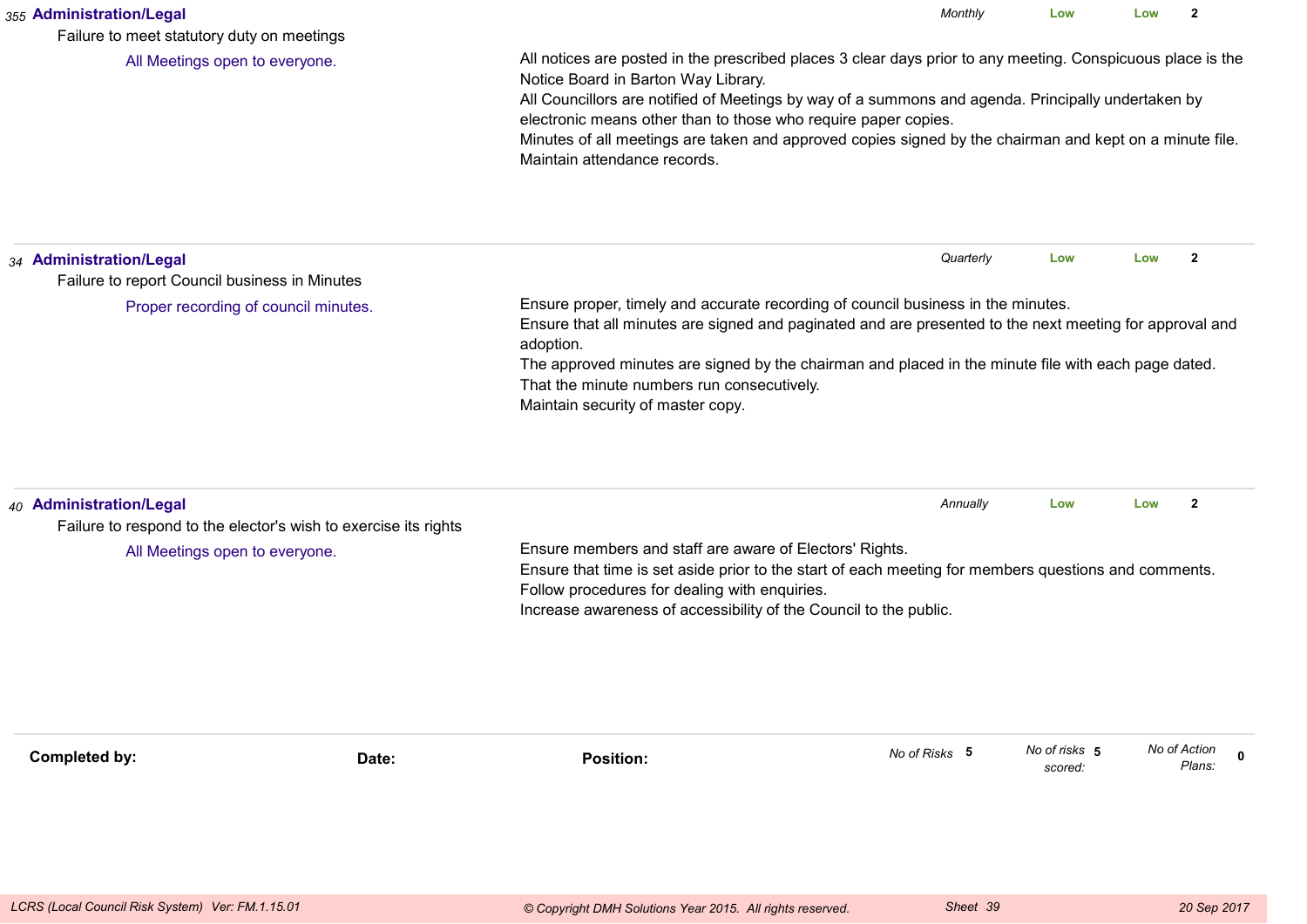# LCRS Step 5 - Risk report for Newsletters

| Power to provide from 'free resource'<br>Your Duty $=$<br>s 137 Local Government Act 1972<br>$Act =$<br>Risk /<br><b>Hazard / Requirement</b><br>Ref | <b>Control</b> | Scoring note:<br>$Low = 1$<br>$Median = 2$<br>and High $=$ 3                                                                                                                                                           | <b>Croxley Green Parish Council</b><br>Assessment year: 2017<br>Action by:<br><b>Review</b><br>timing &<br><b>Responsibility occurrence</b> | Likelihood<br>оf | <b>Impact</b><br>on<br>Council | Your<br>action<br>required<br>Score<br>( > 3) |
|------------------------------------------------------------------------------------------------------------------------------------------------------|----------------|------------------------------------------------------------------------------------------------------------------------------------------------------------------------------------------------------------------------|---------------------------------------------------------------------------------------------------------------------------------------------|------------------|--------------------------------|-----------------------------------------------|
| 251 Administration/Legal<br>Defamation<br>To minimize associated risk.                                                                               |                | Ensure that all input is subject to careful check and approved by Full Council.                                                                                                                                        | As and when                                                                                                                                 | Low              | Low                            | $\overline{2}$                                |
|                                                                                                                                                      |                | Arrange for professional examination of any sensitive material.<br>Ensure that adequate insurance cover is held.<br>Arrangement set up with Wellers Hedleys, Solicitors, on a 'pay as you go' basis for legal support. |                                                                                                                                             |                  |                                |                                               |
| 397 Administration/Legal<br>Failure to meet minimum requirement for quality status                                                                   |                |                                                                                                                                                                                                                        | Quarterly                                                                                                                                   | Low              | Low                            | $\mathbf{2}$                                  |

To meet required standard.

Content of Newsletters/Parish magazine to be agreed by the Clerk and/or any extant editorial committee.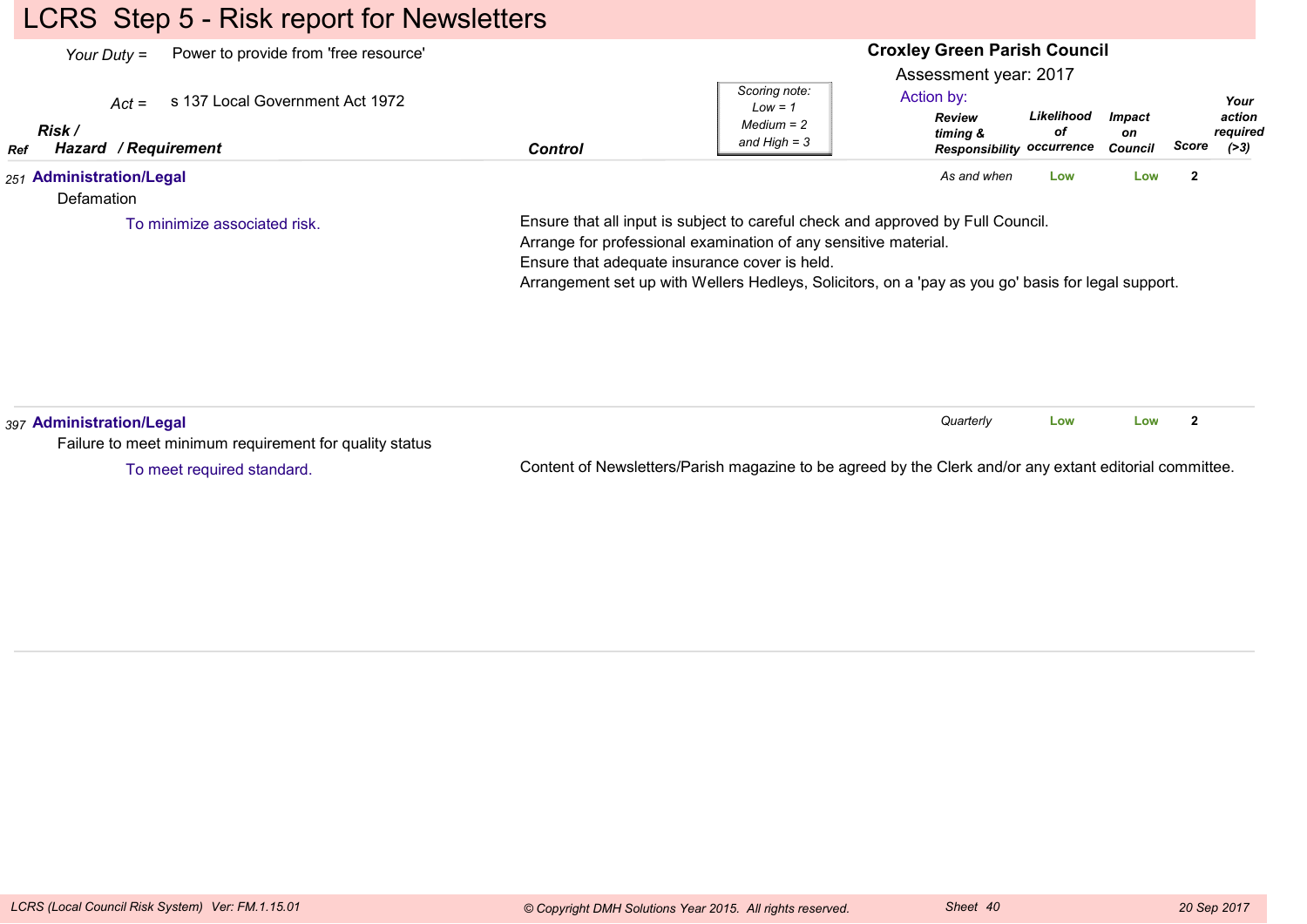#### *0* **Administration/Legal**

Failure to meet statutory obligation re non - political content

To meet required standard.

Ensure that content of newsletter is carefully tested to ensure that statutory requirement is met.

| $_0$ Environmental                                                 |                                                                                                                                                                                                                                                                                                                                                                                                                                                                          | Quarterly | Low | Low | $\overline{2}$ |
|--------------------------------------------------------------------|--------------------------------------------------------------------------------------------------------------------------------------------------------------------------------------------------------------------------------------------------------------------------------------------------------------------------------------------------------------------------------------------------------------------------------------------------------------------------|-----------|-----|-----|----------------|
| Failure to deliver and litter                                      |                                                                                                                                                                                                                                                                                                                                                                                                                                                                          |           |     |     |                |
| To minimise litter arising from newsletter distribution.           | Determine policy for distribution.<br>Prepare written conditions for service providers.<br>Test distribution arrangements.<br>Take appropriate action against offenders.                                                                                                                                                                                                                                                                                                 |           |     |     |                |
| $\rho$ Financial<br>Failure to collect income from advertising etc |                                                                                                                                                                                                                                                                                                                                                                                                                                                                          | Annually  | Low | Low | $\mathbf{2}$   |
| To maximise income and minimize loss.                              | Determine responsibility for collection of income<br>Ensure that all income due to the council and received is properly recorded.<br>Ensure receipts are issued for all income received.<br>Arrange for prompt banking of all income.<br>Ensure procedures are in place for issue of reminders for unpaid income.<br>Follow defined procedure for reminders.<br>Ensure Council approval for write-off on any bad debts.<br>Ensure audit testing procedures are in place. |           |     |     |                |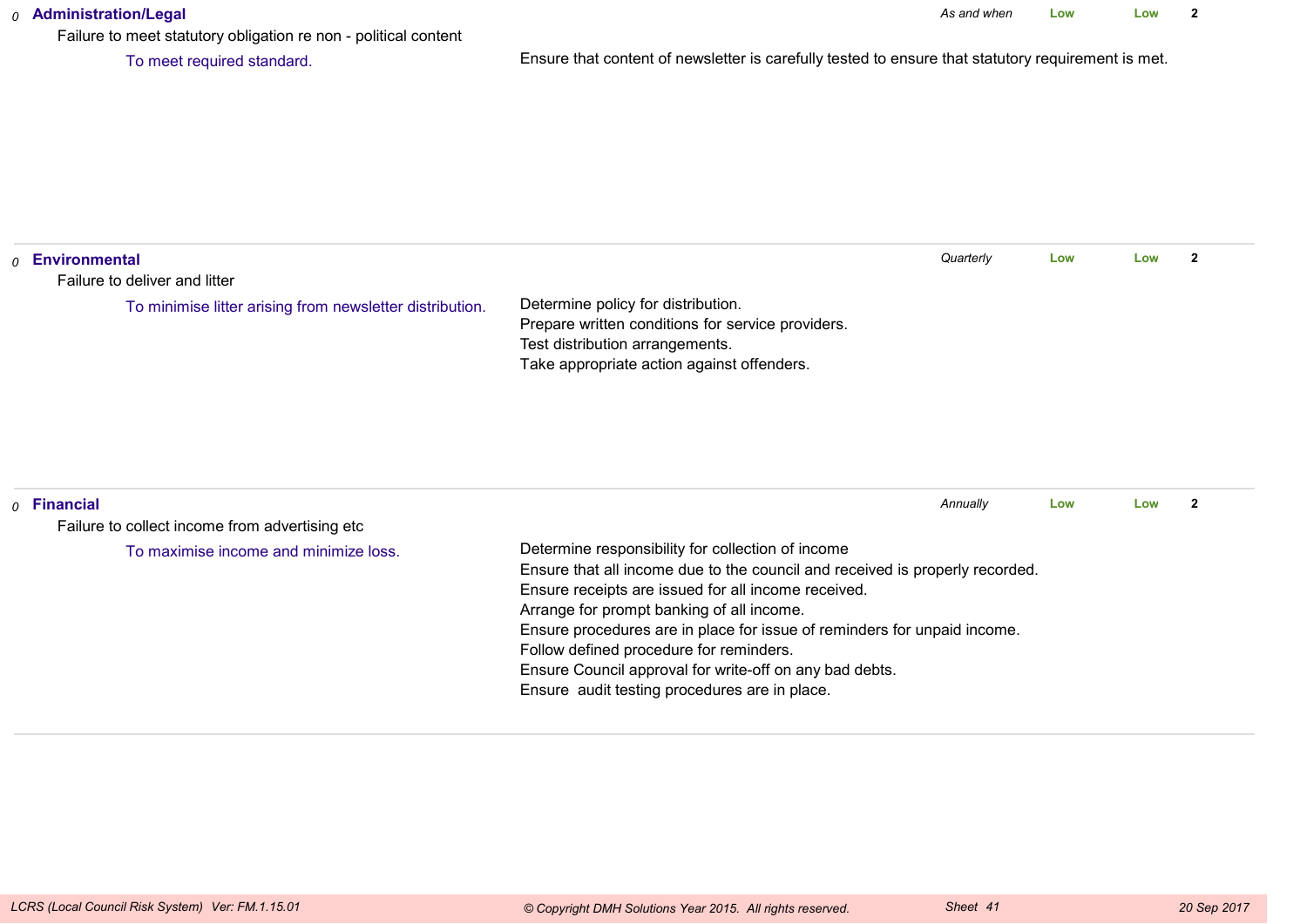| $o$ Financial<br>Inadequate budget provision          |                                                                                                                                                       | Annually  | Low | Low | 2                       |
|-------------------------------------------------------|-------------------------------------------------------------------------------------------------------------------------------------------------------|-----------|-----|-----|-------------------------|
| To ensure review of service requirement.              | Ensure that service requirements are included in budgetary process.                                                                                   |           |     |     |                         |
|                                                       |                                                                                                                                                       |           |     |     |                         |
|                                                       |                                                                                                                                                       |           |     |     |                         |
|                                                       |                                                                                                                                                       |           |     |     |                         |
|                                                       |                                                                                                                                                       |           |     |     |                         |
| <sub>0</sub> Physical<br>Non production of newsletter |                                                                                                                                                       | Quarterly | Low | Low | $\overline{\mathbf{2}}$ |
|                                                       | Determine responsibility for and ensure that all publication deadlines are met.<br>Ensure that all contracts with service provider signed and sealed. |           |     |     |                         |
|                                                       | Monitor performance to ensure that contract conditions/obligations are met.<br>Enforce contract conditions.                                           |           |     |     |                         |
|                                                       |                                                                                                                                                       |           |     |     |                         |
|                                                       |                                                                                                                                                       |           |     |     |                         |
|                                                       |                                                                                                                                                       |           |     |     |                         |

| Completed by: |       | .<br><b>Position:</b> | No of Risks | No of risks | No of Action    |
|---------------|-------|-----------------------|-------------|-------------|-----------------|
|               | Date: |                       |             | scored:     | Diono<br>-ians. |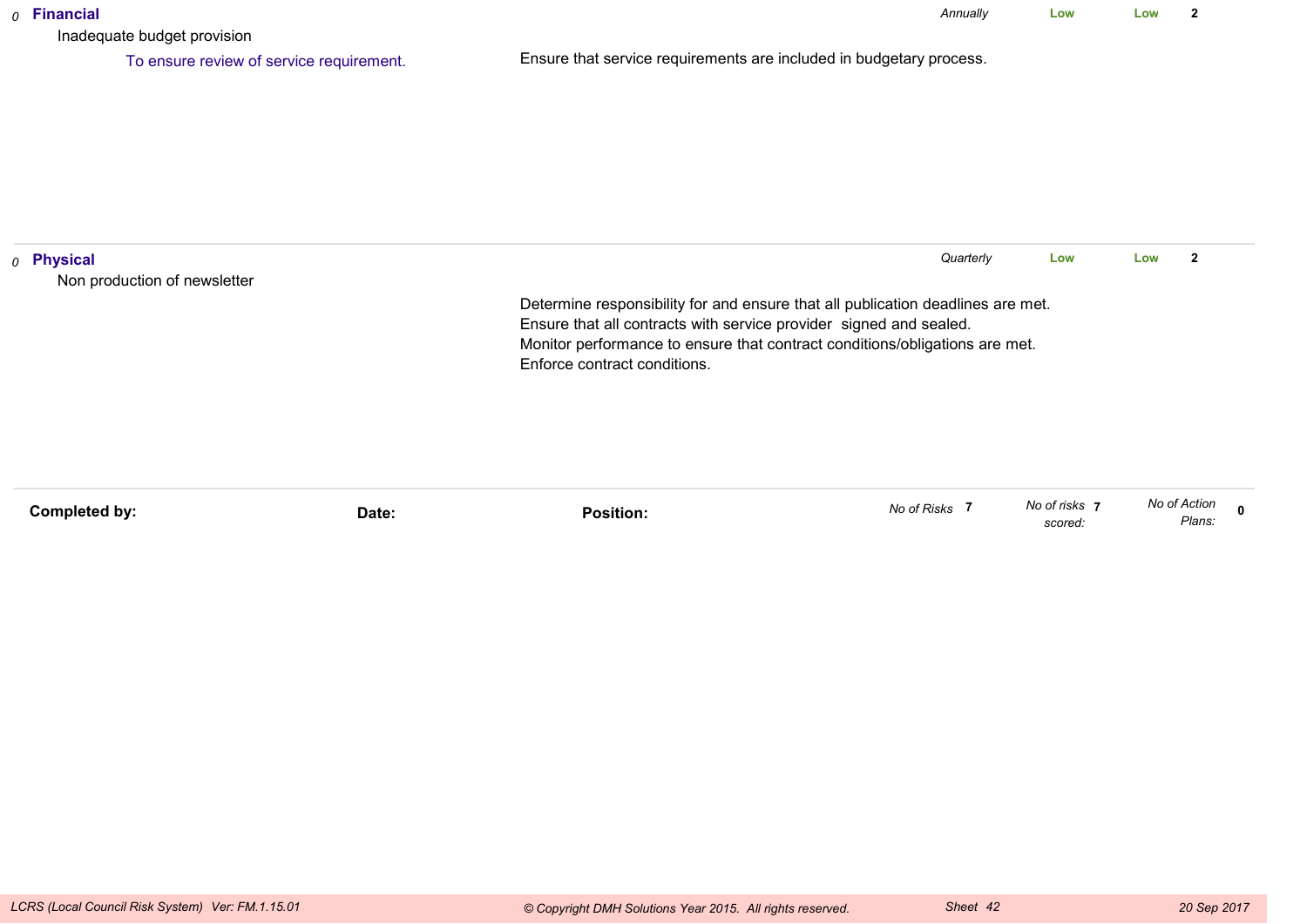# LCRS Step 5 - Risk report for Open spaces

| Power to acquire land and maintain<br>Your Duty $=$<br>s 9 and 10 - Open Spaces Act 1906<br>$Act =$<br>Risk /<br><b>Hazard / Requirement</b><br>Ref | <b>Control</b>                | Scoring note:<br>$Low = 1$<br>$Median = 2$<br>and High $=$ 3                                                                                                                                                                         | <b>Croxley Green Parish Council</b><br>Assessment year: 2017<br>Action by:<br><b>Review</b><br>timing &<br><b>Responsibility occurrence</b> | Likelihood<br>οf | <b>Impact</b><br>on<br>Council | Score                   | Your<br>action<br>required<br>( > 3) |
|-----------------------------------------------------------------------------------------------------------------------------------------------------|-------------------------------|--------------------------------------------------------------------------------------------------------------------------------------------------------------------------------------------------------------------------------------|---------------------------------------------------------------------------------------------------------------------------------------------|------------------|--------------------------------|-------------------------|--------------------------------------|
| <sub>0</sub> Administration/Legal<br>Absence of agreements with users, permits etc                                                                  |                               |                                                                                                                                                                                                                                      | Annually                                                                                                                                    | Low              | Low                            | $\overline{\mathbf{2}}$ |                                      |
| To facilitate control of facilities.                                                                                                                | Maintain a register of users. | Ensure that signed contracts/agreements/permits are place where necessary.<br>Ensure a contingency plan is in place in the event of Rangers being unavailable - contingency contractor<br>currently R M Garden & Landscape Services. |                                                                                                                                             |                  |                                |                         |                                      |

| 433 Environmental |                                                      |                                                                    | Weekly | Low | Low |  |
|-------------------|------------------------------------------------------|--------------------------------------------------------------------|--------|-----|-----|--|
| Fly tipping       |                                                      |                                                                    |        |     |     |  |
|                   | To minimise the impact of fly tipping and associated | Carry out regular site inspections.                                |        |     |     |  |
|                   | health/safety risk.                                  | Arrange for safe disposal facility.                                |        |     |     |  |
|                   |                                                      | Ensure any hazardous substances are properly dealt with.           |        |     |     |  |
|                   |                                                      | Maintain liaison with local enforcement agencies/PCSOs             |        |     |     |  |
|                   |                                                      | Enforce regulations/bye-laws as appropriate -TRDC/Police function. |        |     |     |  |
|                   |                                                      | Regular liaison with local enforcement agencies/PCSOs.             |        |     |     |  |
|                   |                                                      |                                                                    |        |     |     |  |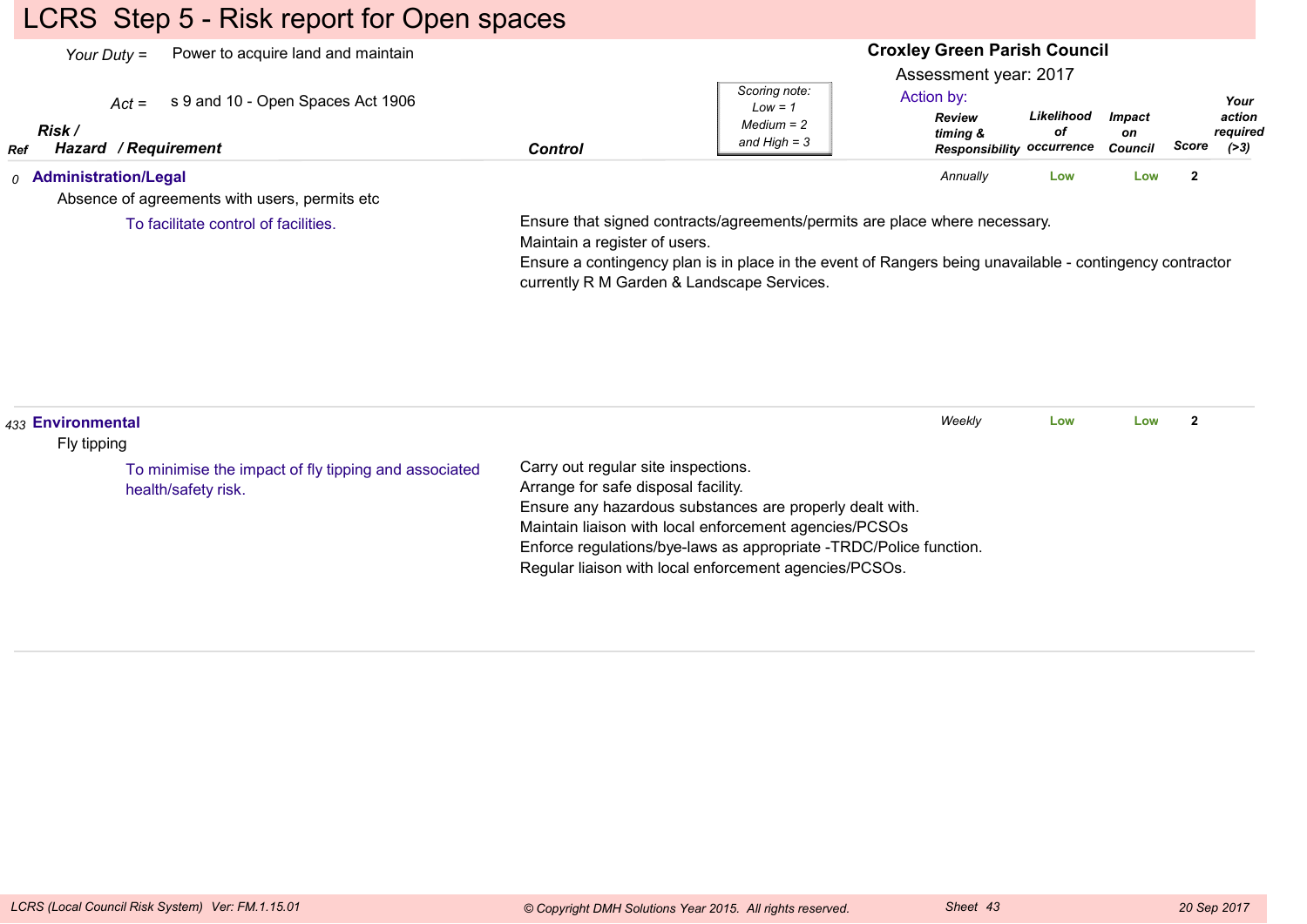#### *320* **Environmental**

#### Pollution

To minimize risk/complaint arising from pollution atcouncil owned facilities.

Carry out regular site inspections.

 Record all complaints received and ensure that they are investigated and prompt action taken whereappropriate. Refer to TRDC as appropriate.Liaise with local enforcement agencies.

*0* **Environmental** VandalismMaintain liaison with local enforcement agencies. Take action as appropriate against offenders - PCSO/Police function.*Monthly* **Low Low <sup>2</sup>** To minimise the risk of loss/damage/injury arising fromvandalism.To minimise risk arising from anti-social behaviour.

| $o$ Financial                                    |                                                                                                                                                                                                                                                                                                                                                                                                                                                                          | Monthly | Low | Low |  |
|--------------------------------------------------|--------------------------------------------------------------------------------------------------------------------------------------------------------------------------------------------------------------------------------------------------------------------------------------------------------------------------------------------------------------------------------------------------------------------------------------------------------------------------|---------|-----|-----|--|
| Failure to collect all income due to the council |                                                                                                                                                                                                                                                                                                                                                                                                                                                                          |         |     |     |  |
| To maximise income and minimize risk of loss.    | Determine responsibility for collection of income<br>Ensure that all income due to the council and received is properly recorded.<br>Ensure receipts are issued for all income received.<br>Arrange for prompt banking of all income.<br>Ensure procedures are in place for issue of reminders for unpaid income. Follow defined procedure for<br>reminders.<br>Ensure Council approval for write-off on any bad debts.<br>Ensure audit testing procedures are in place. |         |     |     |  |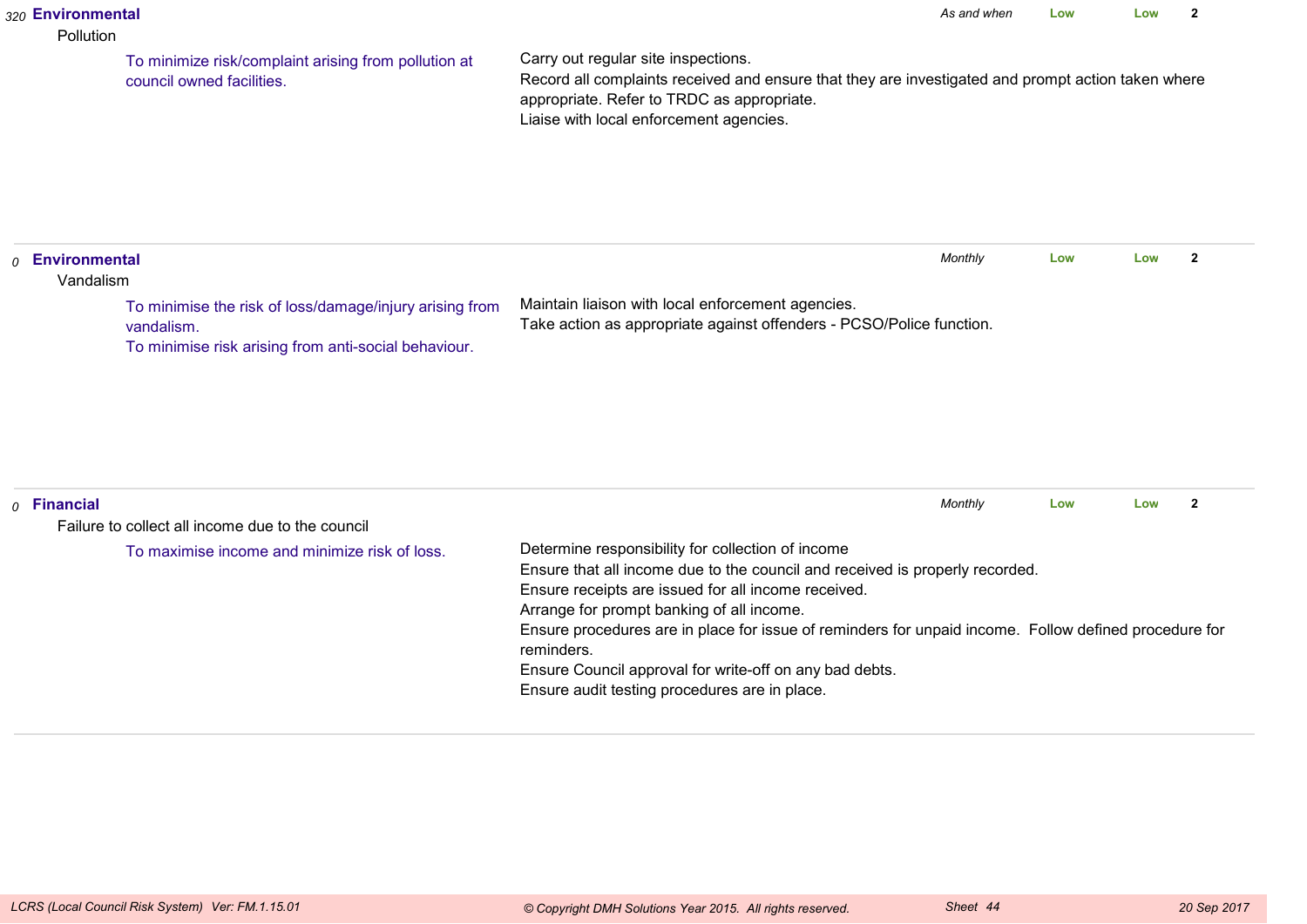| $o$ Financial<br>Failure to review charges                                                                             | Annually                                                                                                               | Low | Low | $\overline{2}$ |
|------------------------------------------------------------------------------------------------------------------------|------------------------------------------------------------------------------------------------------------------------|-----|-----|----------------|
| To ensure that all charges are reviewed annually.                                                                      | Ensure that all charges are reviewed as an integral part of the budgetary process.                                     |     |     |                |
|                                                                                                                        |                                                                                                                        |     |     |                |
|                                                                                                                        |                                                                                                                        |     |     |                |
|                                                                                                                        |                                                                                                                        |     |     |                |
|                                                                                                                        |                                                                                                                        |     |     |                |
| $o$ Financial                                                                                                          | Annually                                                                                                               | Low | Low | $\mathbf{2}$   |
| Inadequate budget provision                                                                                            |                                                                                                                        |     |     |                |
| To ensure proper financial provision.                                                                                  | Ensure that service income/expenditure is detailed in budgetary process.                                               |     |     |                |
|                                                                                                                        |                                                                                                                        |     |     |                |
|                                                                                                                        |                                                                                                                        |     |     |                |
|                                                                                                                        |                                                                                                                        |     |     |                |
|                                                                                                                        |                                                                                                                        |     |     |                |
|                                                                                                                        |                                                                                                                        |     |     |                |
|                                                                                                                        |                                                                                                                        |     |     |                |
| <b>Physical</b>                                                                                                        | Quarterly                                                                                                              | Low | Low | $\overline{2}$ |
| Failure to provide adequate staff training in the use of dangerous machinery and the handling of dangerous substances. |                                                                                                                        |     |     |                |
| To ensure that all staff have appropriate training.                                                                    | Determine council policy for training.                                                                                 |     |     |                |
|                                                                                                                        | Ensure that all staff receive appropriate training where necessary.                                                    |     |     |                |
|                                                                                                                        | Ensure that any necessary licences, certificates for use have been obtained.<br>Maintain records of training provided. |     |     |                |
|                                                                                                                        |                                                                                                                        |     |     |                |
|                                                                                                                        |                                                                                                                        |     |     |                |
|                                                                                                                        |                                                                                                                        |     |     |                |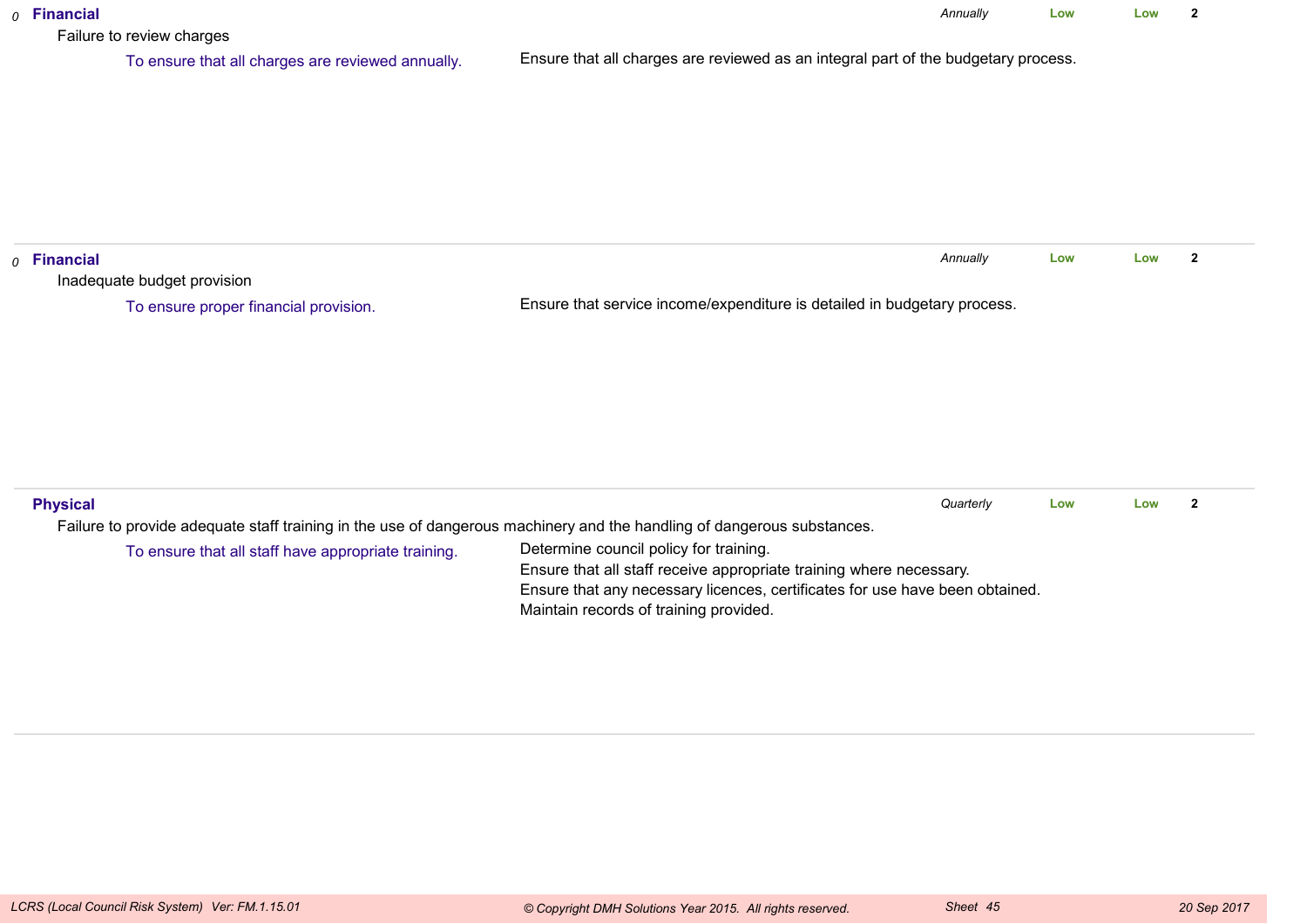#### **Physical**

Injury to public or employees as a result of defective vehicles or machinery.

To ensure that any conditions that might lead topersonal injury are minimised and properly controlled.

Ensure that all staff have appropriate training and adhere to approved working practices.Ensure that the correct, properly maintained equipment is available as appropriate.Ensure that any risks to the public are minimised and eliminated wherever possible.

|                                                                                                                                                                                                                                                                                                                                                                                                                                                                                               | Annually |     |     |  |
|-----------------------------------------------------------------------------------------------------------------------------------------------------------------------------------------------------------------------------------------------------------------------------------------------------------------------------------------------------------------------------------------------------------------------------------------------------------------------------------------------|----------|-----|-----|--|
| 1441 Physical                                                                                                                                                                                                                                                                                                                                                                                                                                                                                 |          | Low | Low |  |
| Personal injury.                                                                                                                                                                                                                                                                                                                                                                                                                                                                              |          |     |     |  |
| Ensure that appropriate regulations/controls are in place to minimise the risk of injury to all facility users.<br>To minimize the risk of personal injury to persons<br>Arrange regular site inspection to ensure that defined standards are being maintained.<br>using council facilities.<br>Ensure that, where necessary, appropriate signage is in place and detailed records maintained in liaison<br>with TRDC/other Agencies.<br>Ensure that appropriate insurance cover is in place. |          |     |     |  |

| 315 Physical                                                   |                                                                                                                           | Annually | Low | Low |  |
|----------------------------------------------------------------|---------------------------------------------------------------------------------------------------------------------------|----------|-----|-----|--|
| <b>Property Maintenance</b>                                    |                                                                                                                           |          |     |     |  |
| Top ensure that all council assets are properly<br>maintained. | Define policy for maintenance of assets.<br>Allocate responsibility and ensure that any training requirement is complete. |          |     |     |  |
|                                                                | Staff employed or contract with service provider in place.                                                                |          |     |     |  |
|                                                                | Ensure all property is properly maintained through regular inspection/servicing.                                          |          |     |     |  |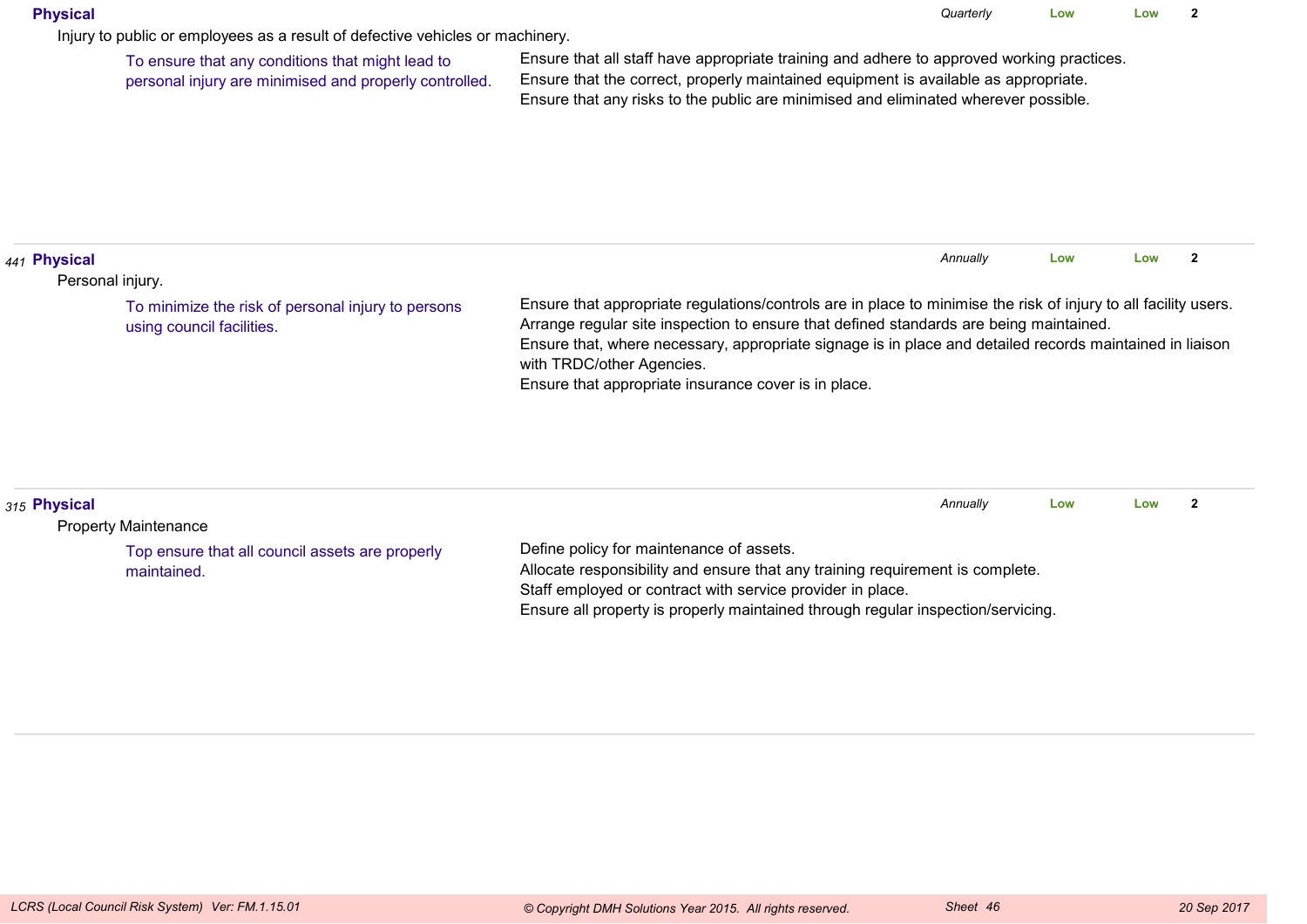| Physical |
|----------|
|----------|

Protection of manual workers from health risks associated with the land.

To minimise health and safety risks .

Define standards required.

Provide for any necessary training.

Provide for appropriate protective clothing.

Ensure any hazardous material is properly dealt with.

Ensure that all workers have any necessary licences, certificates for use have been obtained.

Ensure that all relevant regulations are adhered to and understood by all relevant parties.

| 318 Physical  | Annually<br>Low<br>Define responsibility for stock.<br>To minimize risk of loss.<br>Arrange for regular stock checks.<br>Reconcile stock to sales/usage.<br>Investigate significant differences.<br>Maintain comprehensive stock records.<br>No of Risks 13 |                  | Low<br>2 |                           |                        |  |
|---------------|-------------------------------------------------------------------------------------------------------------------------------------------------------------------------------------------------------------------------------------------------------------|------------------|----------|---------------------------|------------------------|--|
| Stock control |                                                                                                                                                                                                                                                             |                  |          |                           |                        |  |
|               |                                                                                                                                                                                                                                                             |                  |          |                           |                        |  |
| Completed by: | Date:                                                                                                                                                                                                                                                       | <b>Position:</b> |          | No of risks 13<br>scored: | No of Action<br>Plans: |  |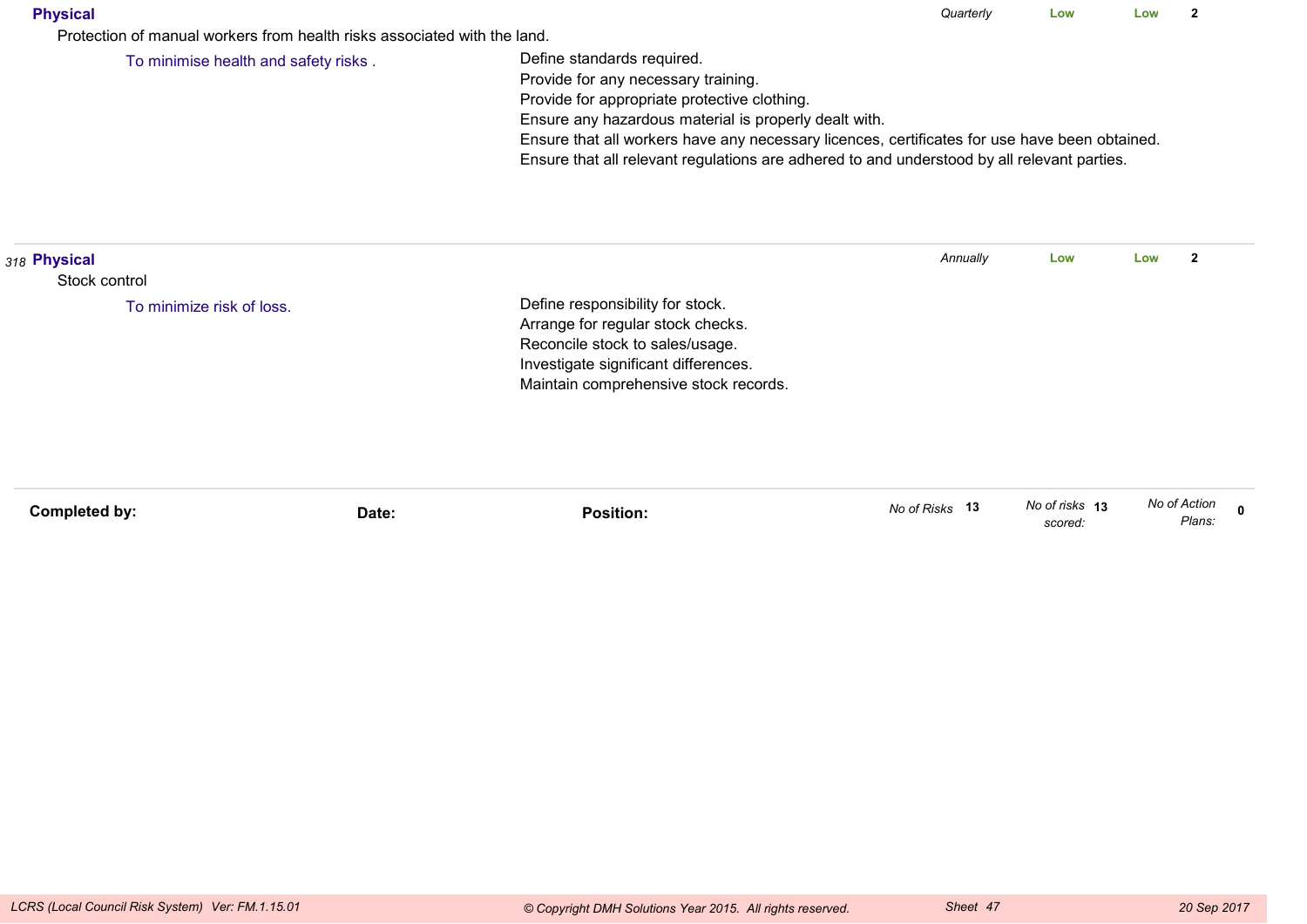## LCRS Step 5 - Risk report for Planning & Development Control

|            | Your Duty $=$     |         | Rights of consultation                                                              |                                                                                    |                                                              | <b>Croxley Green Parish Council</b>                                                                  |                  |                                       |       |                                    |  |
|------------|-------------------|---------|-------------------------------------------------------------------------------------|------------------------------------------------------------------------------------|--------------------------------------------------------------|------------------------------------------------------------------------------------------------------|------------------|---------------------------------------|-------|------------------------------------|--|
| <b>Ref</b> | Risk /            | $Act =$ | 4B, Planning and Compulsory Purchase Act 2004, s 38A<br><b>Hazard / Requirement</b> | Localism Act 2011, s9. Town and Country Planing Act 1990, ss 61E-61Q, s<br>Control | Scoring note:<br>$Low = 1$<br>$Median = 2$<br>and High $=$ 3 | Assessment year: 2017<br>Action by:<br><b>Review</b><br>timing &<br><b>Responsibility occurrence</b> | Likelihood<br>οf | <i><b>Impact</b></i><br>on<br>Council | Score | Your<br>action<br>reauired<br>(>3) |  |
|            | 202 Environmental |         |                                                                                     |                                                                                    |                                                              | Annually                                                                                             | Low              | Low                                   | -2    |                                    |  |
|            |                   |         | Failure to comply within consultation deadline                                      |                                                                                    |                                                              |                                                                                                      |                  |                                       |       |                                    |  |
|            |                   |         | To meet consultation timetable.                                                     | Ensure adequate number of Planning & Development Committee meetings are arranged.  |                                                              |                                                                                                      |                  |                                       |       |                                    |  |

Ensure adequate number of Planning & Development Committee meetings are arranged.Where necessary liaise with the Planning Authority for possible extension.Planning applications viewed on line electronically at meetings.

**Completed by: Date: Position: <sup>0</sup>** *No of risks scored:*No of risks 1 *No of Action Plans:No of Risks* **<sup>1</sup>**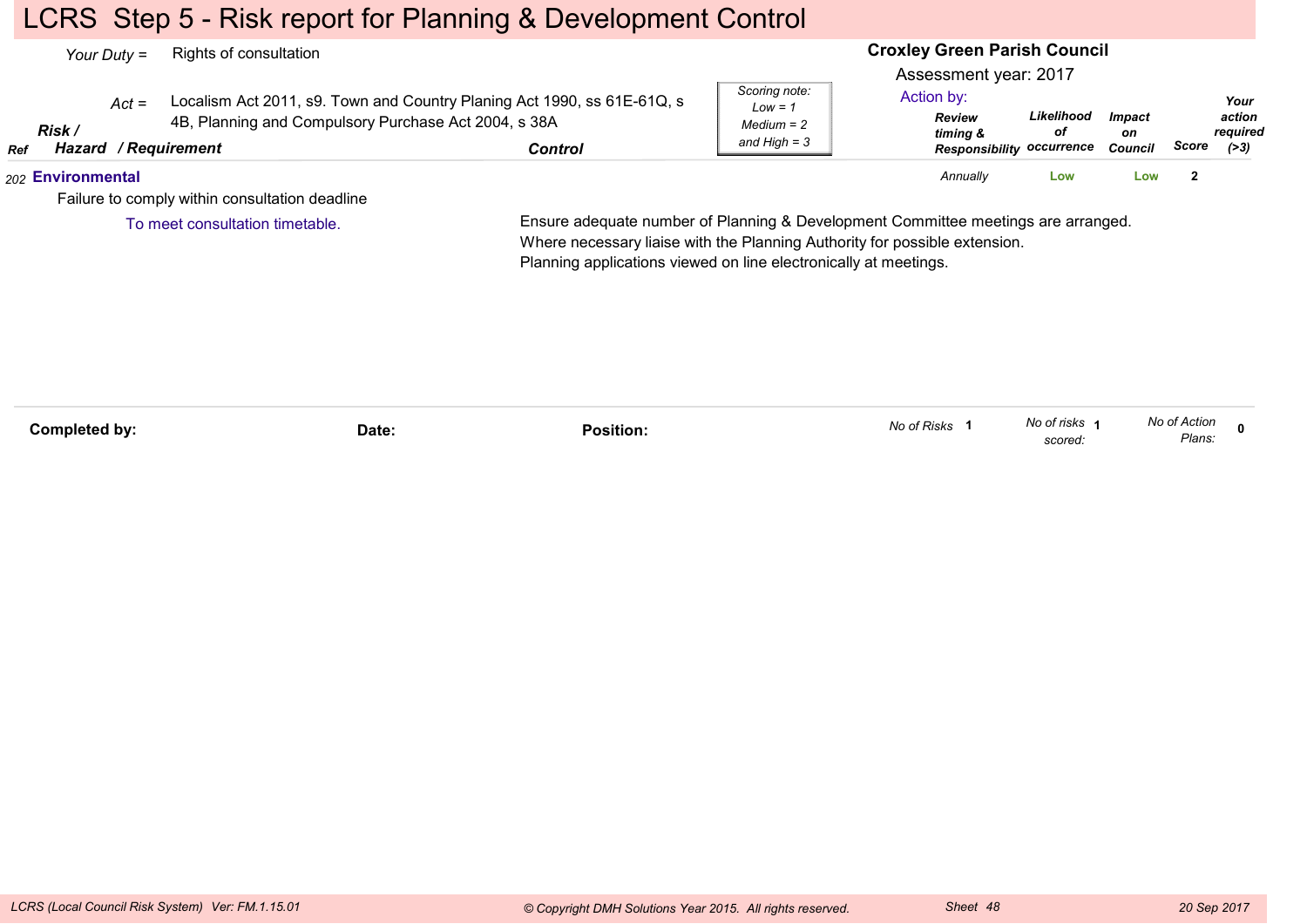## LCRS Step 5 - Risk report for Provision of Office Accommodation

#### **Croxley Green Parish Council**Assessment year: 2017*Your Duty =* Power to provide *Act =* s 133 Local Government Act 1972 *RefRisk / Hazard Control / RequirementReview timing & Responsibility occurrenceLikelihoodofImpacton Council ScoreScoring note:Low = 1 Medium = 2 and High = 3Your action required(>3)*Action by:*0* **Financial** Inadequate budget provisionEnsure requirements included in annual budget process.*Annually* **Low Low <sup>2</sup>** To ensure proper financial provision.*0* **Physical** FireEnsure Health/Safety testing complete.Ensure appropriate staff training Provide for strict security/control of combustible materials held by council.Fire alarm tested weekly.Fire drills held on a regular basis Provide appropriate fire extinguishers are in placeEnsure appropriate signage in place.That a risk assessment is in place.*Annually* **Low Low <sup>2</sup>** To safeguard against fire risk.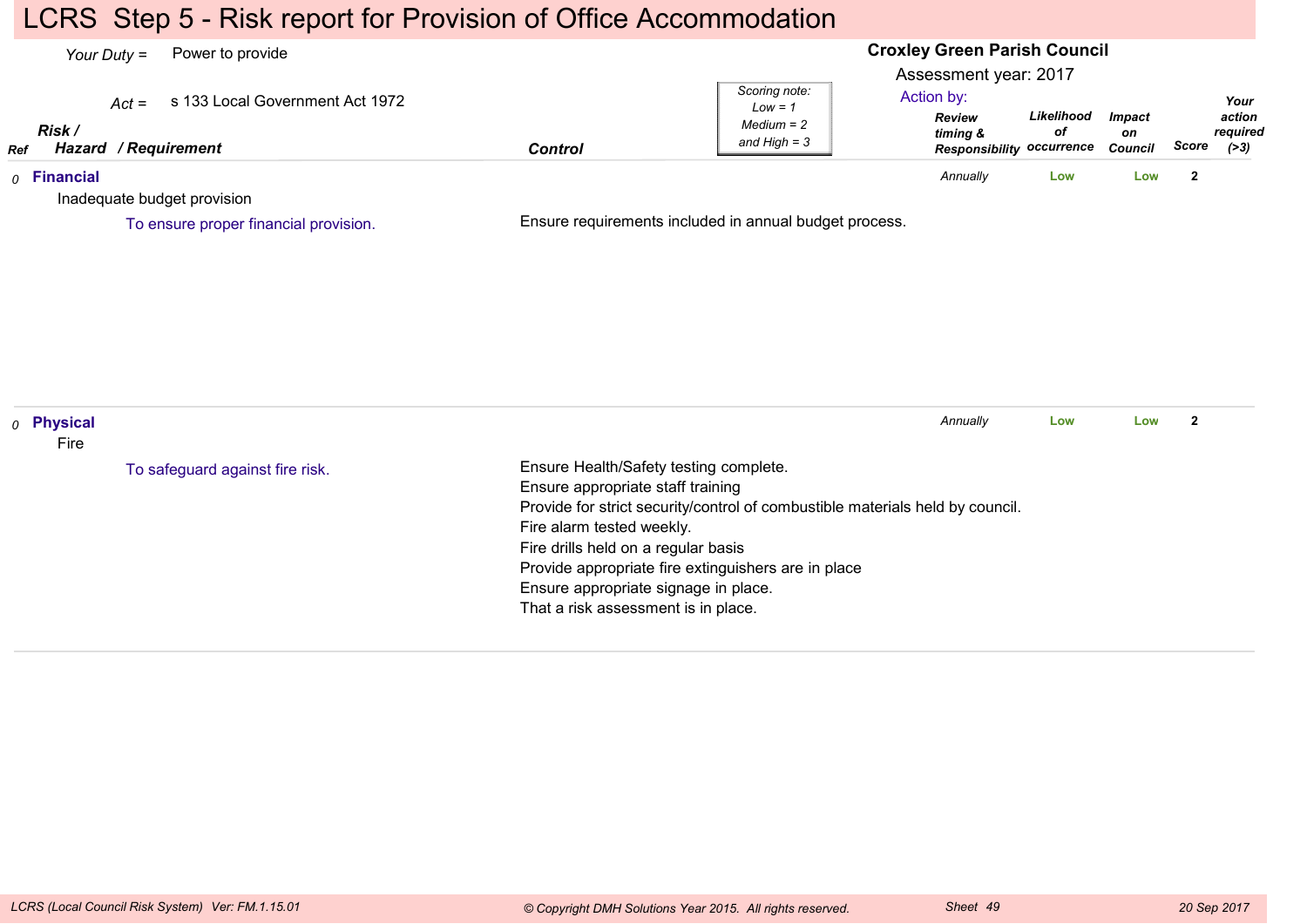#### *0* **Physical**

Legionella bacteria in water supply

 Risk Assessment required every two years, ifapplicable

Only toilet, handwashing facilities and kitchen sinks are provided in buildings belonging to the TownCouncil. Greater risk from Legionella bacteria could occur in showering facilities.

| 349 Physical |                                                                             | Quarterly                                                                                                                                                                                                                                                  | Low | Low |  |
|--------------|-----------------------------------------------------------------------------|------------------------------------------------------------------------------------------------------------------------------------------------------------------------------------------------------------------------------------------------------------|-----|-----|--|
|              | Poor Office Conditions<br>All office accommodation to be of a good standard | Arrange periodical inspection of office.<br>Report any adverse conditions to council/committee/landlord as appropriate<br>Arrange repair/maintenance etc. in accordance with tenancy agreement.<br>Ensure Health & Safety matters are dealt with promptly. |     |     |  |
| 350 Physical | Poor/Faulty Office Furniture                                                | Monthly                                                                                                                                                                                                                                                    | Low | Low |  |
|              | To maintain approved standards for office furniture<br>and fittings.        | Arrange periodical inspection of office furniture and fittings.<br>Where appropriate submit report to council/committee for approval to repair/replace.                                                                                                    |     |     |  |

Clerk has delegated responsibility.

and fittings.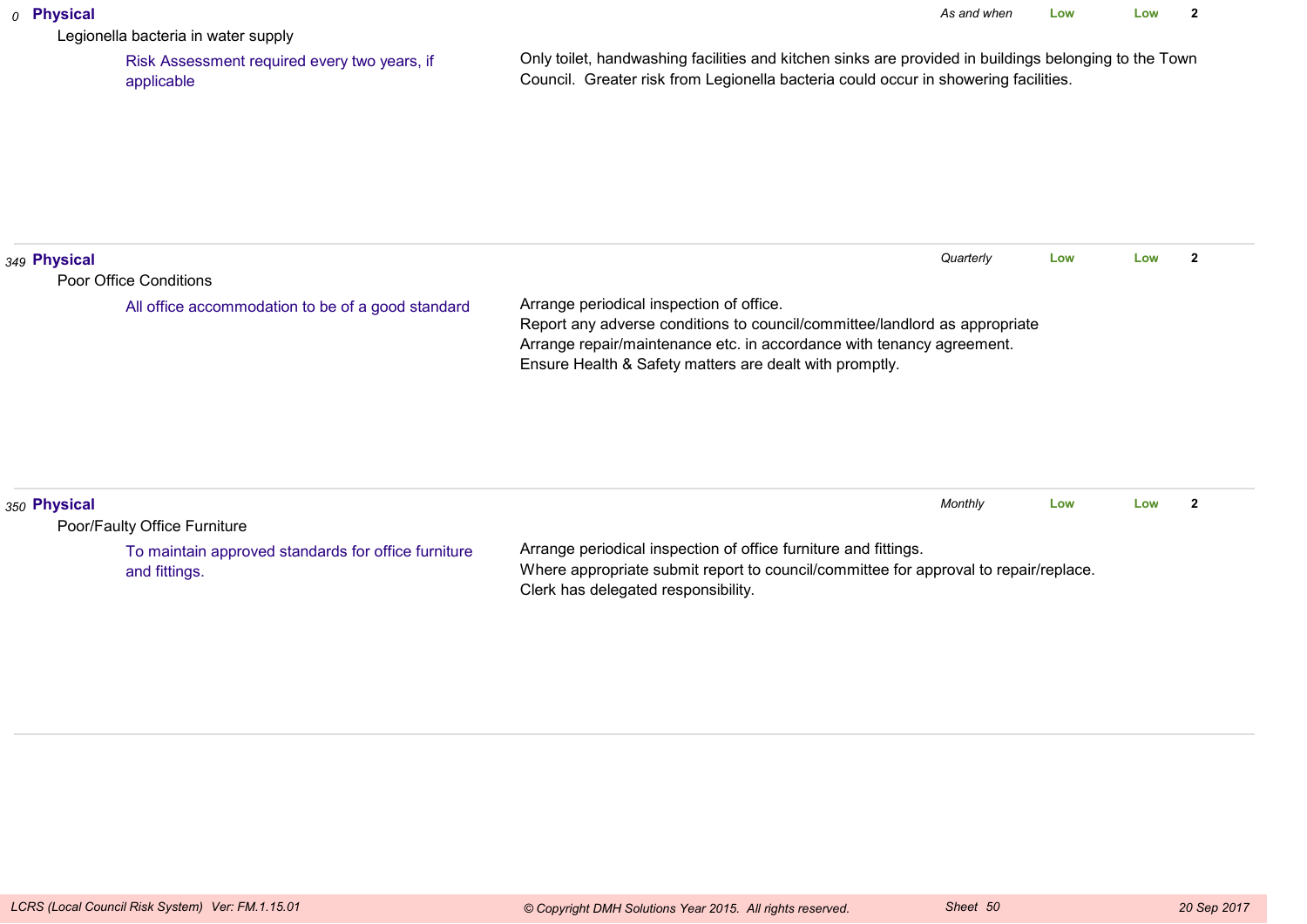| 357 Technical                                                                                         | Monthly | Low | Low | ົ |
|-------------------------------------------------------------------------------------------------------|---------|-----|-----|---|
| Defective Electrical Equipment/Machinery                                                              |         |     |     |   |
| Ensure maintenance agreement/contract in place where appropriate.                                     |         |     |     |   |
| Allocate responsibility for local repair/maintenance.<br>Restrict access to qualified personnel only. |         |     |     |   |
| Arrange regular inspection to ensure that any statutory obligations are met.                          |         |     |     |   |
| Ensure that PAT is carried out regularly by a competent qualified person.                             |         |     |     |   |
| Ensure that the appropriate records maintained.                                                       |         |     |     |   |
|                                                                                                       |         |     |     |   |
|                                                                                                       |         |     |     |   |
|                                                                                                       |         |     |     |   |

| Completed by: | Date: | Position: | No of Risks | No of risks 6<br>scored: | No of Action<br>Plans: |  |
|---------------|-------|-----------|-------------|--------------------------|------------------------|--|
|               |       |           |             |                          |                        |  |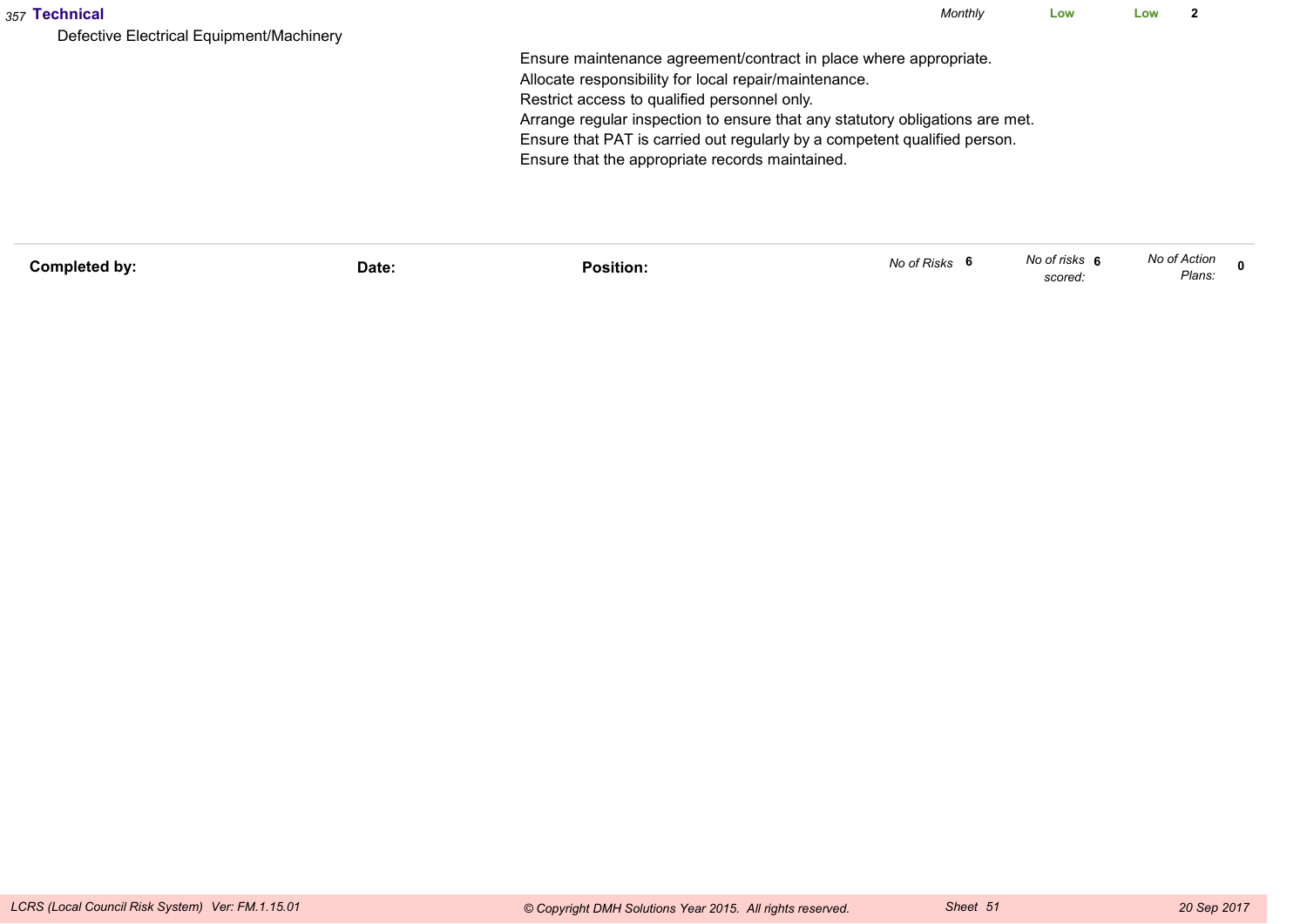## LCRS Step 5 - Risk report for Provision of Website/Internet Access

#### **Croxley Green Parish Council**Assessment year: 2017*Your Duty =* Power to provide from 'free resource' *Act =* s 137 Local Government Act 1972 *RefRisk / Hazard Control / RequirementReview timing & Responsibility occurrenceLikelihoodofImpacton Council ScoreScoring note:Low = 1 Medium = 2 and High = 3Your action required(>3)*Action by:*0* **Financial** Inadequate budget provisionAnnual costs included in the precept budget.*Annually* **Low Low <sup>2</sup>** To ensure proper financial provision*348* **Technical** Failure of Website/Internet ProvidersMaintenance/service level agreements in place.*Weekly* **Low Low <sup>2</sup>** To maintain high standard of service provision.**Completed by: Date: Position: <sup>0</sup>** *No of risks scored:***2** *No of Action Plans:No of Risks* **<sup>2</sup>**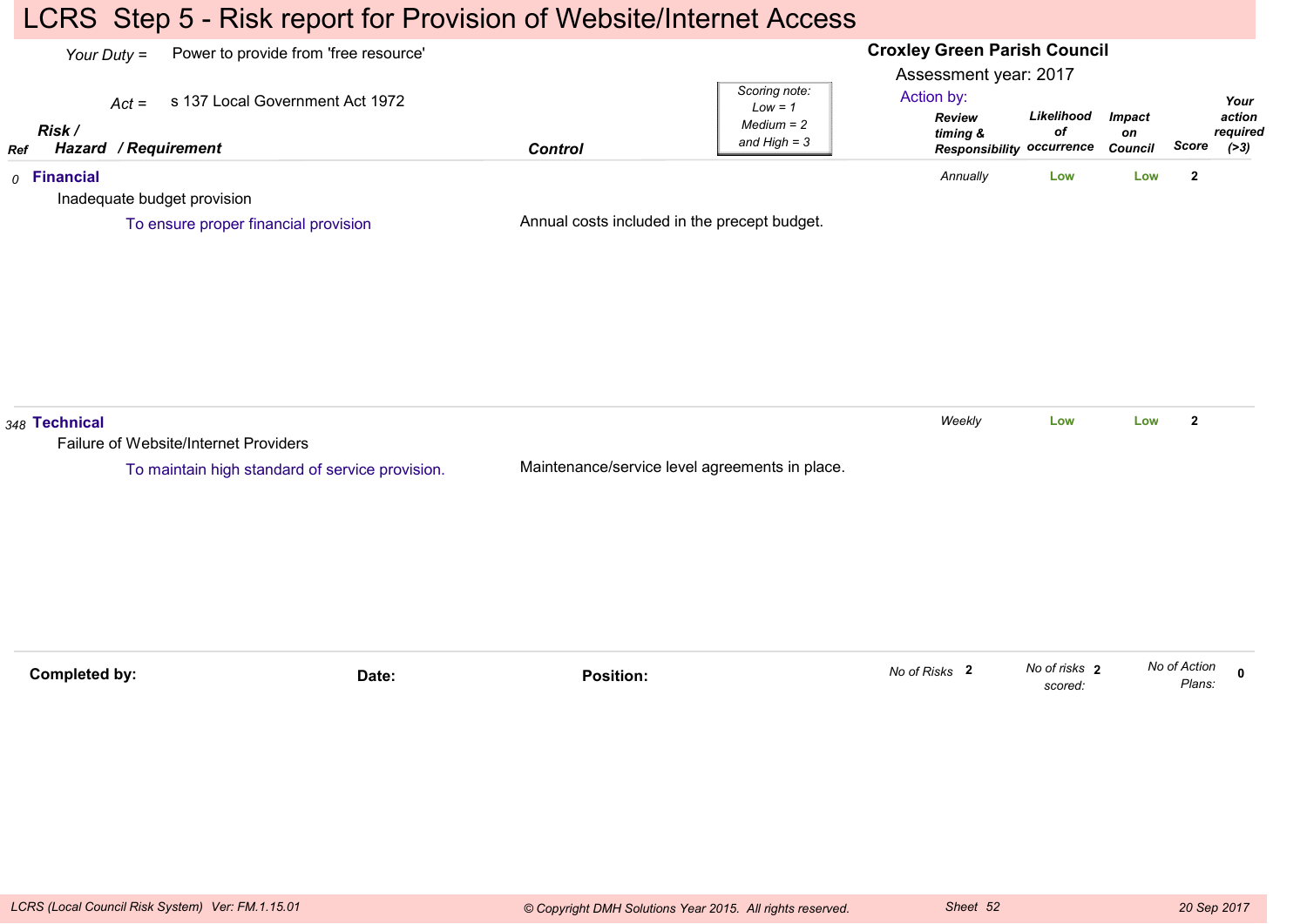# LCRS Step 5 - Risk report for Shelters & Seats

| Power to provide<br>Your Duty $=$                                                                                   |                                                |                                                                                                                                                                      | <b>Croxley Green Parish Council</b>                                                                  |                  |                                       |                                               |
|---------------------------------------------------------------------------------------------------------------------|------------------------------------------------|----------------------------------------------------------------------------------------------------------------------------------------------------------------------|------------------------------------------------------------------------------------------------------|------------------|---------------------------------------|-----------------------------------------------|
| s 4 Local Government (Miscellaneous Provisions) Act 1953<br>$Act =$<br>Risk /<br><b>Hazard / Requirement</b><br>Ref | <b>Control</b>                                 | Scoring note:<br>$Low = 1$<br>$Median = 2$<br>and High $=$ 3                                                                                                         | Assessment year: 2017<br>Action by:<br><b>Review</b><br>timing &<br><b>Responsibility occurrence</b> | Likelihood<br>оf | <b>Impact</b><br>on<br><b>Council</b> | Your<br>action<br>required<br>Score<br>( > 3) |
| 0 Administration/Legal                                                                                              |                                                |                                                                                                                                                                      | Annually                                                                                             | Low              | Low                                   | $\overline{2}$                                |
| Provision of inadequate standard of seating.                                                                        |                                                |                                                                                                                                                                      |                                                                                                      |                  |                                       |                                               |
|                                                                                                                     | inspection of all seating prior to acceptance. | Ensure that all prospective donors are provided with copy of policy prior to acceptance and carry out<br>Arrangements will be made for safe and secure installation. |                                                                                                      |                  |                                       |                                               |
| Environmental<br>$\Omega$<br>Vandalism                                                                              |                                                |                                                                                                                                                                      | Annually                                                                                             | Low              | Low                                   | $\mathbf{2}$                                  |
| To minimise the risk of loss/damage/injury arising from<br>vandalism.                                               | Determine policy for dealing with offenders.   | Maintain liaison with enforcement agencies/PCSOs.                                                                                                                    |                                                                                                      |                  |                                       |                                               |

To minimise risk arising from anti-social behaviour.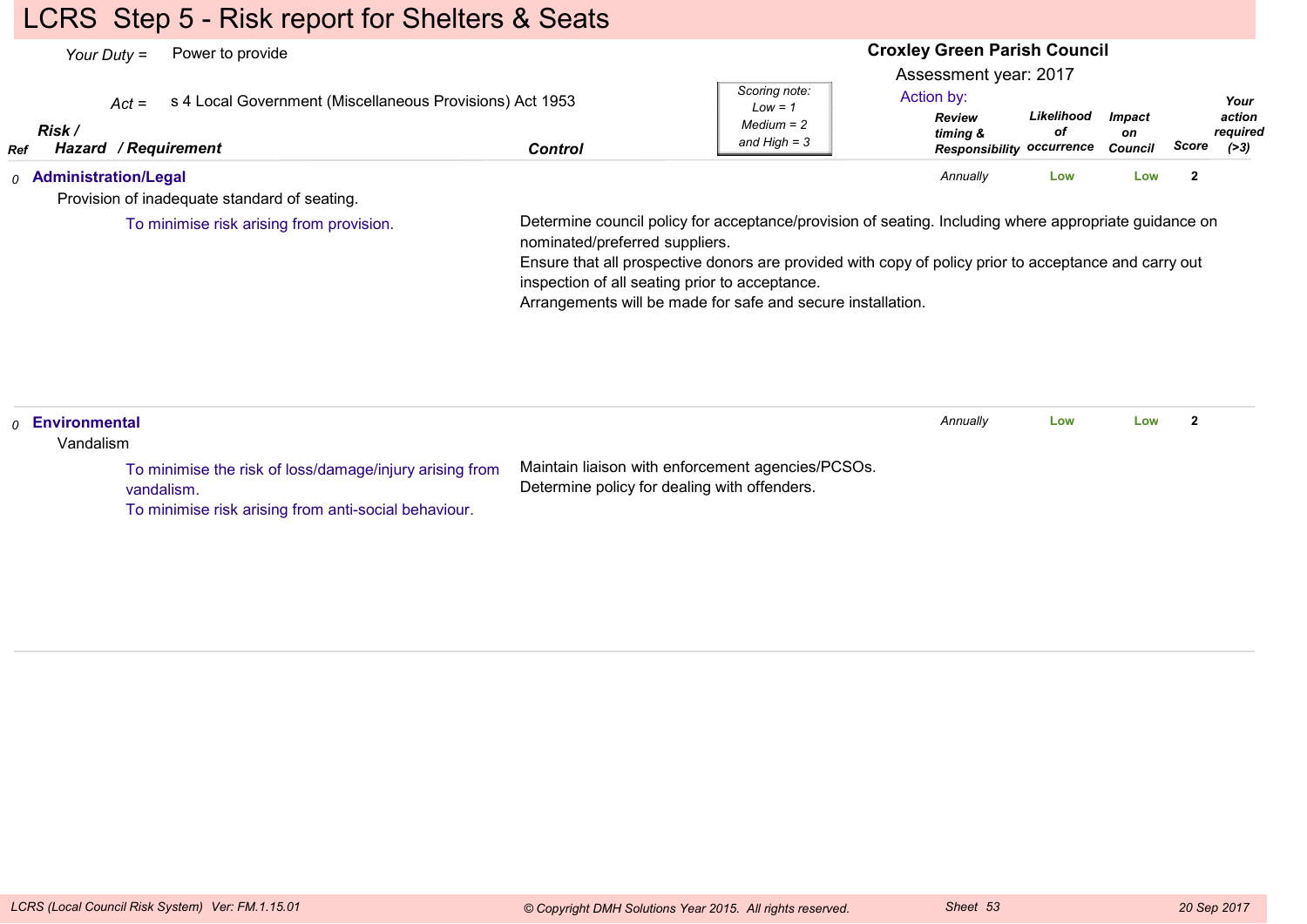| 0 Physical<br>Fire |                                            |                                                                                                                                                                                                                                                                                                       | Annually<br>Low<br>Low |     |     | $\overline{2}$ |
|--------------------|--------------------------------------------|-------------------------------------------------------------------------------------------------------------------------------------------------------------------------------------------------------------------------------------------------------------------------------------------------------|------------------------|-----|-----|----------------|
|                    | To safeguard against fire risk.            | Ensure Health/Safety testing complete.<br>Ensure appropriate staff training<br>Provide for strict security/control of combustible materials held by council.<br>Provide appropriate extinguishers etc.<br>Ensure appropriate signage in place.<br>Ensure appropriate regulations/controls adhered to. |                        |     |     |                |
| $o$ Physical       |                                            |                                                                                                                                                                                                                                                                                                       | Annually               | Low | Low | $\overline{2}$ |
|                    | Injury or damage arising from use.         |                                                                                                                                                                                                                                                                                                       |                        |     |     |                |
|                    | To minimise risk arising from use.         | Carry out regular inspection of public seating & maintain records.<br>Have necessary arrangements in place for repair/renewal.<br>Ensure that appropriate insurance cover is held.                                                                                                                    |                        |     |     |                |
| $0$ Technical      | Inadequate maintenance of shelters & seats |                                                                                                                                                                                                                                                                                                       | Annually               | Low | Low | $\overline{2}$ |
|                    | To minimise risk arising.                  | Determine responsibility for maintenance of property.<br>Arrange regular inspection and cleaning.<br>Arrange repairs and maintenance as per programme or as required.                                                                                                                                 |                        |     |     |                |

Maintain records of repair and maintenance.Maintain and update the Assets Register.

Have arrangement in place to remove/replace dangerous equipment.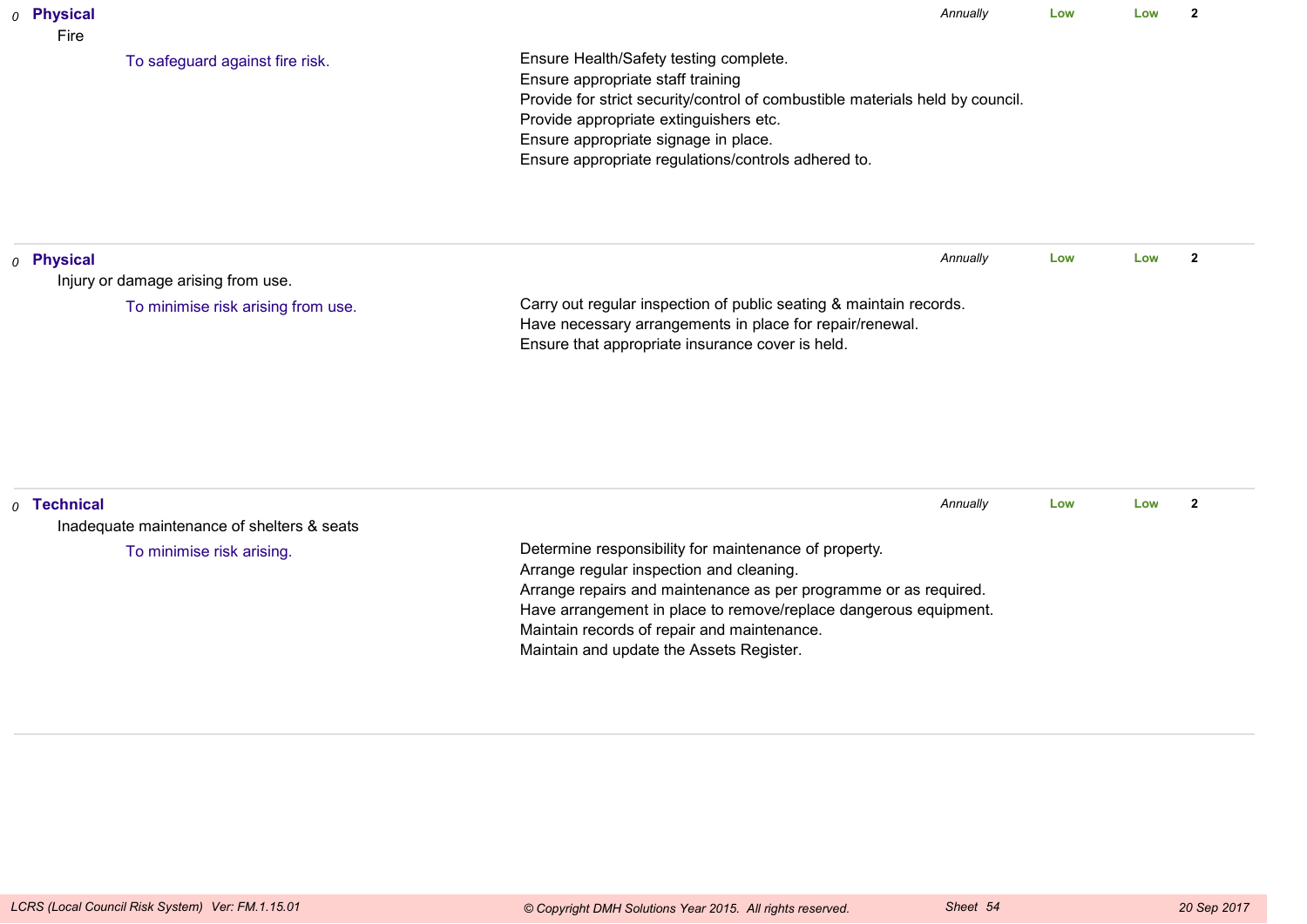#### *0* **Technical**

*Annually* **LowLow <sup>2</sup>**

Provision of inadequate public seating

 To ensure that standards as determined by council areEnsure that all applicants wishing to provide public seating are provided with a copy of the council policy.Inspect all seats prior to acceptance to ensure required standards are met.met.

| Completed by: | Date: | .<br>Position: | No of Risks | No of risks<br>scored. | No of Action<br>Plans. |  |
|---------------|-------|----------------|-------------|------------------------|------------------------|--|
|               |       |                |             |                        |                        |  |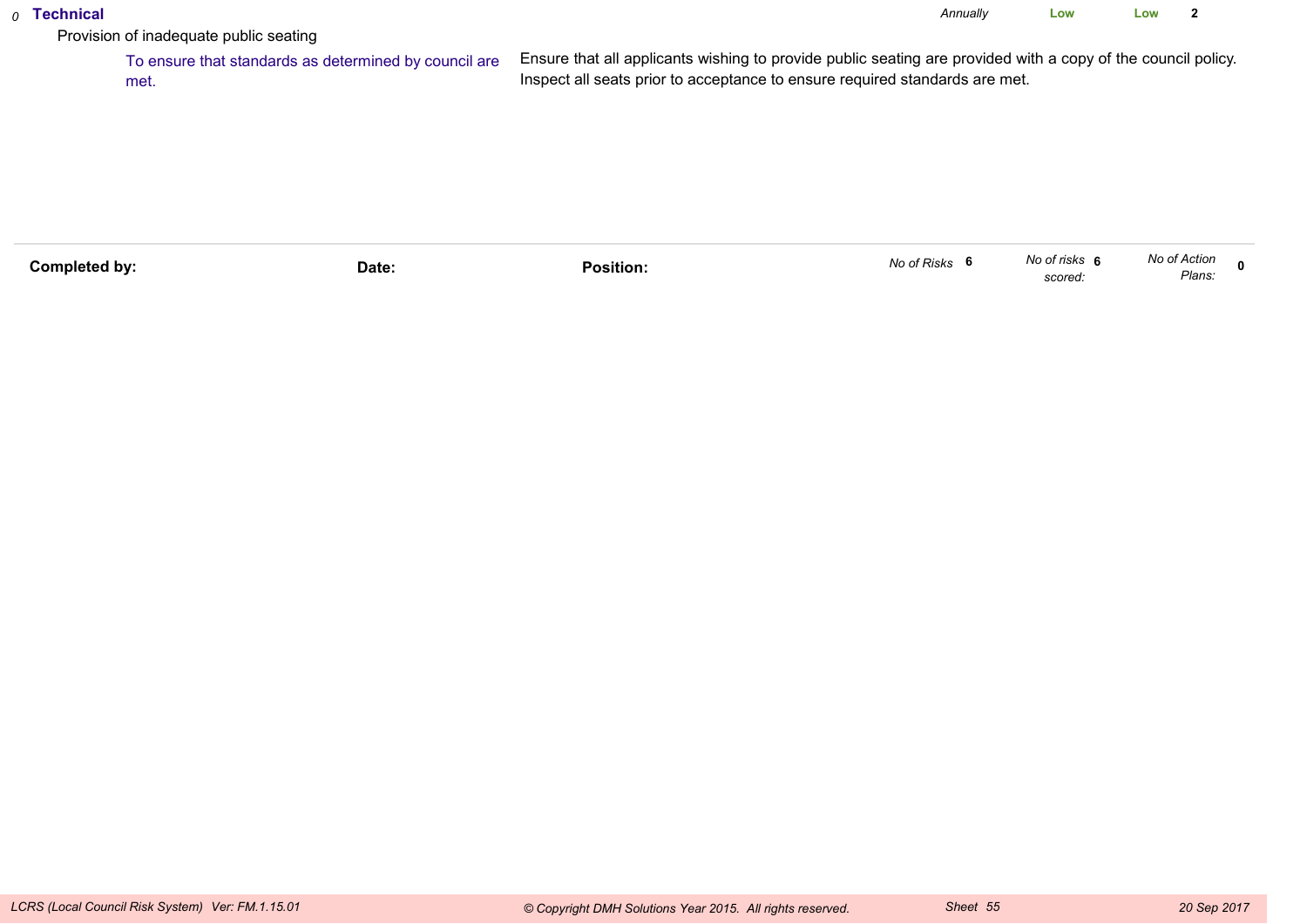# LCRS Step 5 - Risk report for Street/Footway Lighting

#### **Croxley Green Parish Council**Assessment year: 2017*Your Duty =* Power to provide *Act =* s 3 Parish Councils Act 1957; sch13 LGA 1972 *RefRisk / Hazard Control / RequirementReview timing & Responsibility occurrenceLikelihoodofImpacton Council ScoreScoring note:Low = 1 Medium = 2 and High = 3Your action required(>3)*Action by:*279* **Administration/Legal** Contracts with service providersPrincipally Herts Highways responsibility.Report faulty lighting to Highways.*Annually* **N/A N/A <sup>0</sup>** To ensure proper administrative arrangements.*278* **Administration/Legal** Service level agreementsEnsure that all service level agreements are fully completed and operational.Monitor performance to ensure conditions met.*Annually* **N/A N/A <sup>0</sup>** To ensure proper agreements in place.

Review conditions periodically.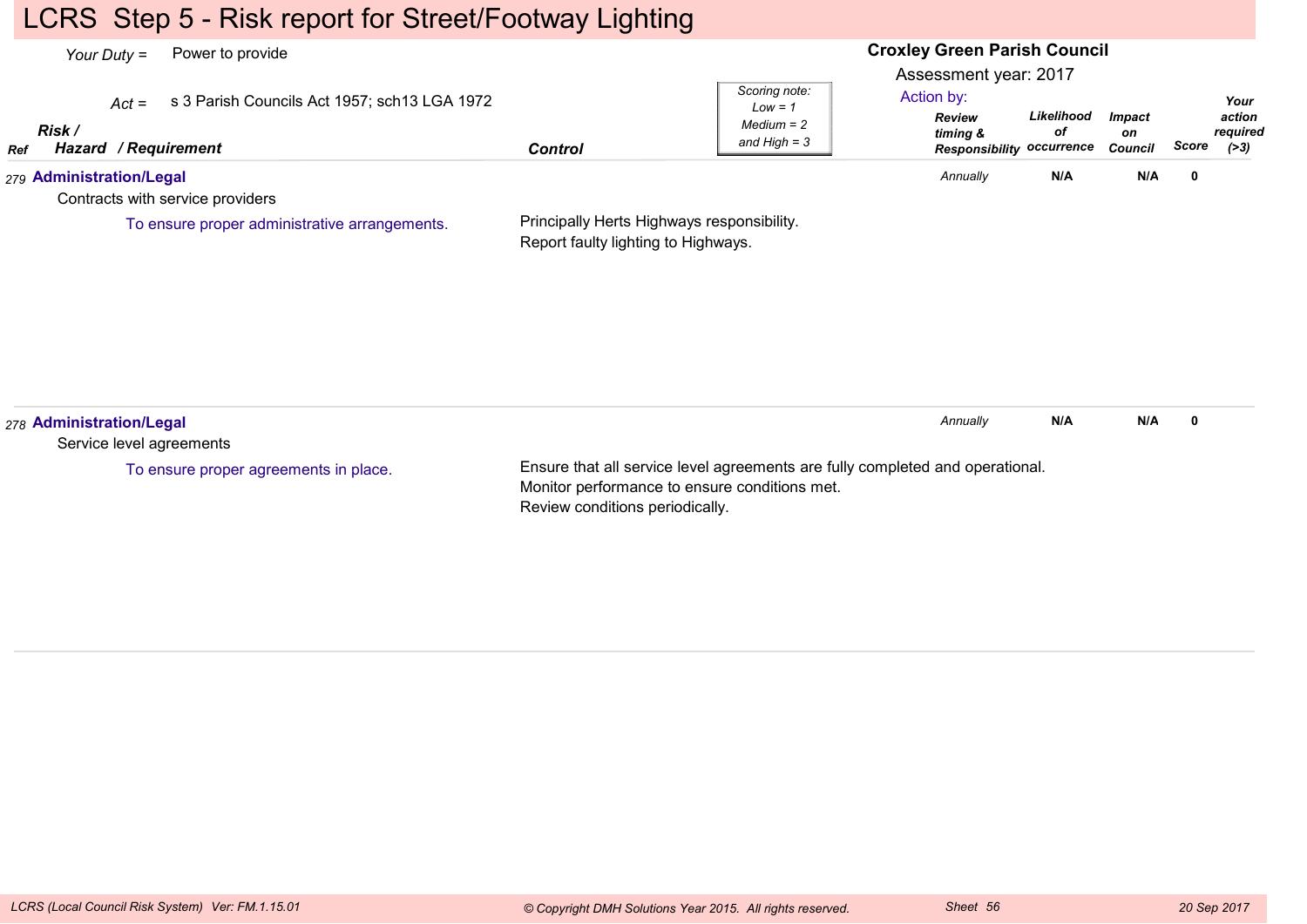| 203 Environmental                | Failure to provide lighting                                           |                                                                                                                                                                                          | Quarterly | Low | Low | $\overline{2}$ |
|----------------------------------|-----------------------------------------------------------------------|------------------------------------------------------------------------------------------------------------------------------------------------------------------------------------------|-----------|-----|-----|----------------|
|                                  |                                                                       | Monitor Service Level Agreement with major authority on a regular basis<br>Report any faulty lights as soon as possible<br>Monitor service performance and enforce agreement conditions. |           |     |     |                |
| 293 Environmental<br>Fly posting |                                                                       |                                                                                                                                                                                          | Annually  | N/A | N/A | $\mathbf 0$    |
|                                  | To minimize associated risk.                                          | Define policy on fly posting - Highways function.<br>Maintain liaison with enforcement agencies.<br>Take action as appropriate against offenders.                                        |           |     |     |                |
| 285 Environmental<br>Vandalism   |                                                                       |                                                                                                                                                                                          | Annually  | N/A | N/A | $\mathbf 0$    |
|                                  | To minimise the risk of loss/damage/injury arising from<br>vandalism. | Maintain efficient and effective security.<br>Maintain liaison with local enforcement agencies.<br>Take action as appropriate against offenders.                                         |           |     |     |                |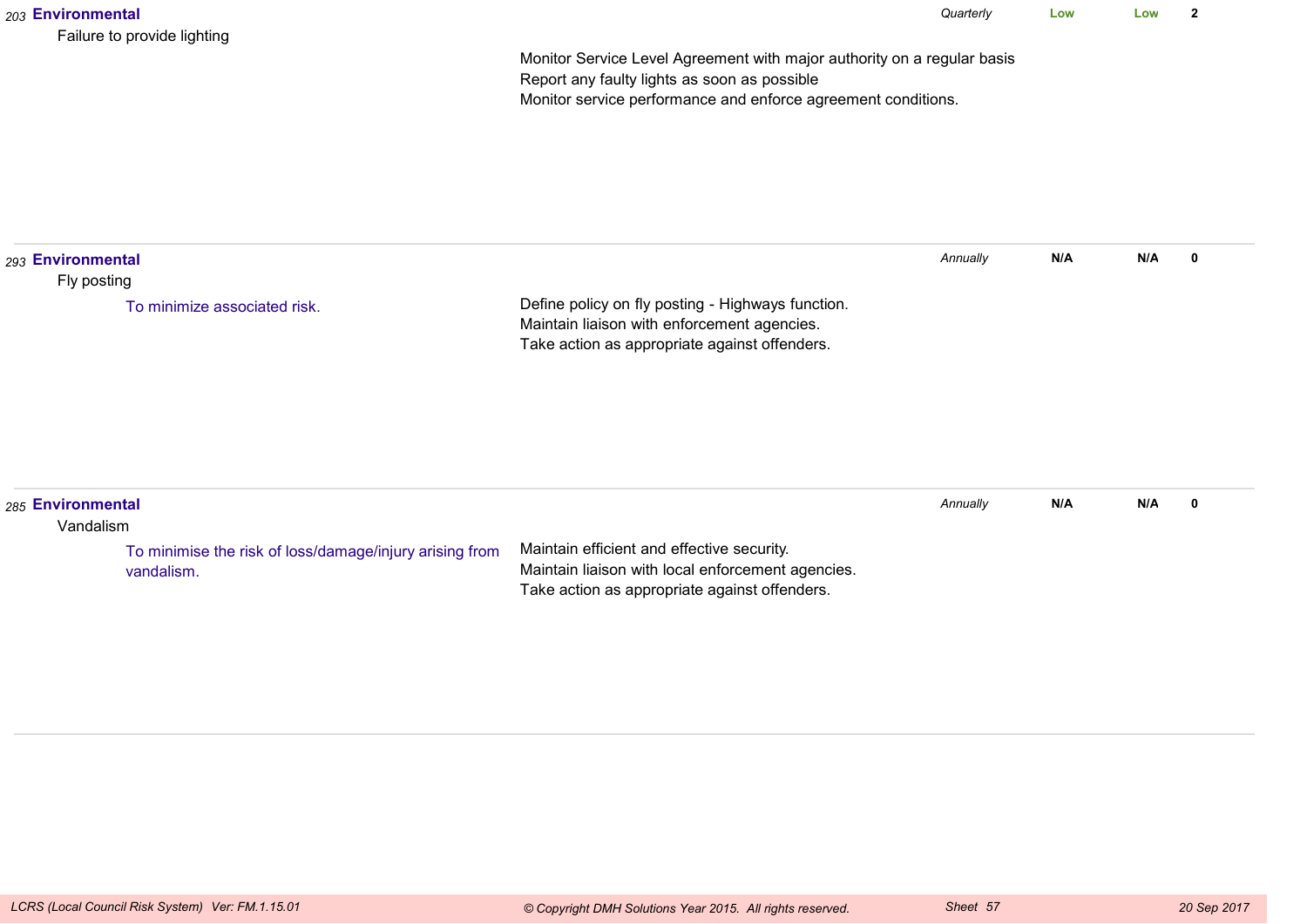| 290 Financial               |                                                                                      |                                                                                                                                                                                                                                            | Annually      | N/A                      | N/A | 0                                     |
|-----------------------------|--------------------------------------------------------------------------------------|--------------------------------------------------------------------------------------------------------------------------------------------------------------------------------------------------------------------------------------------|---------------|--------------------------|-----|---------------------------------------|
|                             | Inadequate budget provision<br>To provide for annual review of service requirements. | Ensure that service/facility requirements are detailed in budget process.                                                                                                                                                                  |               |                          |     |                                       |
| 281 Physical<br>Maintenance |                                                                                      | Define responsibility for maintenance - Highways function.<br>Ensure contractual arrangements in place for renewal/repair<br>Carry out regular inspections of all equipment.<br>Maintain detailed records of all work scheduled/completed. | Annually      | N/A                      | N/A | 0                                     |
| 287 Physical                | Security of inspection plates etc.<br>To maintain service standards.                 | Arrange for regular inspection of equipment - Highways function. Any damage report to Highways.<br>Ensure contractual arrangements in place for renewal/repair.                                                                            | Annually      | N/A                      | N/A | 0                                     |
| <b>Completed by:</b>        | Date:                                                                                | <b>Position:</b>                                                                                                                                                                                                                           | No of Risks 8 | No of risks 8<br>scored: |     | No of Action<br>$\mathbf 0$<br>Plans: |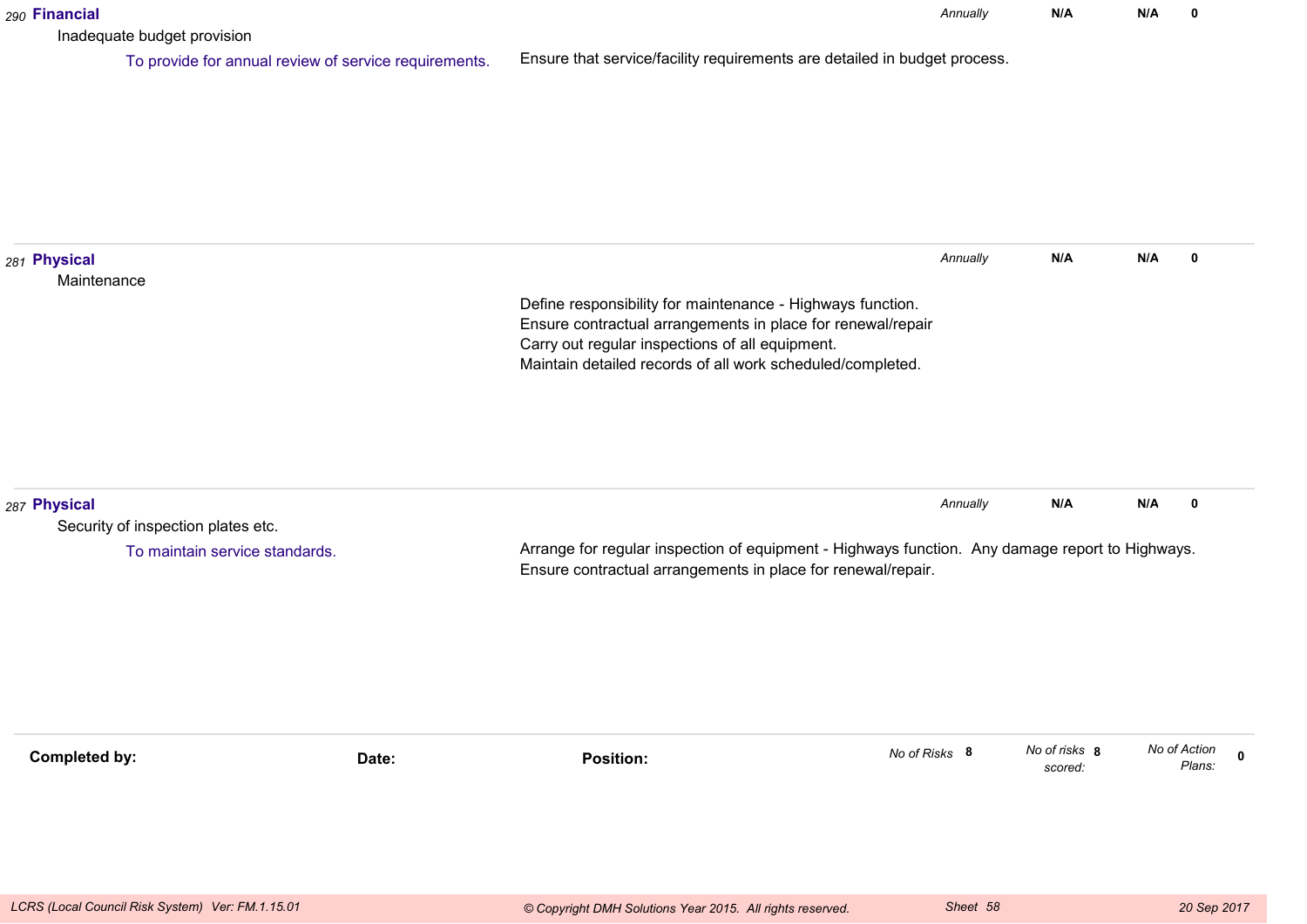# LCRS Step 5 - Risk report for Tourism

|     | Power to contribute to organisations encouraging tourism<br>Your Duty $=$ |         |                                                         |                           |                                                                                                                                                          |                                         | <b>Croxley Green Parish Council</b>                  |                                       |                         |                                     |  |  |  |  |
|-----|---------------------------------------------------------------------------|---------|---------------------------------------------------------|---------------------------|----------------------------------------------------------------------------------------------------------------------------------------------------------|-----------------------------------------|------------------------------------------------------|---------------------------------------|-------------------------|-------------------------------------|--|--|--|--|
|     |                                                                           |         |                                                         |                           | Scoring note:                                                                                                                                            | Assessment year: 2017                   |                                                      |                                       |                         |                                     |  |  |  |  |
| Ref | Risk /                                                                    | $Act =$ | s 144 Local Government Act 1972<br>Hazard / Requirement | <b>Control</b>            | $Low = 1$<br>$Median = 2$<br>and $High = 3$                                                                                                              | Action by:<br><b>Review</b><br>timing & | Likelihood<br>of<br><b>Responsibility occurrence</b> | <b>Impact</b><br>on<br><b>Council</b> | Score                   | Your<br>action<br>required<br>( >3) |  |  |  |  |
|     | $0$ Financial                                                             |         | Inappropriate funding applications                      |                           |                                                                                                                                                          | Annually                                | Low                                                  | Low                                   | $\overline{\mathbf{2}}$ |                                     |  |  |  |  |
|     |                                                                           |         | To ensure integrity of funding.                         |                           | Determine procedures for dealing with grant/loan applications.<br>Ensure that any conditions are adhered to.<br>Carry out regular monitoring and review. |                                         |                                                      |                                       |                         |                                     |  |  |  |  |
|     | 205 Physical                                                              |         | Inadequate budget provision                             |                           |                                                                                                                                                          | Annually                                | Low                                                  | Low                                   | $\overline{2}$          |                                     |  |  |  |  |
|     |                                                                           |         | To ensure proper financial provision.                   |                           | Ensure that service requirement is included in annual budget process.                                                                                    |                                         |                                                      |                                       |                         |                                     |  |  |  |  |
|     |                                                                           |         |                                                         |                           |                                                                                                                                                          |                                         |                                                      |                                       |                         |                                     |  |  |  |  |
|     | Completed by:                                                             |         |                                                         | <b>Position:</b><br>Date: |                                                                                                                                                          | No of Risks 2                           | No of risks 2<br>scored:                             |                                       | No of Action<br>Plans:  | $\mathbf 0$                         |  |  |  |  |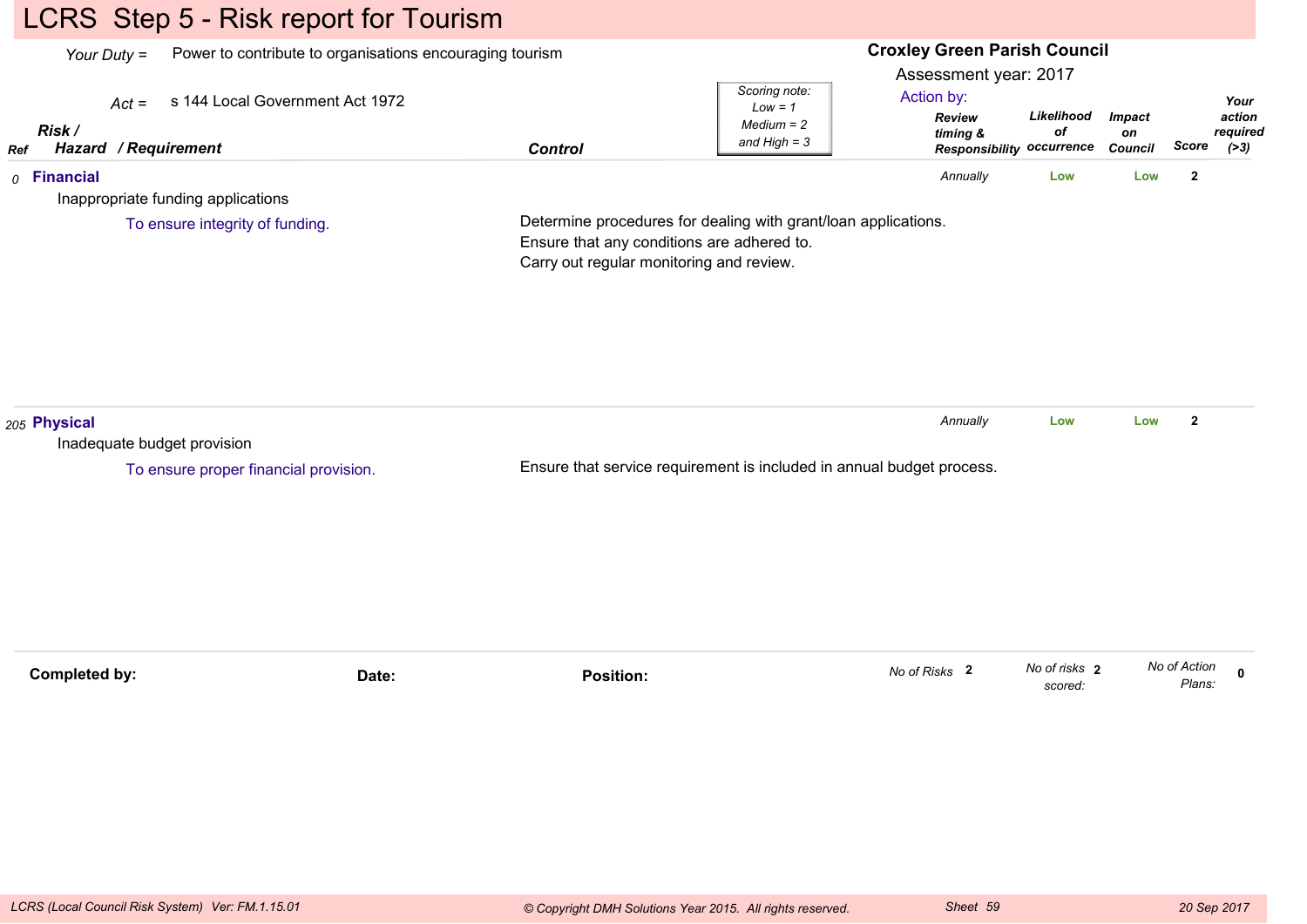# LCRS Step 5 - Risk report for Town and Country Planning

To meet consultation timetable.

| Right to be notified of planning applications<br>Your Duty =        |         |                                | <b>Croxley Green Parish Council</b>                           |                  |                                       |                                       |      |
|---------------------------------------------------------------------|---------|--------------------------------|---------------------------------------------------------------|------------------|---------------------------------------|---------------------------------------|------|
|                                                                     |         |                                | Assessment year: 2017                                         |                  |                                       |                                       |      |
| s 1 (p8) Town and Country Planning Act 1990<br>$Act =$              |         | Scoring note:<br>$Low = 1$     | Action by:                                                    |                  |                                       |                                       | Your |
| Risk /<br><b>Hazard / Requirement</b><br><b>Ref</b>                 | Control | $Median = 2$<br>and High $=$ 3 | <b>Review</b><br>timing &<br><b>Responsibility occurrence</b> | Likelihood<br>οf | <i><b>Impact</b></i><br>on<br>Council | action<br>reauired<br>Score<br>( > 3) |      |
| 204 Administration/Legal<br>Failure to meet consultation deadlines. |         |                                | Annually                                                      | Low              | Low                                   |                                       |      |

Ensure adequate number of Planning & Development Committee meetings are arranged.

Where necessary liaise with the Planning Authority for possible extension.

*211* **Administration/Legal** Maintenance of register/recordsMaintain record of P&D decisions and dates when notified to TRDC.*Annually* **LowLow <sup>2</sup>**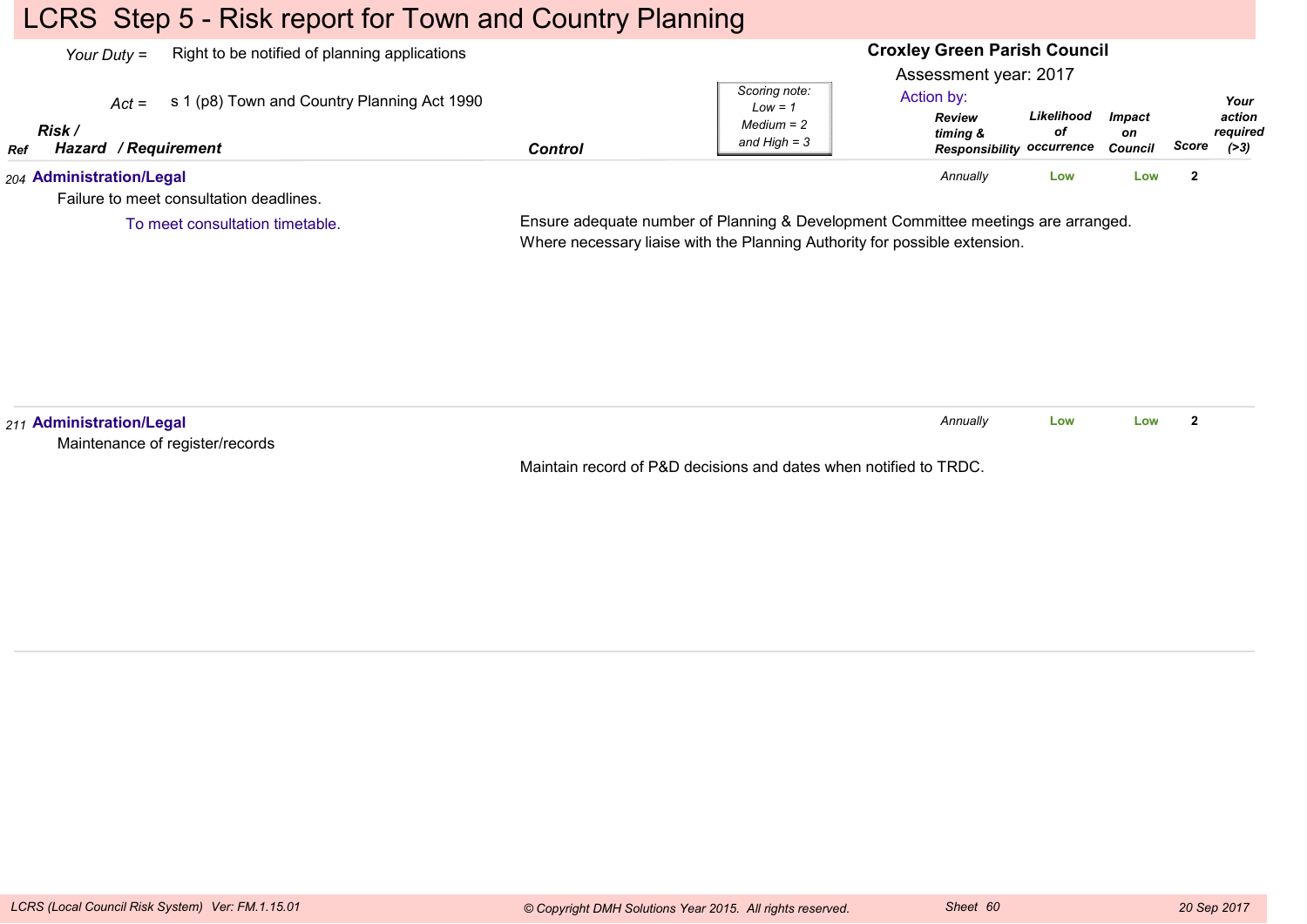| 207 Physical                   |                                                                                                                                      | Annually | Low | Low | $\overline{\mathbf{2}}$ |
|--------------------------------|--------------------------------------------------------------------------------------------------------------------------------------|----------|-----|-----|-------------------------|
| Security of records            |                                                                                                                                      |          |     |     |                         |
| To safeguard planning records. | Allocate responsibility for records.<br>Provide for secure storage facilities. History record backed up with weekly computer backup. |          |     |     |                         |

| Completed bv: | Date: | .<br>Position. | No of Risks | No of risks<br>scored: | No of Action<br>Plans. |  |
|---------------|-------|----------------|-------------|------------------------|------------------------|--|
|               |       |                |             |                        |                        |  |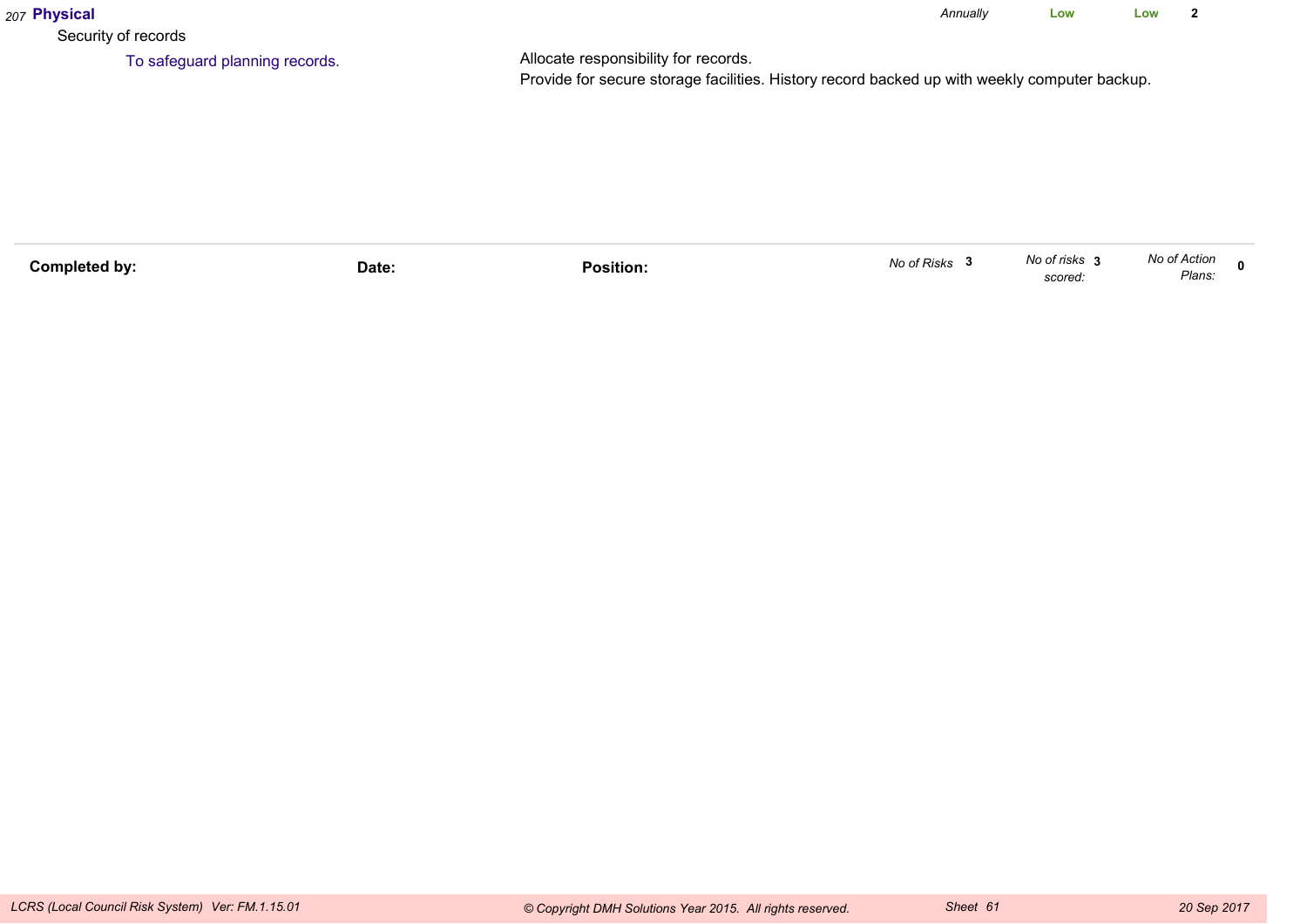# LCRS Step 5 - Risk report for Village Signs

| Your Duty $=$                                  | Power to erect (with Highway Authority approval) |                | <b>Croxley Green Parish Council</b>                          |                                                                                                      |                  |                                       |       |                                      |
|------------------------------------------------|--------------------------------------------------|----------------|--------------------------------------------------------------|------------------------------------------------------------------------------------------------------|------------------|---------------------------------------|-------|--------------------------------------|
| $Act =$<br>Risk<br>Hazard / Requirement<br>Ref | s 3 Parish Council Act 1970                      | <b>Control</b> | Scoring note:<br>$Low = 1$<br>$Median = 2$<br>and High $=$ 3 | Assessment year: 2017<br>Action by:<br><b>Review</b><br>timing &<br><b>Responsibility occurrence</b> | Likelihood<br>οf | <i><b>Impact</b></i><br>on<br>Council | Score | Your<br>action<br>required<br>( > 3) |
| <sub>0</sub> Administration/Legal              | Failure to obtain necessary approval.            |                |                                                              | As and when                                                                                          | Low              | Low                                   |       |                                      |

Determine responsibility for administration.

Ensure that appropriate applications are submitted to Highway Authority.

| $\rho$ Financial                      |                                                       | Annuallv | Low | Low |  |
|---------------------------------------|-------------------------------------------------------|----------|-----|-----|--|
| Inadequate budget provision           |                                                       |          |     |     |  |
| To ensure proper financial provision. | Ensure service requirement included in annual budget. |          |     |     |  |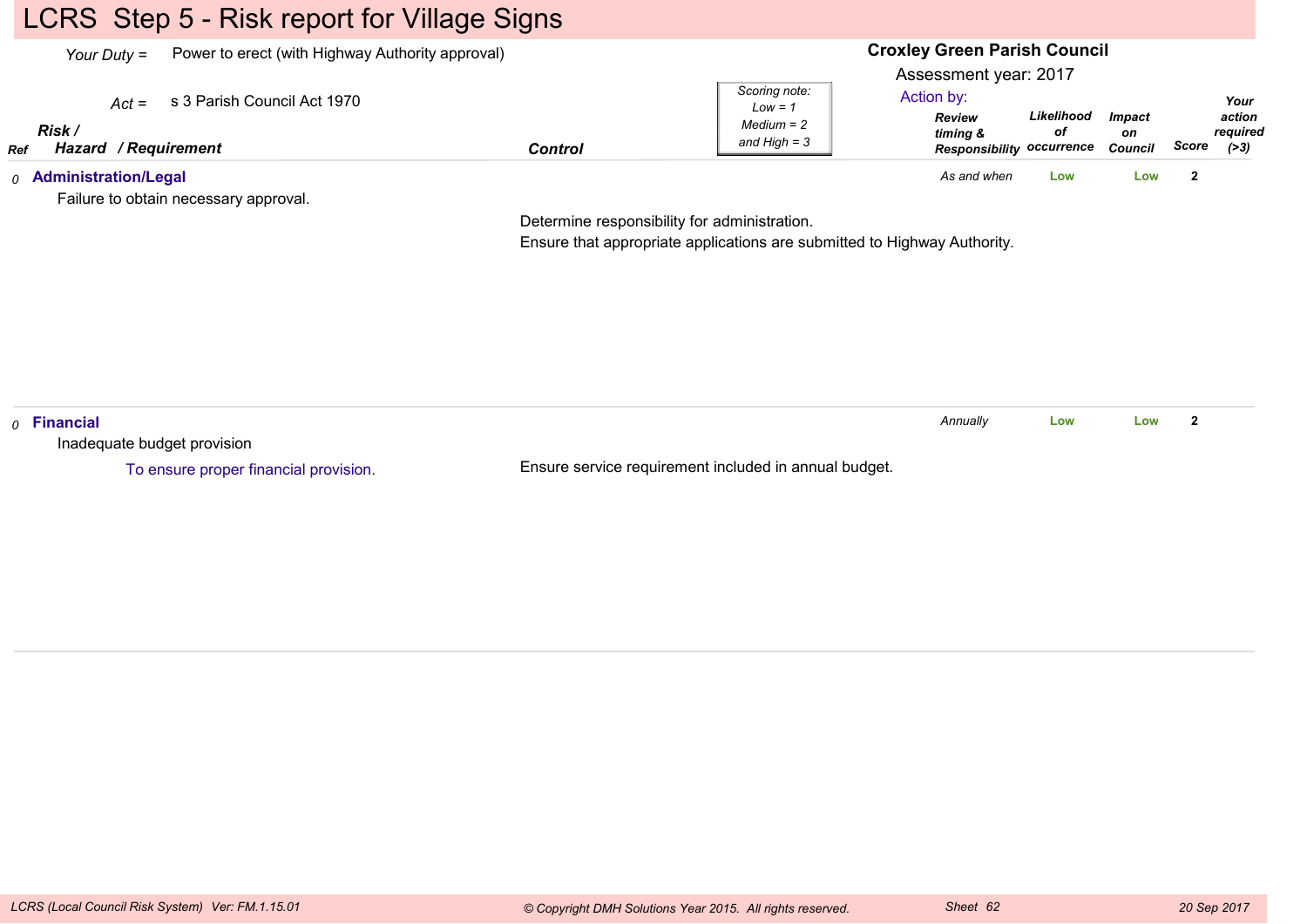|                                    | To minimise the risk of loss/damage/injury arising from<br>vandalism. | Carry out regular inspection of signs.<br>Maintain liaison with local enforcement agencies/PCSOs.<br>Take action as appropriate against offenders - Police function. |           |     |     |                |  |
|------------------------------------|-----------------------------------------------------------------------|----------------------------------------------------------------------------------------------------------------------------------------------------------------------|-----------|-----|-----|----------------|--|
| $_{\rm 206}$ Physical<br>Vandalism |                                                                       |                                                                                                                                                                      | Monthly   | Low | Low | $\overline{2}$ |  |
|                                    | Inadequate maintenance.                                               | Determine responsibility for maintenance.<br>Arrange periodic inspection.<br>Arrange for repairs/maintenance as required.                                            |           |     |     |                |  |
| 0 Physical                         |                                                                       |                                                                                                                                                                      | Quarterly | Low | Low | $\mathbf{2}$   |  |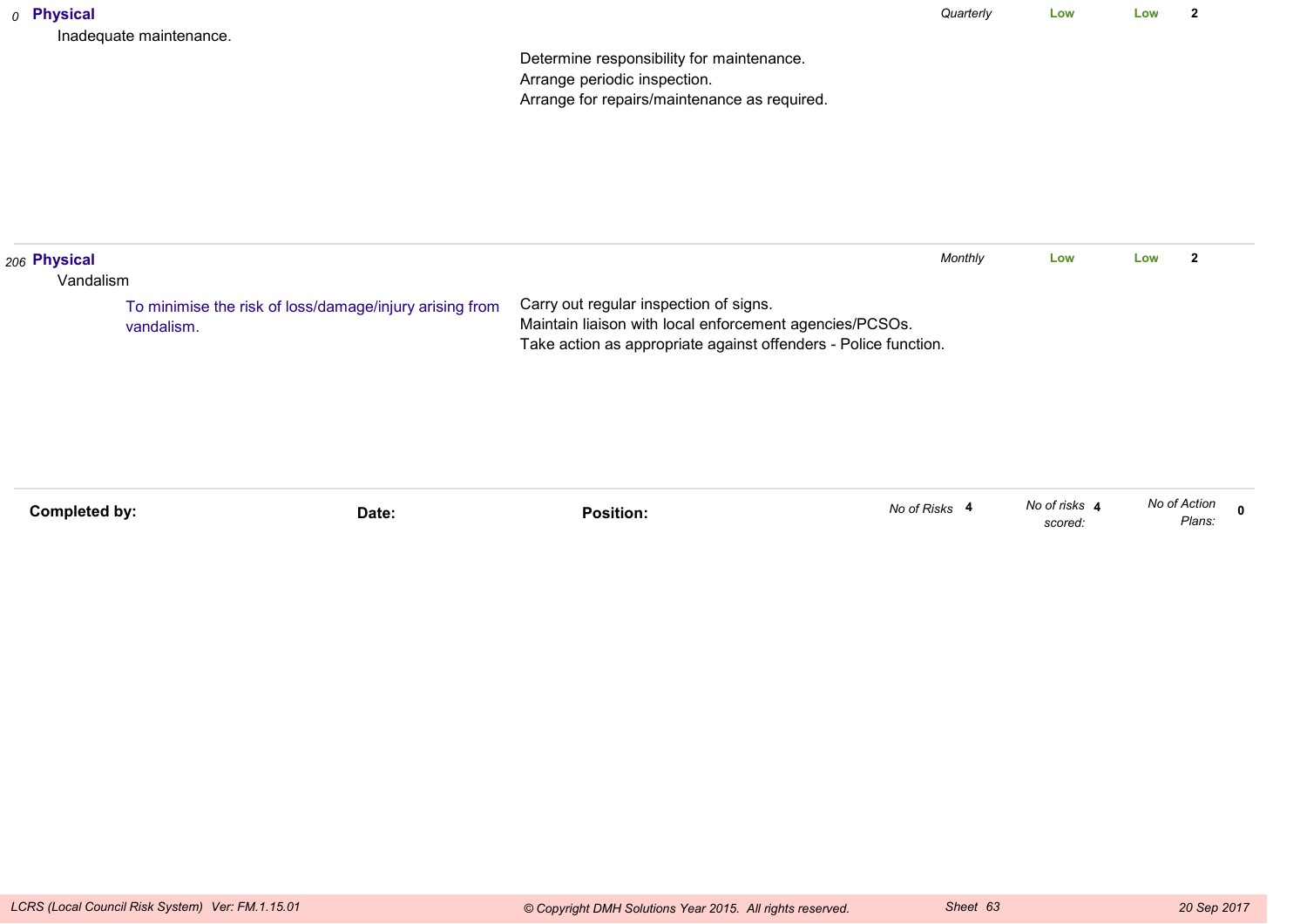# LCRS Step 5 - Risk report for War Memorials

|     |                  | Your Duty = | Power to maintain, repair, protect and adapt war memorials                                                                                                              |                                                                                                                                  |                                                              | <b>Croxley Green Parish Council</b><br>Assessment year: 2017                |                  |                                       |                         |                                     |
|-----|------------------|-------------|-------------------------------------------------------------------------------------------------------------------------------------------------------------------------|----------------------------------------------------------------------------------------------------------------------------------|--------------------------------------------------------------|-----------------------------------------------------------------------------|------------------|---------------------------------------|-------------------------|-------------------------------------|
| Ref | Risk /<br>Hazard | $Act =$     | s 1, 133 - War Memorials (Local Authorities' Powers) Act 1923, as extended<br>by Local Government Act 1948, Local Government Act 1972 s 272 & schedule<br>/ Requirement | <b>Control</b>                                                                                                                   | Scoring note:<br>$Low = 1$<br>$Median = 2$<br>and $High = 3$ | Action by:<br><b>Review</b><br>timing &<br><b>Responsibility occurrence</b> | Likelihood<br>оf | <b>Impact</b><br>on<br><b>Council</b> | Score                   | Your<br>action<br>required<br>( >3) |
|     | 469 Physical     |             |                                                                                                                                                                         |                                                                                                                                  |                                                              | Annually                                                                    | Low              | Low                                   | $\overline{\mathbf{2}}$ |                                     |
|     |                  |             | Inadequate budget provision                                                                                                                                             |                                                                                                                                  |                                                              |                                                                             |                  |                                       |                         |                                     |
|     |                  |             | To ensure annual service review.                                                                                                                                        | Review service provision within annual budget process.                                                                           |                                                              |                                                                             |                  |                                       |                         |                                     |
|     |                  |             |                                                                                                                                                                         |                                                                                                                                  |                                                              |                                                                             |                  |                                       |                         |                                     |
|     | $o$ Physical     |             |                                                                                                                                                                         |                                                                                                                                  |                                                              | Annually                                                                    | Low              | Low                                   | $\overline{\mathbf{2}}$ |                                     |
|     |                  |             | Inadequate maintenance.                                                                                                                                                 |                                                                                                                                  |                                                              |                                                                             |                  |                                       |                         |                                     |
|     |                  |             | To maintain war memorial and the surrounding area to<br>an acceptable standard                                                                                          | Define responsibility for maintenance.<br>Structure should be inspected annually.<br>Carry out regular inspections of memorials. |                                                              |                                                                             |                  |                                       |                         |                                     |

 Maintain detailed records of all work scheduled/completed.Annual maintenance carried out prior to Remembrance Sunday.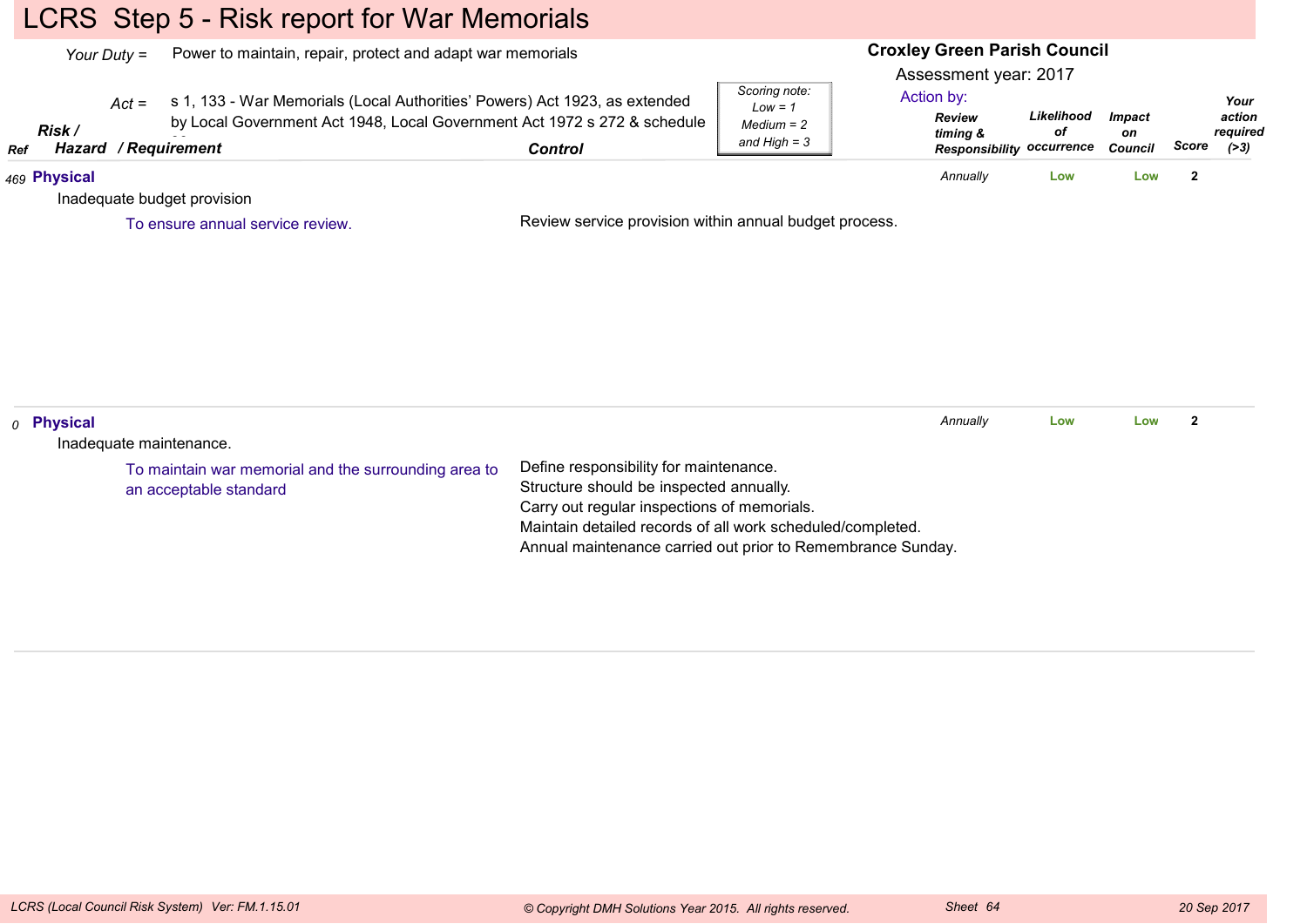#### *208* **Physical**

#### Vandalism

Maintain security. Maintain liaison with local enforcement agencies. Take action as appropriate against offenders - Police function.To minimise the risk of loss/damage/injury arising fromvandalism.

| No of Risks<br>Completed by:<br>Position:<br>Date: | No of risks<br>scored: | No of Action<br>Plans: |  |
|----------------------------------------------------|------------------------|------------------------|--|
|----------------------------------------------------|------------------------|------------------------|--|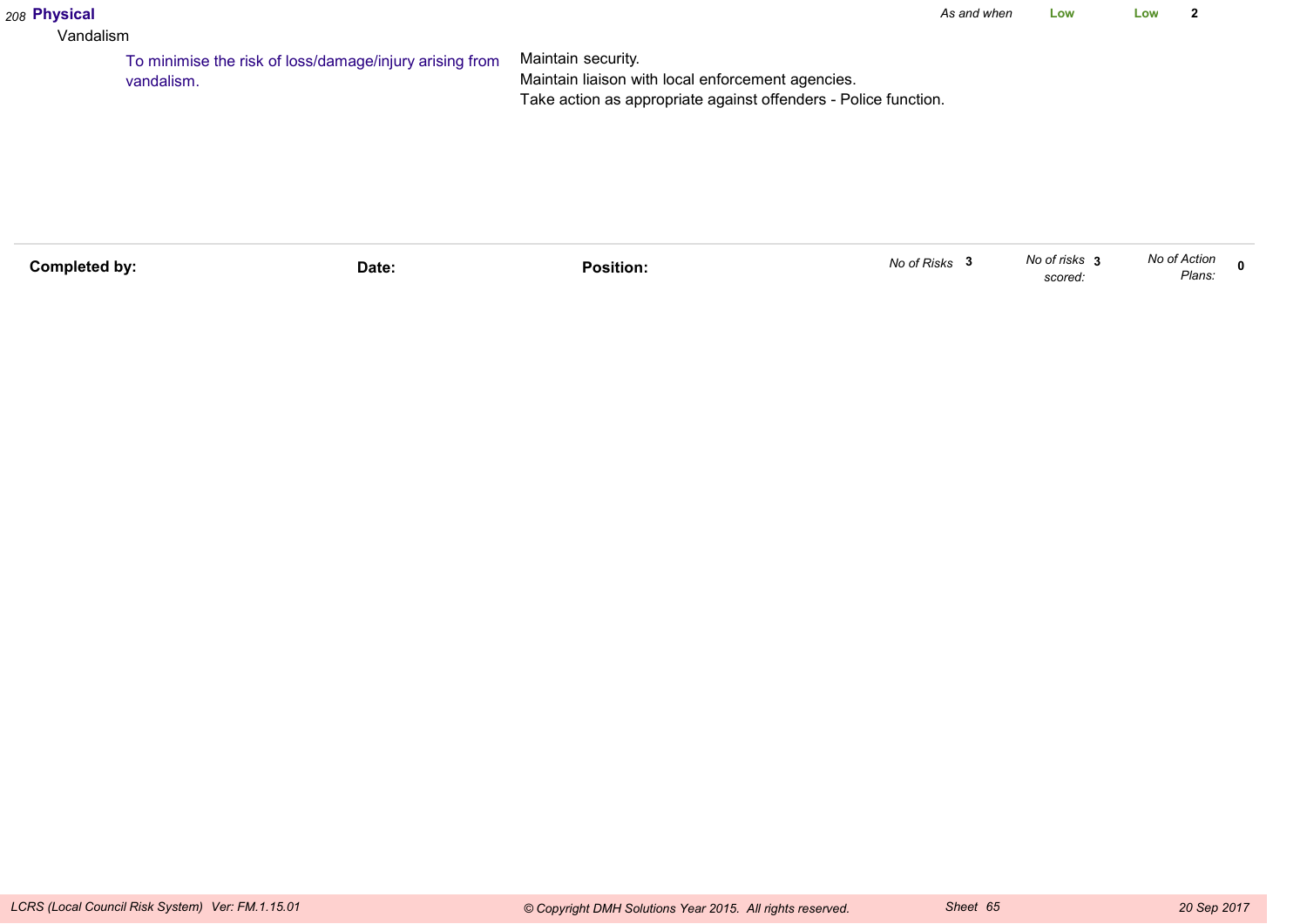# LCRS Step 5 - Risk report for Web Sites

#### **Croxley Green Parish Council**Assessment year: 2017*Your Duty =Act =RefRisk / Hazard Control / RequirementReview timing & Responsibility occurrence CouncilLikelihoodofImpacton ScoreScoring note:Low = 1 Medium = 2 and High = 3Your action required(>3)*Action by:*0* **Administration/Legal** *As and when* **LowLow <sup>2</sup>**

Availability of Software tools to build and manage site

To ensure that the council has full control of website.

Ensure that the council controls ownership of the necessary software including website editor, FTP (FileTransfer Tool), anti virus software, image management software and a word processor.

| Administration/Legal                                             |                                                                                                     | Annually | Low | Low |  |
|------------------------------------------------------------------|-----------------------------------------------------------------------------------------------------|----------|-----|-----|--|
| Compromise of copyright by inclusion of website links or frames. |                                                                                                     |          |     |     |  |
| To minimise risk.                                                | If web site contains links to other sites ensure permission of destination website is prerequisite. |          |     |     |  |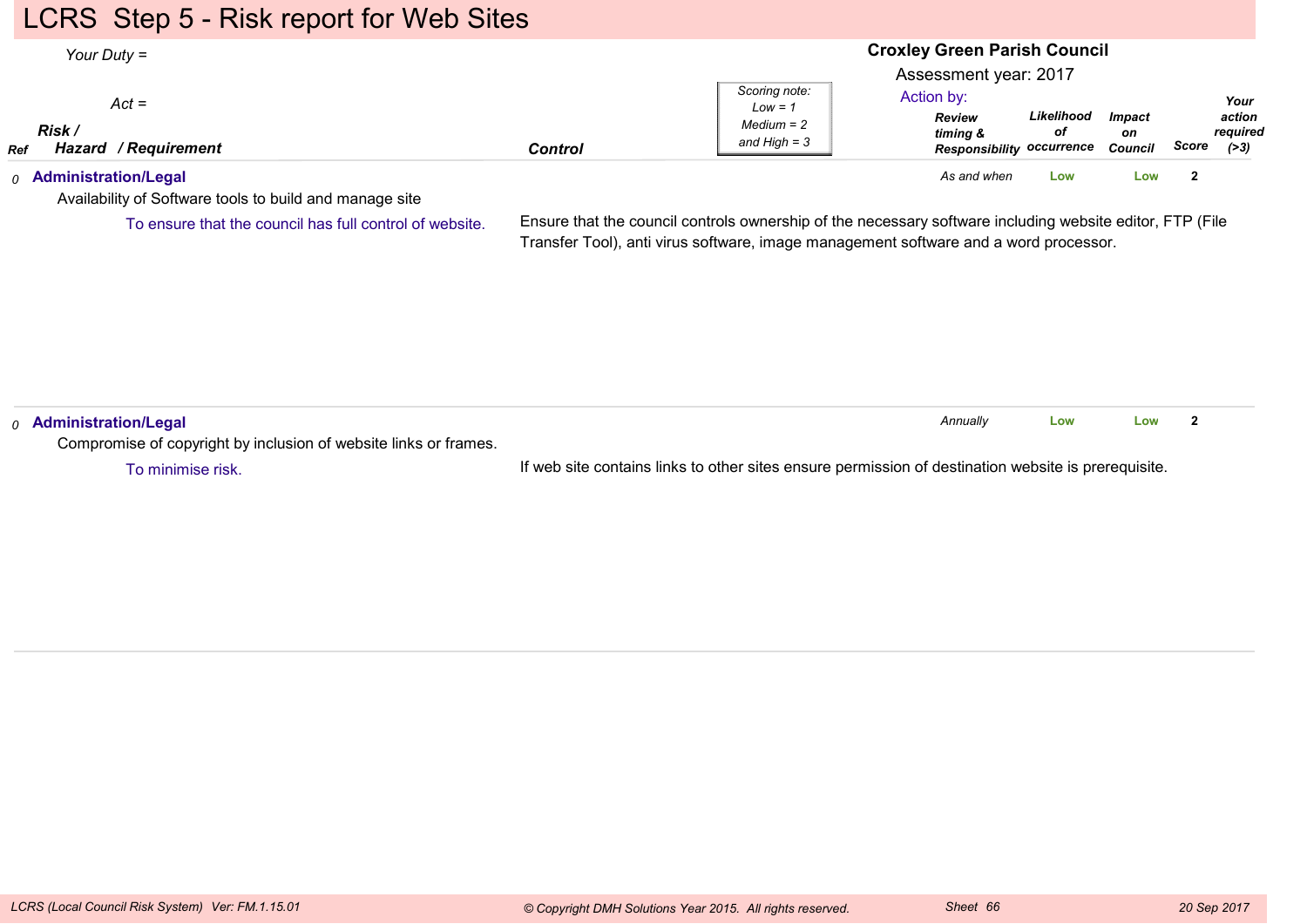### *0* **Administration/Legal** Confusion arising from links to external websitesEnsure that adequate control is in place and that web site makes clear council privacy policy that it is notresponsible for the privacy practices or the content of external websites.*Annually* **Low Low <sup>2</sup>** To minimise risk.*457* **Administration/Legal Content** Ensure that all content is specifically approved by the Clerk to the Council.**Low Low <sup>2</sup>** To maintain effective administration.*0* **Administration/Legal** Dependence upon an individual*Annually* **LowLow <sup>2</sup>**

Ensure that a minimum of two people have the necessary ability to undertake all website activity and are upto date with current site status.Provide training where necessary to minimise risk.To ensure that the site activity is not restricted to oneperson.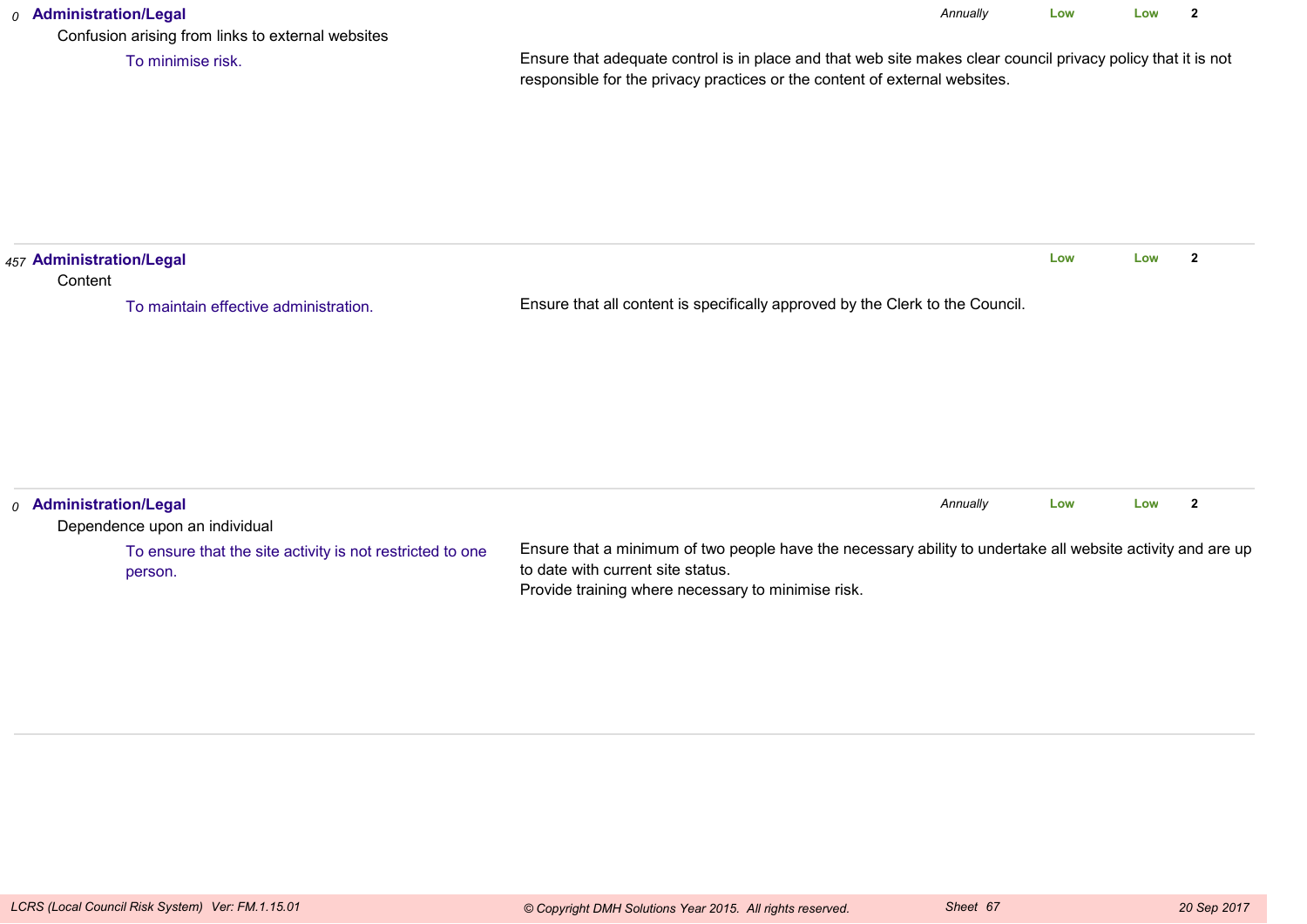| 464 Administration/Legal<br>Insurance                                                        | Low                                                                                                                                                                                                                                                                                                                                                      | Low | $\mathbf{2}$ |              |
|----------------------------------------------------------------------------------------------|----------------------------------------------------------------------------------------------------------------------------------------------------------------------------------------------------------------------------------------------------------------------------------------------------------------------------------------------------------|-----|--------------|--------------|
| To protect council.                                                                          | Ensure that appropriate insurance cover is held by council.                                                                                                                                                                                                                                                                                              |     |              |              |
| <sub>0</sub> Administration/Legal<br>Lack of motivation for continued management of website. | Quarterly                                                                                                                                                                                                                                                                                                                                                | Low | Low          | $\mathbf{2}$ |
| To minimise risk.                                                                            | Recognise risks associated with poor site maintenance and development - lack of users - lack of feed back<br>- user dissatisfaction - waste of resources.<br>Ensure that proper recognition is given to site manager, the Clerk.<br>Arrange for regular review of site content and update of the site content is carried out on an as required<br>basis. |     |              |              |
| 0 Administration/Legal<br>Lack of visibility of visitor numbers.                             | Annually                                                                                                                                                                                                                                                                                                                                                 | Low | Low          | $\mathbf{2}$ |
| To maintain adequate statistics.                                                             | Ensure that a web site statistics package is available for analysis of use.<br>Ensure that examination of detail is an integral part of the process.                                                                                                                                                                                                     |     |              |              |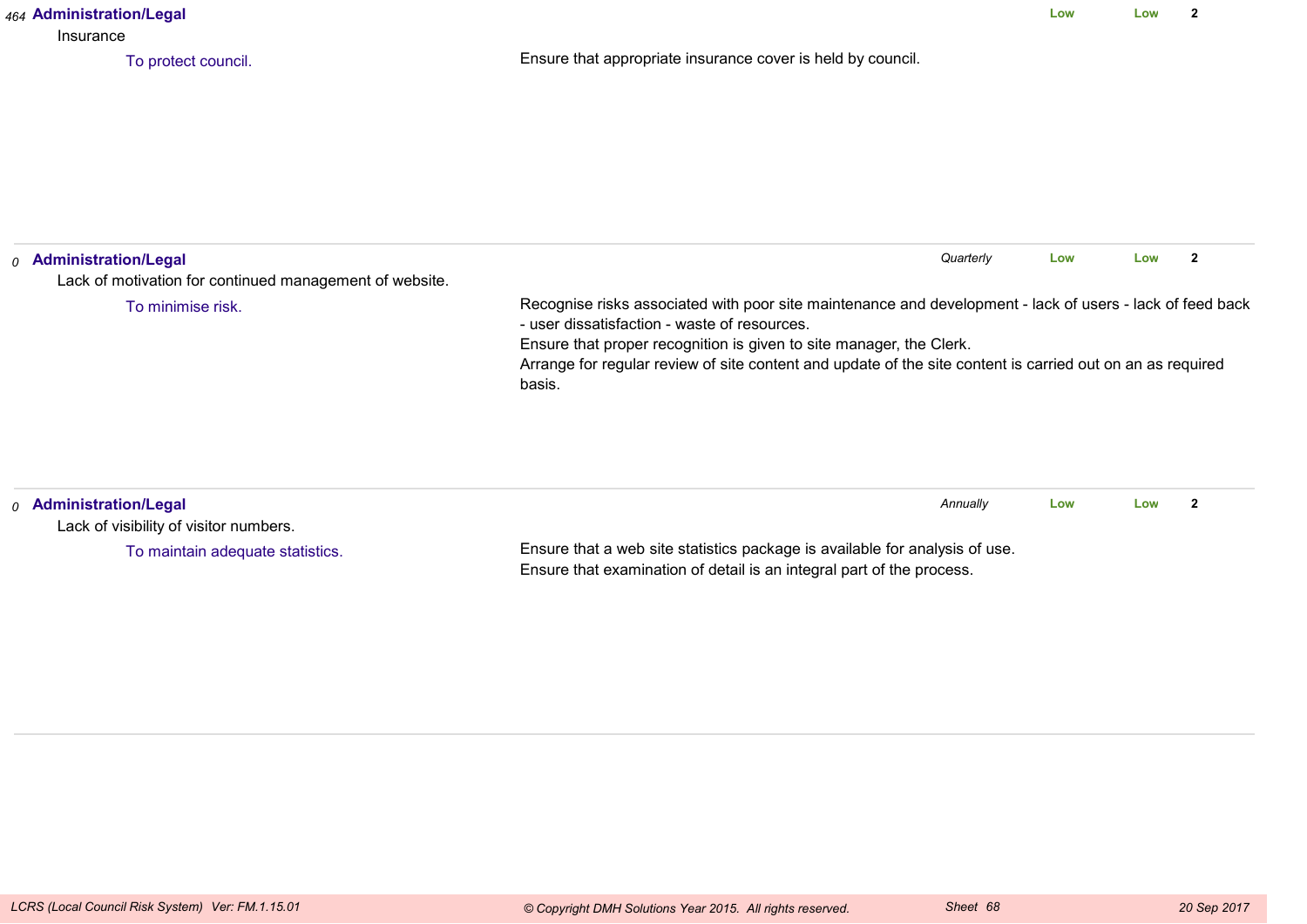#### *0* **Administration/Legal**

Loss of Data/ Inability to access backup

To avoid risk arising from loss of data.

Ensure that a back-up copy of web content is held by the clerk and is updated on a monthly or other agreedtime scale.

*Monthly*

**Low**

**Low <sup>2</sup>**

 Where website is subject to outside management carry out monthly review and ensure that the ServiceLevel Agreement is in place and adhered to.

| <sub>0</sub> Administration/Legal<br>Non compliance with Freedom of Information Act |                                                                                                                                                                                                                                                                                | Annually    | Low | Low |              |
|-------------------------------------------------------------------------------------|--------------------------------------------------------------------------------------------------------------------------------------------------------------------------------------------------------------------------------------------------------------------------------|-------------|-----|-----|--------------|
| To minimise risk.                                                                   | Ensure that legal requirements are met in full.<br>Ensure that all information, as declared in the Council Model publication, is available via the clerk to the<br>council and alternatively via the website.                                                                  |             |     |     |              |
|                                                                                     |                                                                                                                                                                                                                                                                                |             |     |     |              |
| <sub>0</sub> Administration/Legal<br>Non conformance with the Data Protection Act   |                                                                                                                                                                                                                                                                                | As and when | Low | Low | $\mathbf{2}$ |
| To minimise risk.                                                                   | Where posting information to website, or storing personal information, ensure that permission is in place<br>and the eight principles of data protection have been followed.<br>The data must be fairly and lawfully processed.<br>Ensure that all legal requirements are met. |             |     |     |              |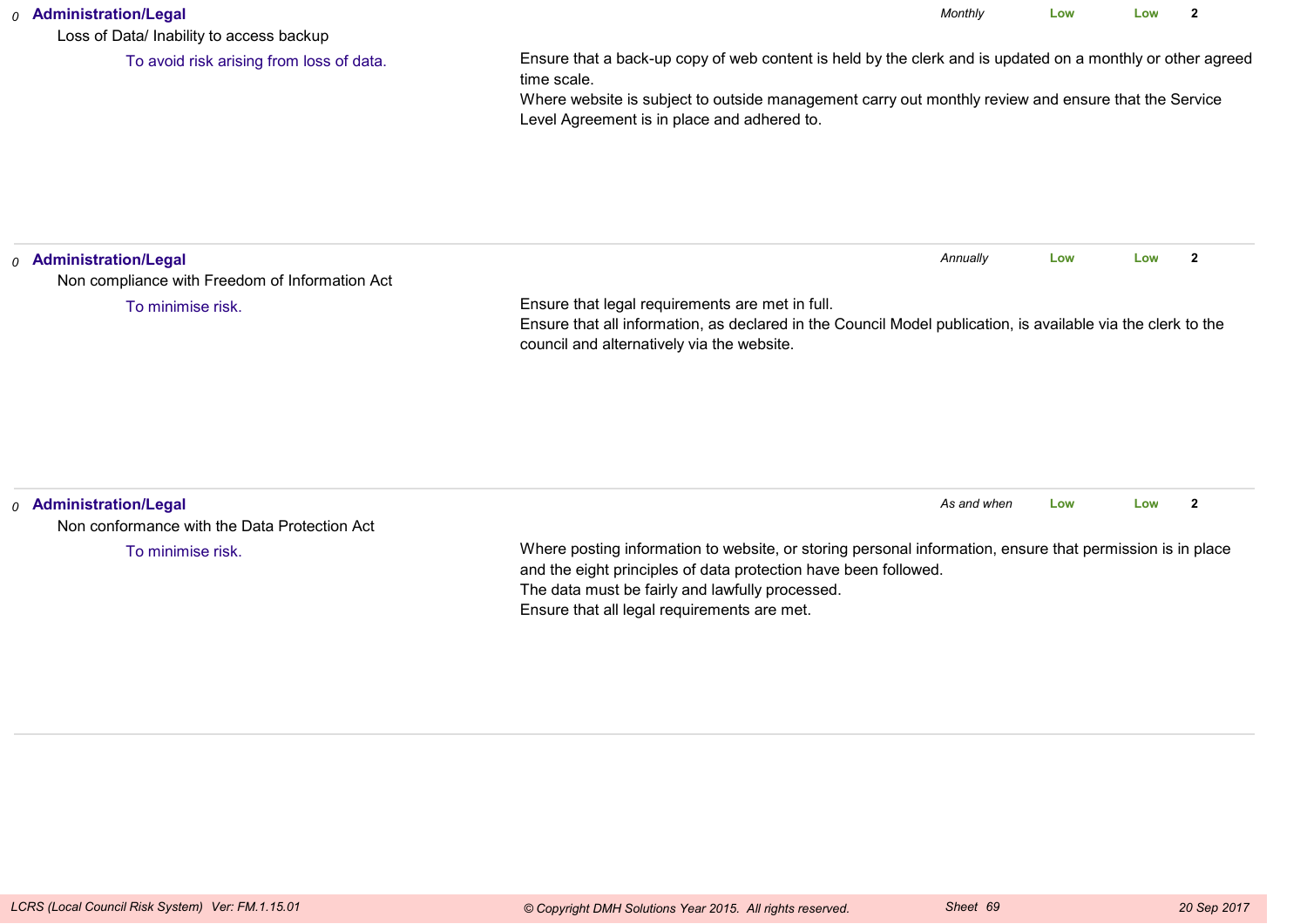| <b>Administration/Legal</b><br>0<br>Ownership and Control of Universal Resource Locator (URL) | Annually<br>Low<br>Low                                                                                                                                                                                                                                                                |          |        |        |  |  |  |  |
|-----------------------------------------------------------------------------------------------|---------------------------------------------------------------------------------------------------------------------------------------------------------------------------------------------------------------------------------------------------------------------------------------|----------|--------|--------|--|--|--|--|
| To ensure that council has full control of website.                                           | Ensure that Clerk to the Council is listed as registrant of website when Web address is purchased and<br>registered.<br>Ensure that hosting charges and domain renewal charges are met by council.<br>Ensure that council has full details of web address, account name and password. |          |        |        |  |  |  |  |
| <b>Administration/Legal</b><br>$\Omega$<br>Risk arising from paid advertising                 |                                                                                                                                                                                                                                                                                       | Annually | N/A    | N/A    |  |  |  |  |
| To minimise risk.                                                                             | Determine council policy for accepting paid advertising. Ensure that all advertisements comply with the<br>Advertising Standards. There is no advertising on the Council's web site.                                                                                                  |          |        |        |  |  |  |  |
|                                                                                               | Formulate Terms & Conditions for advertisers, including refund policy should advert be withdrawn from<br>display. Ensure that provision is included to deal with advertising proving unreliable or offensive including<br>capability for rapid removal from website.                  |          |        |        |  |  |  |  |
| Adminictration/Logal                                                                          |                                                                                                                                                                                                                                                                                       | Annually | $\sim$ | $\sim$ |  |  |  |  |

| $_0$ Administration/Legal                                                                        |                                                                                                                                                                                                                                                                                                                                              | Annually | Low | Low |  |
|--------------------------------------------------------------------------------------------------|----------------------------------------------------------------------------------------------------------------------------------------------------------------------------------------------------------------------------------------------------------------------------------------------------------------------------------------------|----------|-----|-----|--|
| Risk arising from use of unlicensed software                                                     |                                                                                                                                                                                                                                                                                                                                              |          |     |     |  |
| To ensure that the council is protected from charges of<br>condoning use of unlicensed software. | The council must ensure that only properly licensed software is used and must maintain records of all<br>software used to build and manage the site.<br>This is particularly important where the site is built or managed on behalf of the council.<br>If applicable, ensure that you have a Service Level Agreement with web site provider. |          |     |     |  |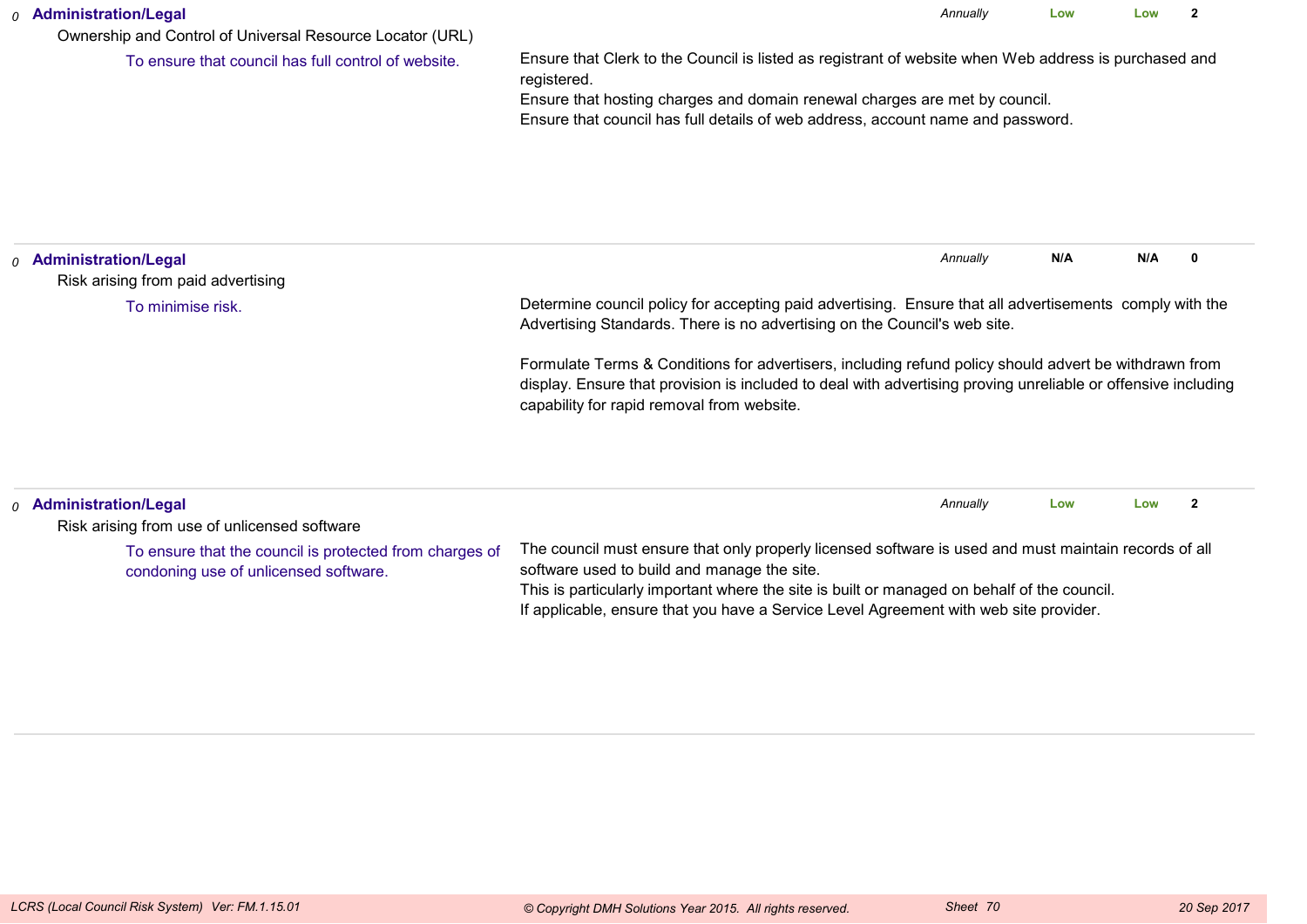### *0* **Administration/Legal**

The placing of information on site that may put people at risk.

To minimise risk.

Ensure that all involved are aware of the risks involved when publishing information regarding individuals orgroups of individuals . Formulate and implement a policy that follows best practice guidelines to protectthose involved.

*Annually*

**Low**

**Low <sup>2</sup>**

Only designated personnel are able to upload information on website.

| $\rho$ Technical | Failure to meet needs/expectations of visitors to site. |                                                                                                                                                                                                                                                                                                                                       | Annually | Low | Low |                |  |
|------------------|---------------------------------------------------------|---------------------------------------------------------------------------------------------------------------------------------------------------------------------------------------------------------------------------------------------------------------------------------------------------------------------------------------|----------|-----|-----|----------------|--|
|                  | To minimise risk.                                       | Employ only suitably skilled persons to design develop site.<br>Maintain a record of all views, comments, complaints received.<br>Carry out a regular review of the website, with third parties where appropriate and initiate agreed<br>changes/improvements where necessary.                                                        |          |     |     |                |  |
| $\rho$ Technical | Inadequate control of website                           |                                                                                                                                                                                                                                                                                                                                       | Annually | Low | Low | $\overline{2}$ |  |
|                  | To minimise risk arising from third party input.        | Ensure in all circumstances where third party is involved in design and control of website that a written<br>formal agreement is in place that details financial and other responsibilities between the council and third<br>party(s).<br>Ensure that a Service Level Agreement with the website provider is in place as appropriate. |          |     |     |                |  |